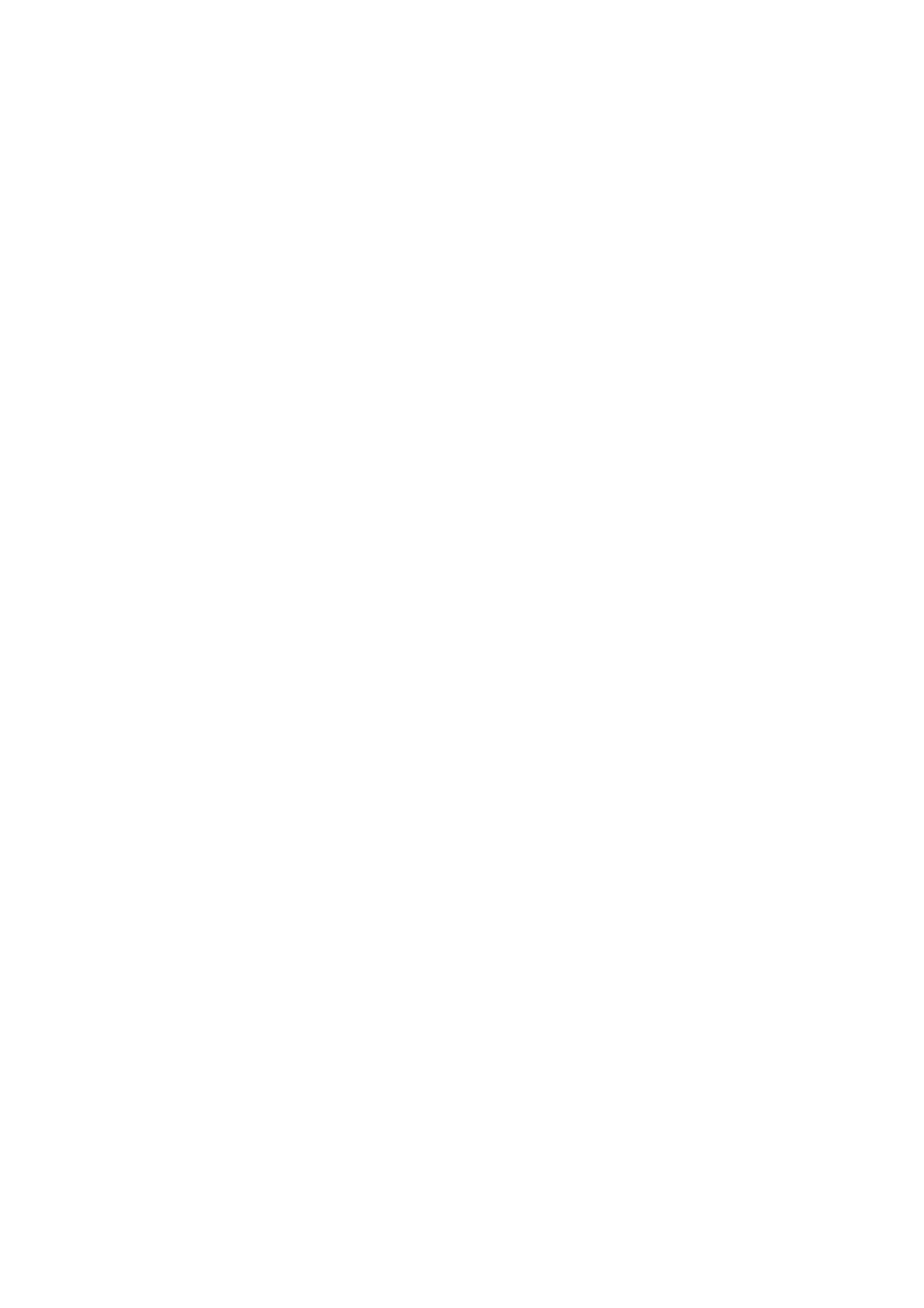# UNIDROIT

International Institute for the Unification of Private Law

# PRINCIPLES ON THE OPERATION OF CLOSE-OUT NETTING PROVISIONS

UNIDROIT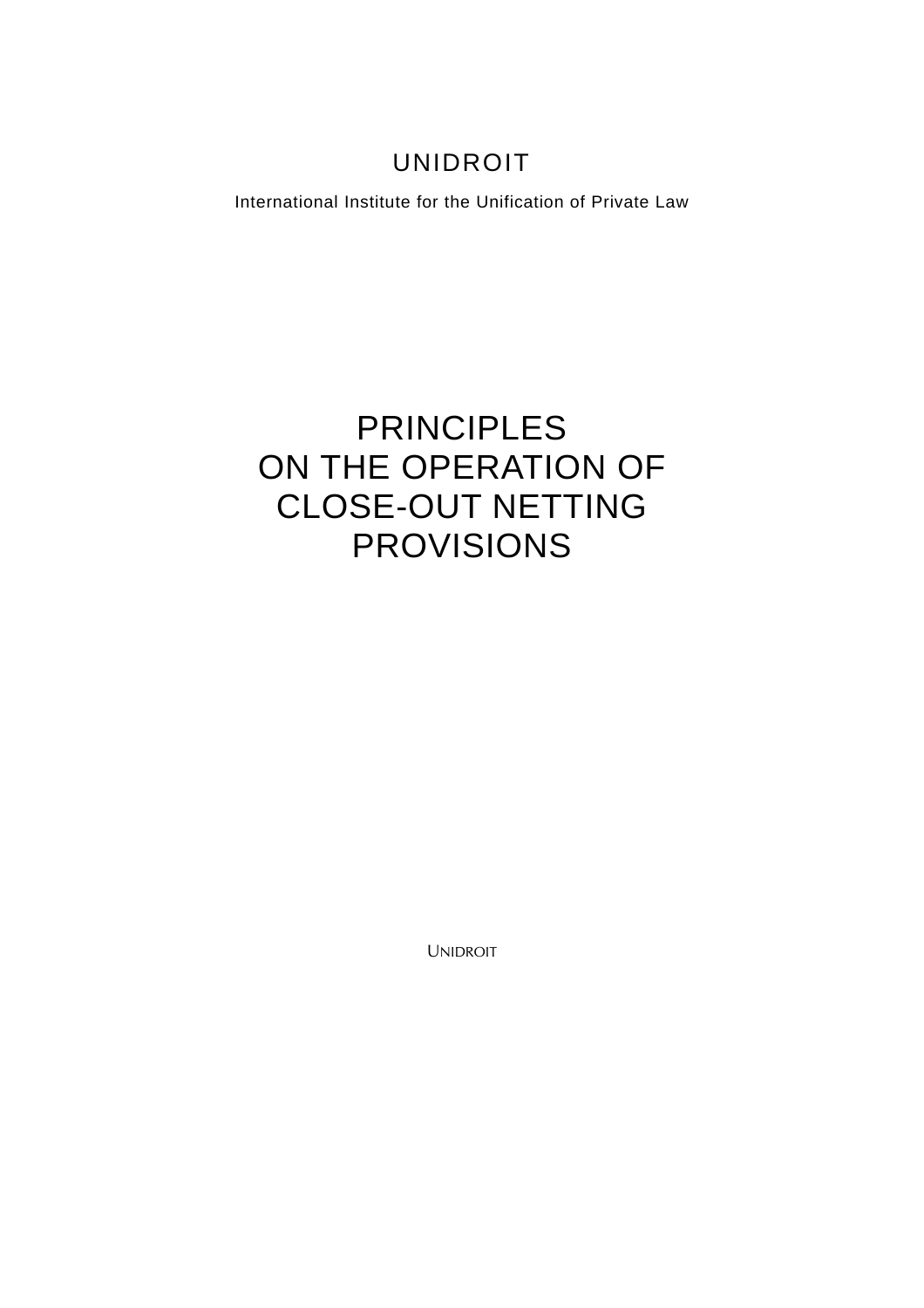Suggested form of citation : Principles on Close-Out Netting

Published by the International Institute for the Unification of Private Law (UNIDROIT) Via Panisperna, 28 - 00184 Rome - ITALY

ISBN: 88-86449-26-7 Copyright © UNIDROIT 2013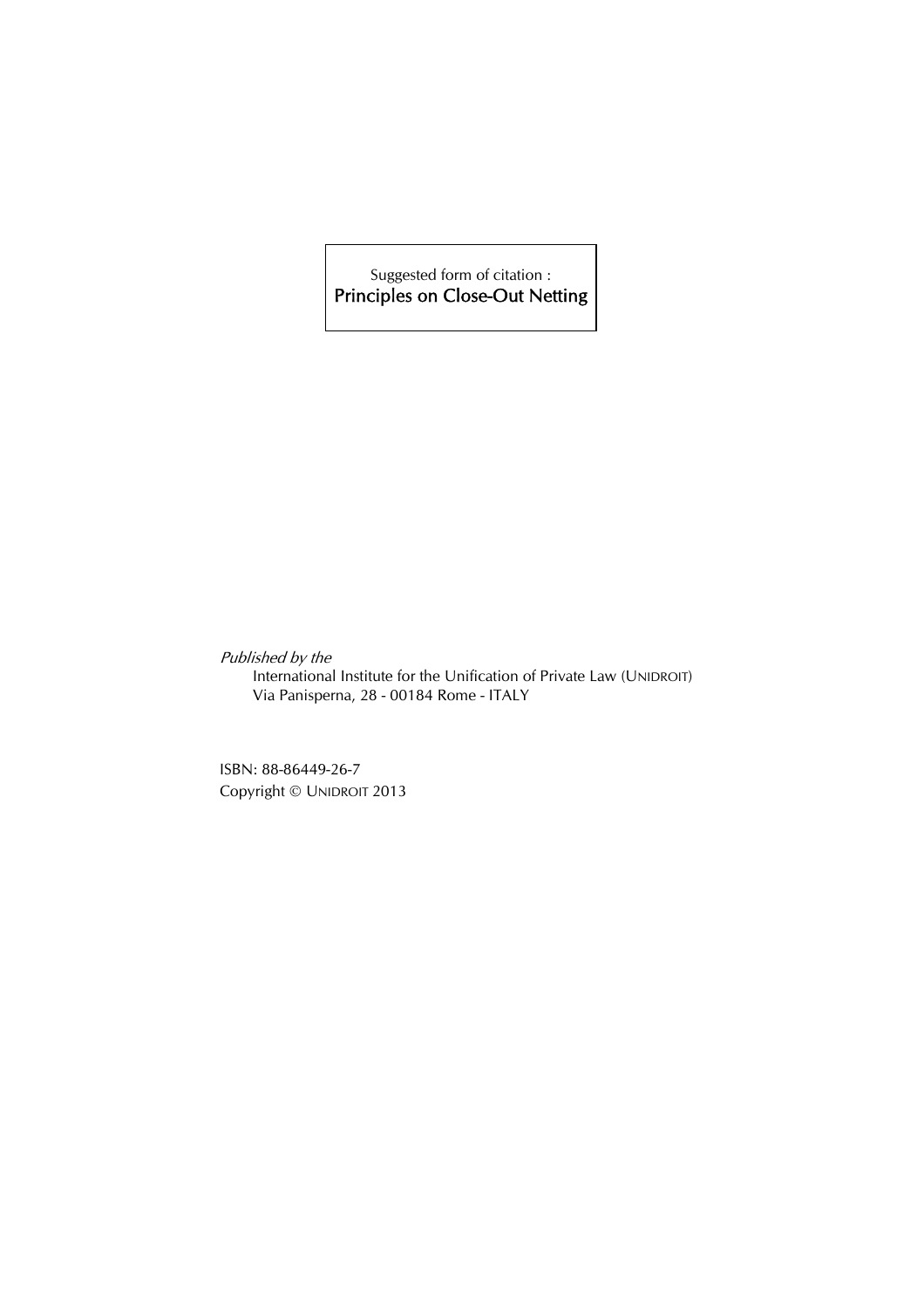#### **FOREWORD**

It gives us great pleasure to present, on behalf of the International Institute for the Unification of Private Law (UNIDROIT), the UNIDROIT Principles on the Operation of Close-Out Netting Provisions which were adopted by the UNIDROIT Governing Council at its 92<sup>nd</sup> session (Rome, 8-10 May 2013).

These Principles are the outcome of two and a half years of intensive research and deliberations. The General Assembly of UNIDROIT at its  $67<sup>th</sup>$  session (Rome, 1 December 2010) assigned the highest level of priority to the project of the development of an international instrument on netting. Following this decision, a Study Group of experts in the law of international financial markets was set up by UNIDROIT. It met three times between April 2011 and February 2012, to prepare a preliminary set of Draft Principles concerning the enforceability of close-out netting provisions. In order to ensure a balanced approach, UNIDROIT invited renowned experts to participate in this Study Group representing regulatory agencies, international organisations, legal practice and academia from jurisdictions which represent today's international financial centres as well as developing countries.

At its  $91^{st}$  session (Rome, 7-9 May 2012), the UNIDROIT Governing Council discussed the Draft Principles as prepared by the Study Group and agreed to convene a Committee of governmental experts for further consideration and finalisation of the Draft. The UNIDROIT Committee of governmental experts on the enforceability of close-out netting provisions met for two sessions, in October 2012 and March 2013, approving at its second session a revised set of the Draft Principles on the Operation of Close-out Netting Provisions which was submitted to the Governing Council for adoption the following May.

UNIDROIT would like to express its deepest gratitude to the Members of the Study Group and to the delegates to the Committee of governmental experts. Only their outstanding competence and personal commitment made possible the successful preparation of these Principles in such a short

v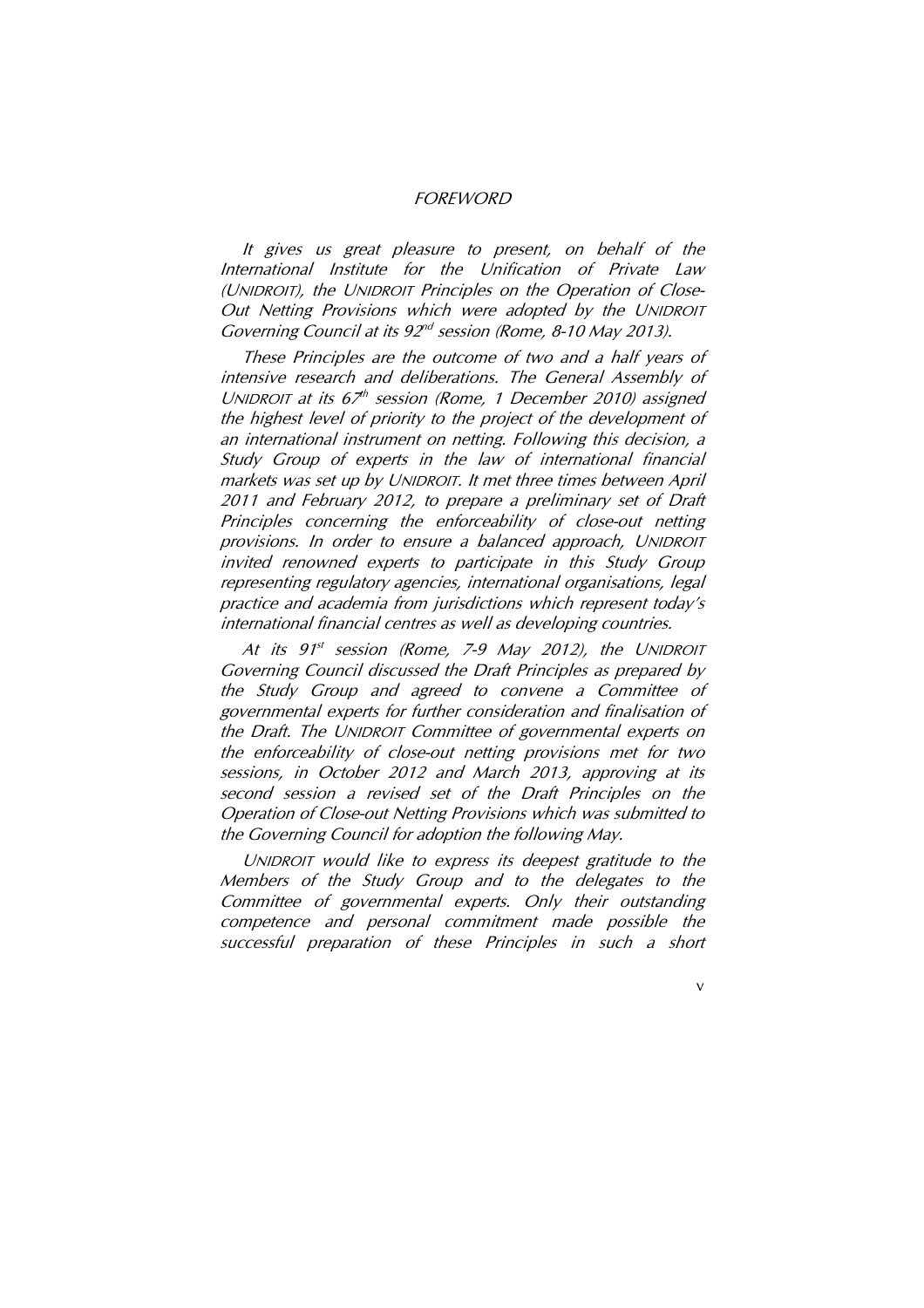timespan. Particular mention is deserved by Professor Stanislaw J. Sołtysiński (Poland), Member of the UNIDROIT Governing Council, who acted as chair of the Study Group, and by Ms Maria Rosina Vermaas (South Africa) and Mr Alexandre Pinheiro dos Santos (Brazil), who acted as chair of the Committee of governmental experts at its first and second session respectively.

A special word of thanks goes to Mr Philipp Paech (London School of Economics), who undertook the task of preparing the first study of this project and acted as Rapporteur both for the Study Group and the Committee of governmental experts, to the members of the Secretariat, in particular the Senior Officers Ms Frédérique Mestre and Ms Marina Schneider for the extensive work done in preparing the French version of the Principles, to the Associate Officers Ms Annick Moiteaux and Mr Ole Böger, who temporarily joined the UNIDROIT Secretariat in order to help with the completion of this project, and to Ms Isabelle Dubois and Ms Carla Milani, to whose secretarial support the project is greatly indebted.

Last but by no means least, UNIDROIT would like to express its deepest appreciation to the Bundesverband Deutscher Banken (Berlin) for the generous financial support provided for the research activities related to this project.

José Angelo Estrella Faria di Alberto Mazzoni Secretary-General President

vi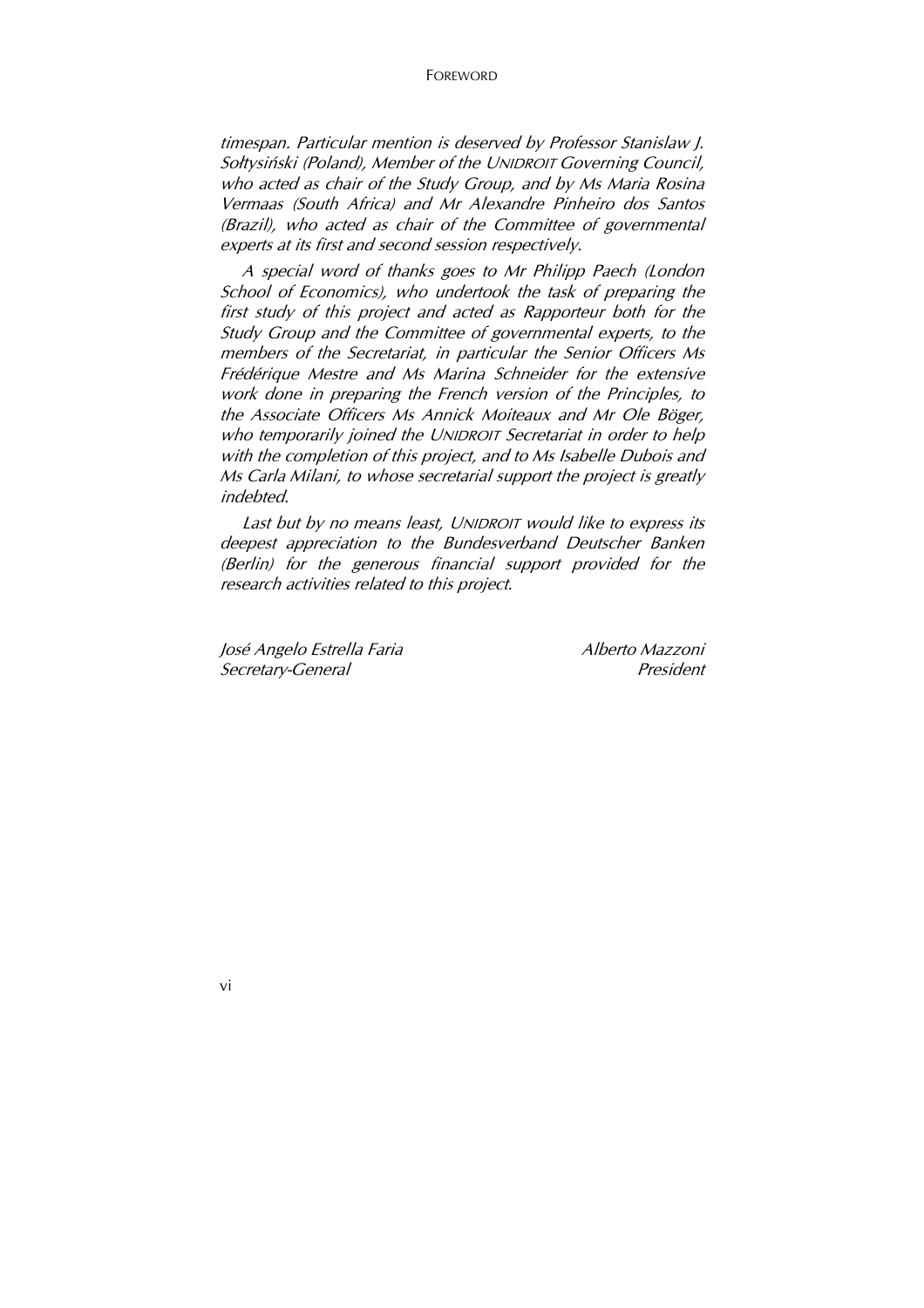# THE UNIDROIT GOVERNING COUNCIL

(2009-2013)

| Berardino LIBONATI +                         | President of UNIDROIT      |
|----------------------------------------------|----------------------------|
| Alberto MAZZONI (since 2011)                 |                            |
| Chief Michael Kaase AONDOAKKA                | Nigeria                    |
| Hans-Georg BOLLWEG                           | Germany                    |
| Núria BOUZA VIDAL                            | Spain                      |
| Baiba BROKA                                  | Latvia                     |
| Antonio Paulo CACHAPUZ DE<br><b>MEDEIROS</b> | <b>Brazil</b>              |
| Sergio M. CARBONE                            | <b>Italy</b>               |
| Sergiu DELEANU                               | Romania                    |
| Michael B. ELMER                             | Denmark                    |
| Henry D. GABRIEL                             | United States of America   |
| lan GOVEY                                    | Australia                  |
| <b>Attila HARMATHY</b>                       | Hungary                    |
| Arthur S. HARTKAMP                           | <b>Netherlands</b>         |
| Monique JAMETTI                              | Switzerland                |
| Ricardo Luis LORENZETTI                      | Argentina                  |
| LYOU Byung-Hwa                               | Republic of Korea          |
| MO John Shijian                              | People's Republic of China |
| Didier OPERTTI BADÁN                         | Uruguay                    |
| Kathryn SABO                                 | Canada                     |
| Jorge SÁNCHEZ CORDERO DAVILA                 | Mexico                     |
| Rachel SANDBY-THOMAS                         | United Kingdom             |
| Biswanath B. SEN                             | India                      |
| Stanislaw J. SOŁTYSIŃSKI                     | Poland                     |
| <b>Itsuro TERADA</b>                         | Japan                      |
| Daniel TRICOT                                | France                     |
| Ioannis VOULGARIS                            | Greece                     |
|                                              |                            |

vii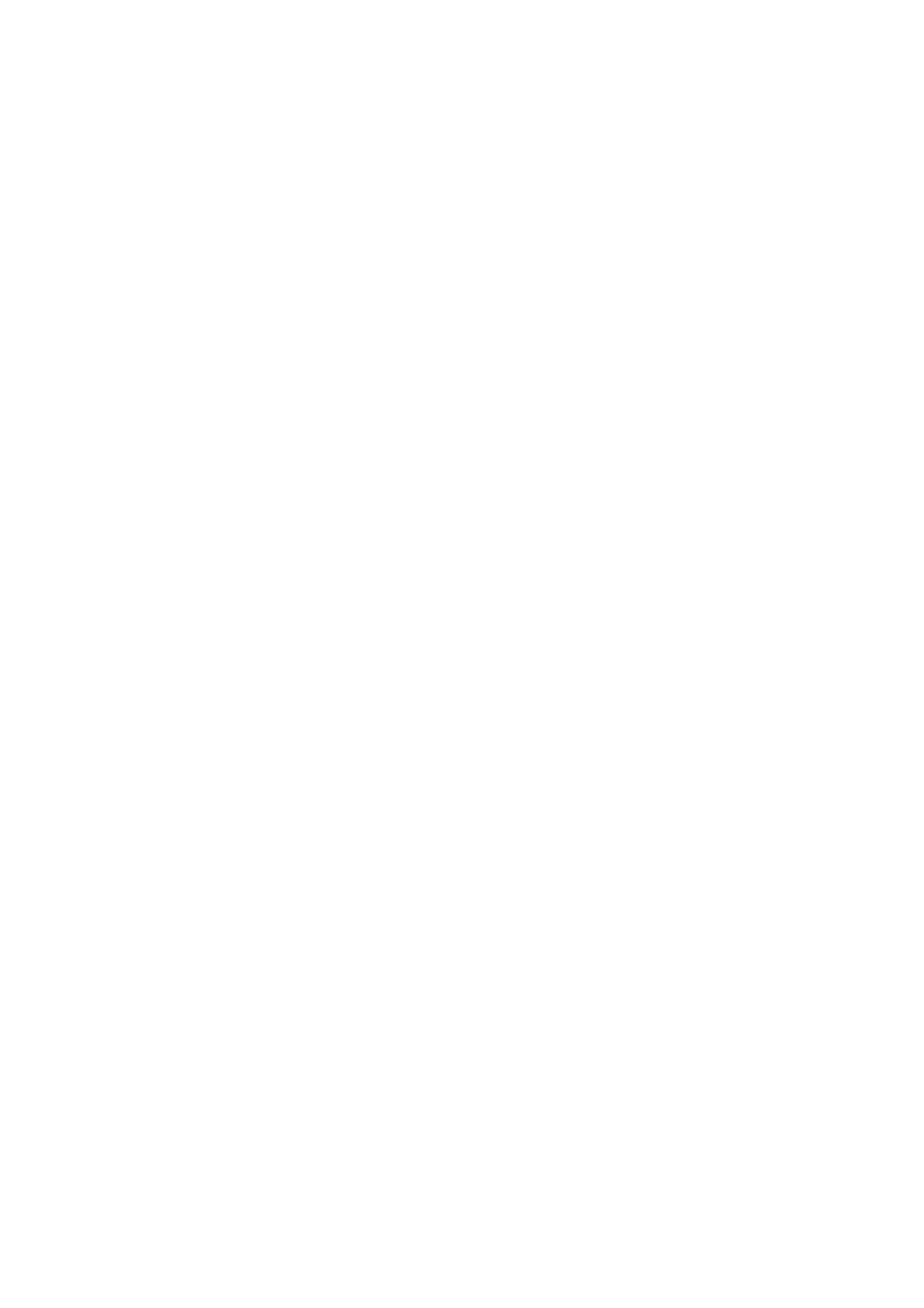#### MEMBERS OF THE STUDY GROUP

- Mr Edosa Kennedy AIGBEKAEN Director (Legal Services) and Secretary to the Commission, Securities and Exchange Commission, Abuja, (Nigeria)
- Mr Fernando R. de ALMEIDA PRADO Partner, Pinheiro Neto Advogados, São Paulo, (Brazil)
- Mr Carl BJERRE Professor of Law, School of Law; University of Oregon; - Private Sector Adviser - Uniform Law Commission, Eugene, (United States of America)
- Mr Diego DEVOS General Counsel, Bank for International Settlements (BIS), Basel, (Switzerland )
- Mr FAN Shilei International Cooperation Department, National Association of Financial Market Institutional Investors, Beijing, (People's Republic of China)
- Mr Ignacio GÓMEZ-SANCHA Partner, Head of Capital Markets and Regulatory Finance, DLA Piper Spain, Madrid, (Spain)
- Ms Joyce HANSEN Deputy General Counsel and Senior Vice President; Federal Reserve Bank of New York, (United States of America)
- Mr Holger HARTENFELS Managing Director and Senior Counsel; Legal Regulatory & Governance; Deutsche Bank AG, Frankfurt am Main, (Germany)
- Mr Hideki KANDA Professor of Law; University of Tokyo, (Japan)
- Mr Reginald Chukwudi KARAWUSA Assistant Director; Head of Enforcement Division; Securities & Exchange Commission, Abuja, (Nigeria)
- Mr Rostislav KOKOREV Deputy Director; Department of Innovation Development and Corporate Governance; Ministry of Economic Development of the Russian Federation, Moscow, (Russian Federation)
- Mr Hans KUHN Director Legal and Property Services; Swiss National Bank, Zürich, (Switzerland)

ix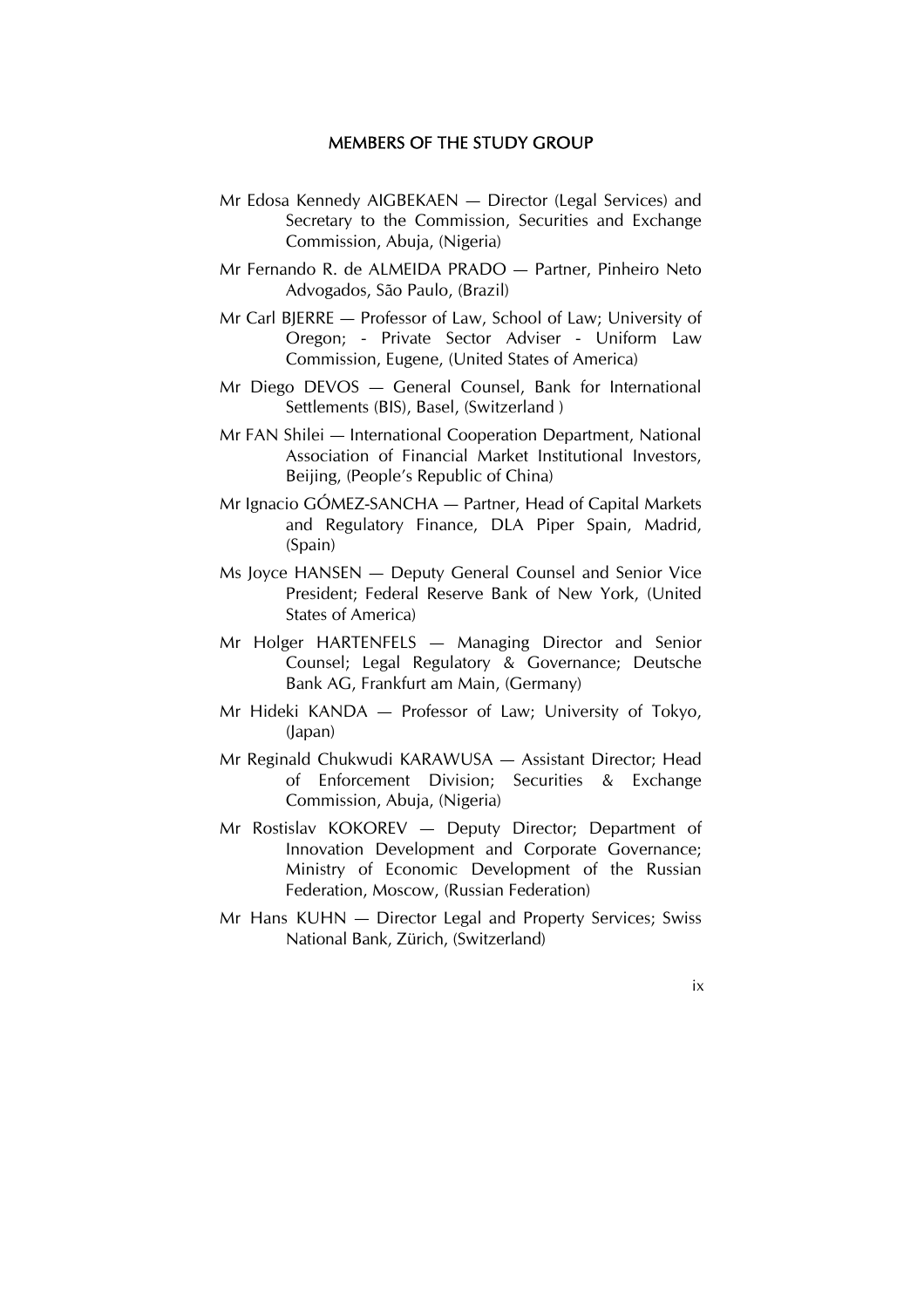- Ms LIANG Wenwen— Institute of International Law, School of Law, Wuhan University, Luojiashan, Wuhan, (People's Republic of China)
- Mr LIU Yin— Associate of Market Discipline Department; National Association of Financial Market Institutional Investors, Beijing, (People's Republic of China)
- Mr Klaus LÖBER Head of Oversight Division; European Central Bank (ECB), Frankfurt am Main, (Germany)
- Ms Monica MARCUCCI Legal Services and Law Studies Department; Senior Lawyer; Bank of Italy, Rome, (Italy)
- Mr Guy MORTON Senior Partner; Freshfields Bruckhaus Deringer, London, (United Kingdom)
- Mr Philipp PAECH Lecturer in Financial Law and Regulation; London School of Economics and Political Science (LSE); Department of Law; London, (United Kingdom), **Rapporteur**
- Mme Béatrice PASSERA Adjointe de Direction; Banque de France; Direction des Services Juridiques - Service du Droit Communautaire et des Marchés Financiers, Paris, (France)
- Mr Stanislaw SOŁTYSIŃSKI Member of the UNIDROIT Governing Council; SOŁTYSIŃSKI KAWECKI & SZLĘZAK; Of Counsel; Professor of Law, A. Mickiewicz University; Warsaw, (Poland), Chairman

#### **Observers**

- Mr Rogier WEZENBEEK Principal Administrator; Directorate-General for the Internal Market and Services; European Commission (EC), Brussels, (Belgium)
- Mr Christophe BERNASCONI First Secretary; Hague Conference on Private International Law (HCCH), The Hague, (Netherlands)
- Mr Wouter BOSSU Senior Counsel Legal Department; International Monetary Fund (IMF), Washington, (United States of America)
- x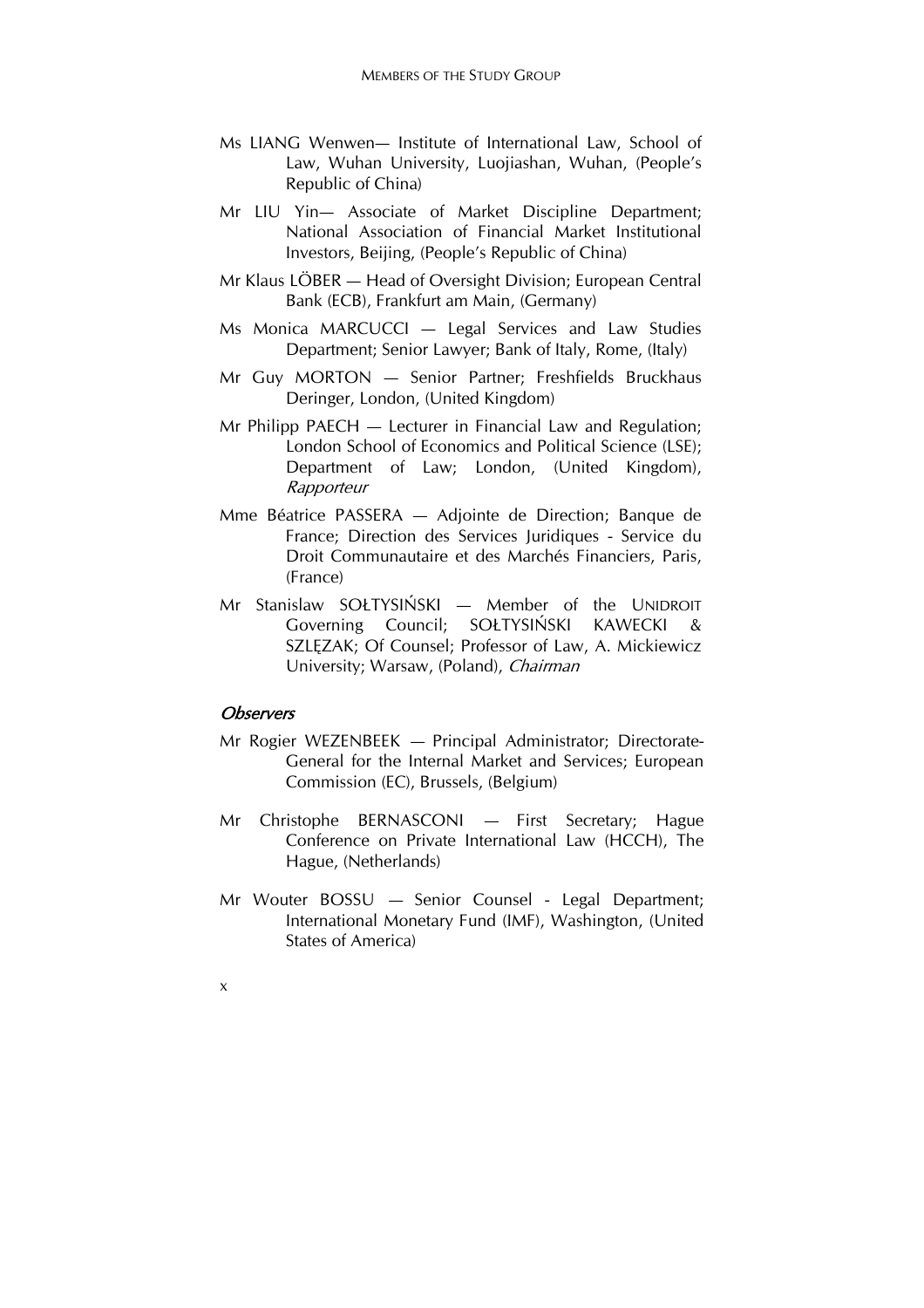- Mr Edward H. MURRAY Chair of the International Swaps and Derivatives Association Inc. (ISDA) Financial Law Reform Committee; Partner, Allen & Overy LLP, London, (United Kingdom)
- Mr Peter M. WERNER Senior Director; International Swaps and Derivatives Association Inc. (ISDA), London, (United Kingdom)
- Mr José M. GARRIDO Senior Counsel; The World Bank, Washington, (United States of America)

xi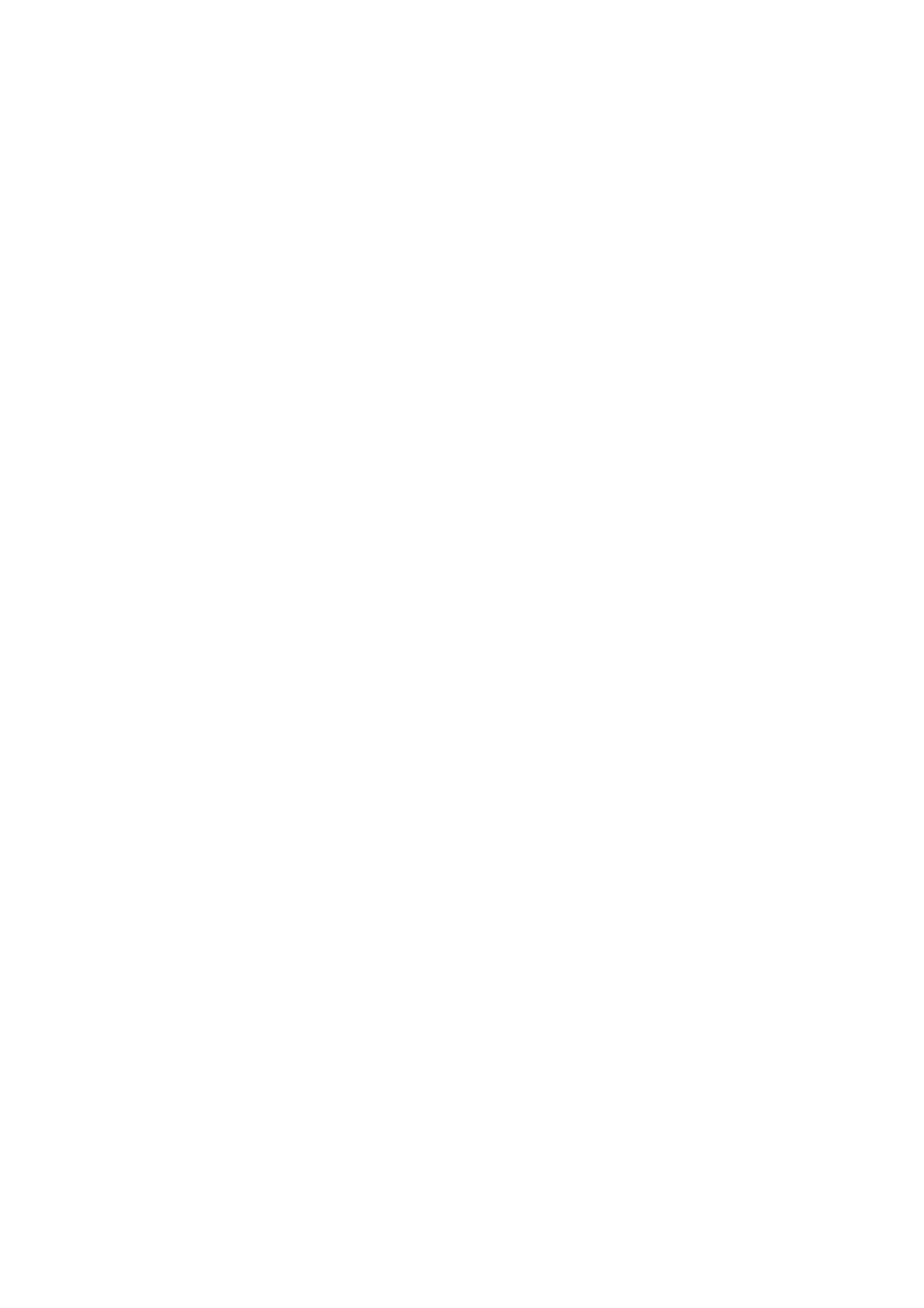# TABLE OF CONTENTS

| Foreword<br>The UNIDROIT Governing Council (2009-2013)<br>Members of the Study Group | V<br>vii<br>ix |
|--------------------------------------------------------------------------------------|----------------|
| PRINCIPLES ON THE OPERATION OF<br><b>CLOSE-OUT NETTING PROVISIONS</b>                |                |
| Introduction                                                                         | 1              |
| Principle 1: Scope of the Principles                                                 | 8              |
| Explanation and commentary                                                           | 8              |
| Principle 2: Definition of 'close-out netting provision'                             | 10             |
| Key considerations in respect of this definition                                     | 10             |
| Explanation and commentary                                                           | 11             |
| 'Close-out netting'                                                                  | 11             |
| 'Contractual provision'                                                              | 11             |
| 'Obligations owed by the parties to each other'                                      | 12             |
| 'Occurrence of an event predefined in the provision'                                 | 14             |
| 'Reduced to or replaced by a single net obligation'                                  | 14             |
| 'Payable by one party to the other'                                                  | 17             |
| 'Automatically or at the election of one of the parties'                             | 18             |
| Principle 3: Definition of 'eligible party' and related notions                      | 19             |
| Key considerations in respect of this definition                                     | 20             |
| Explanation and commentary                                                           | 21             |
| Paragraph (1) - 'Eligible party'                                                     | 21             |
| Paragraph (2) - 'Qualifying financial market participant'                            | 22             |
| Paragraph (3) - 'Public authority'                                                   | 24             |
| Principle 4: Definition of 'eligible obligation'                                     | 24             |
| Key considerations in respect of this definition                                     | 26             |
| Explanation and commentary                                                           | 28             |
|                                                                                      | xiii           |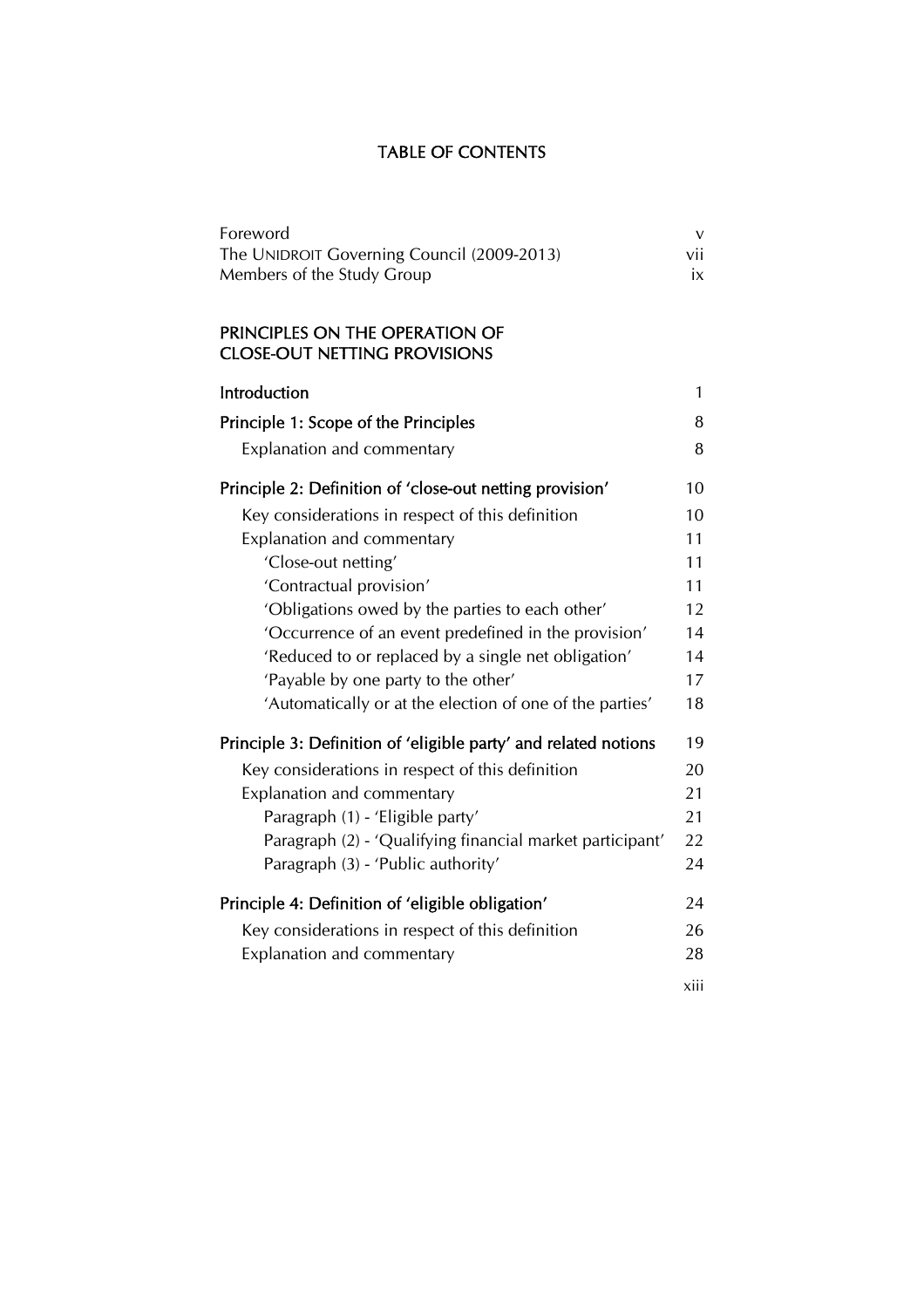| General remarks on the scope of application and the                                            |    |
|------------------------------------------------------------------------------------------------|----|
| minimum harmonisation approach under Principle 4                                               | 28 |
| Paragraph (1) - 'Eligible obligation'                                                          | 29 |
| Paragraph (1)(a)(i) - 'Derivative instruments'                                                 | 29 |
| Paragraph (1)(a)(ii) - 'Securities financing transactions'                                     | 31 |
| Paragraph (1)(a)(iii) - 'Title transfer collateral<br>arrangements'                            | 32 |
| Paragraph (1)(a)(iv) - Contracts for the sale, purchase and<br>delivery of certain assets      | 34 |
| Paragraph (1)(b) – Surety agreements and other personal<br>security                            | 34 |
| Paragraph $(1)(c)$ – Master-master agreements                                                  | 35 |
| Paragraph $(2)(a)$ – Extension of the personal scope of<br>application to other parties        | 35 |
| Paragraph $(2)(b)$ – Extension of the substantive scope of<br>application to other obligations | 36 |
| Extension to loans and deposits                                                                | 37 |
|                                                                                                |    |
| Principle 5: Formal acts and reporting requirements                                            | 40 |
| Key considerations in respect of this Principle                                                | 40 |
| Explanation and commentary                                                                     | 41 |
| Paragraph (1)(a) - Formal acts                                                                 | 42 |
| Paragraph $(1)(b)$ – Use of standardised terms of trade<br>associations                        | 43 |
| Paragraph $(2)$ – Reporting requirements                                                       | 44 |
| Consequences other than the restriction of the                                                 |    |
| operation of a close-out netting provision or                                                  |    |
| obligations covered by that provision:                                                         |    |
| administrative, regulatory or penal sanctions                                                  | 45 |
| Principle 6: Operation of close-out netting provisions                                         |    |
| in general                                                                                     | 46 |
| Principle 7: Operation of close-out netting provisions<br>in insolvency and resolution         | 46 |
| Key considerations in respect of Principles 6 and 7                                            | 48 |
| Explanation and commentary to Principles 6 and 7                                               | 49 |
| Systematic structure of Principles 6 and 7                                                     | 49 |

xiv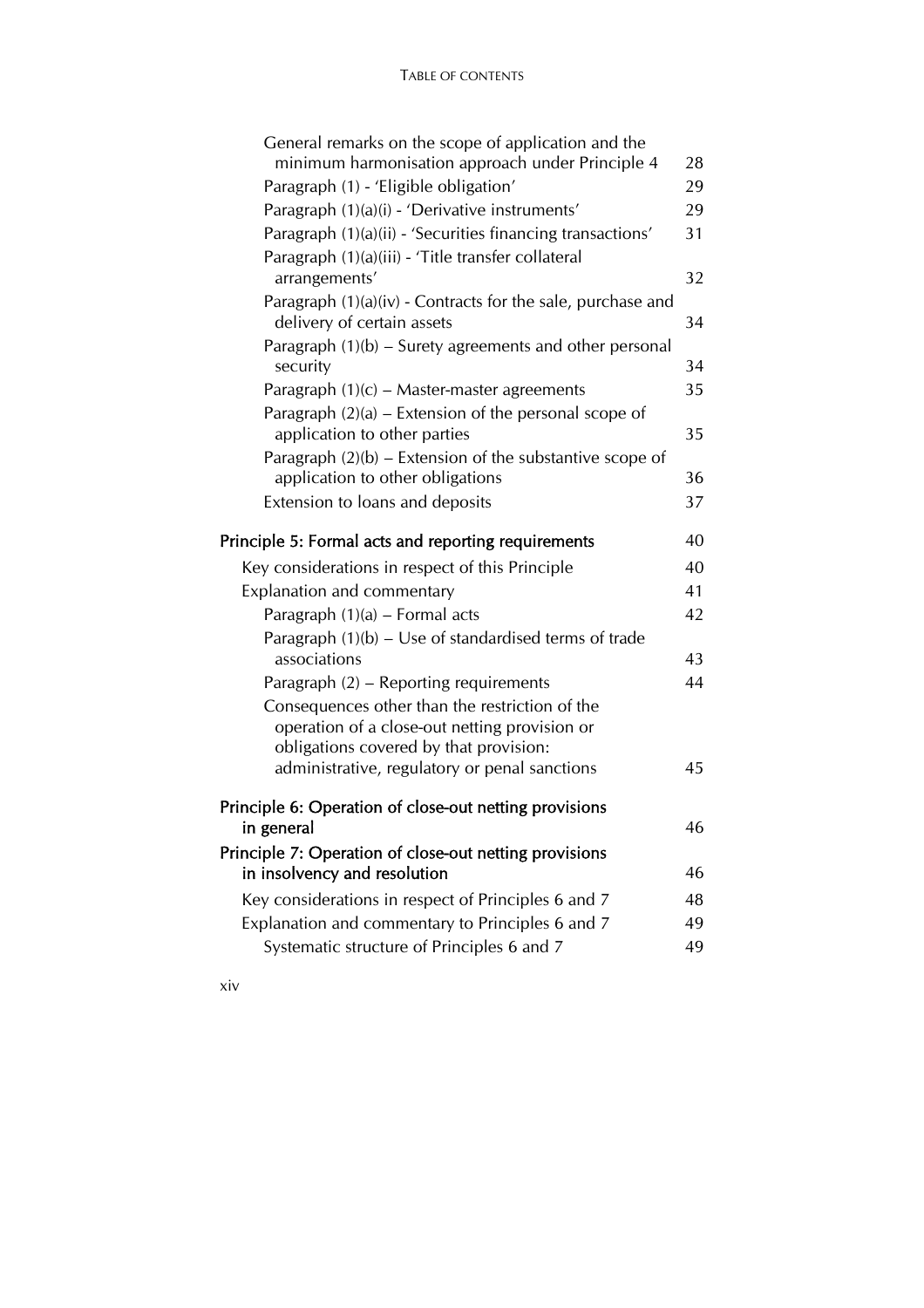#### TABLE OF CONTENTS

| Principle 6(1) sentence 1 – Enforceability of a close-out<br>netting provision according to its terms | 50 |
|-------------------------------------------------------------------------------------------------------|----|
| Enforceability of a close-out netting provision within                                                |    |
| and outside insolvency and resolution                                                                 | 51 |
| Principle $6(1)(a)$ – Additional enforcement requirements                                             | 54 |
| Principle $6(1)(b)$ – Invalid/unenforceable/ineligible                                                |    |
| obligation included                                                                                   | 55 |
| Principle $7(1)(a)$ – Stay                                                                            | 56 |
| Principle $7(1)(b)$ – Cherry picking                                                                  | 56 |
| Principle $7(1)(c)$ – No conflict with equal treatment of                                             |    |
| creditors                                                                                             | 58 |
| Principle $7(1)(d)$ – Suspect periods and zero-hour rules                                             | 59 |
| In relation to the close-out netting provision                                                        | 59 |
| In relation to the obligations covered                                                                | 60 |
| Zero-hour rules                                                                                       | 61 |
| Safeguard against fraud or transactions with knowledge                                                |    |
| of a pending insolvency proceeding, etc.                                                              | 61 |
| Principles $6(2)$ and $7(2)$ – Exceptions                                                             | 62 |
| Principle 8: Resolution of financial institutions                                                     | 63 |
|                                                                                                       |    |
| Key considerations in respect of this Principle                                                       | 63 |
| Explanation and commentary                                                                            | 65 |

xv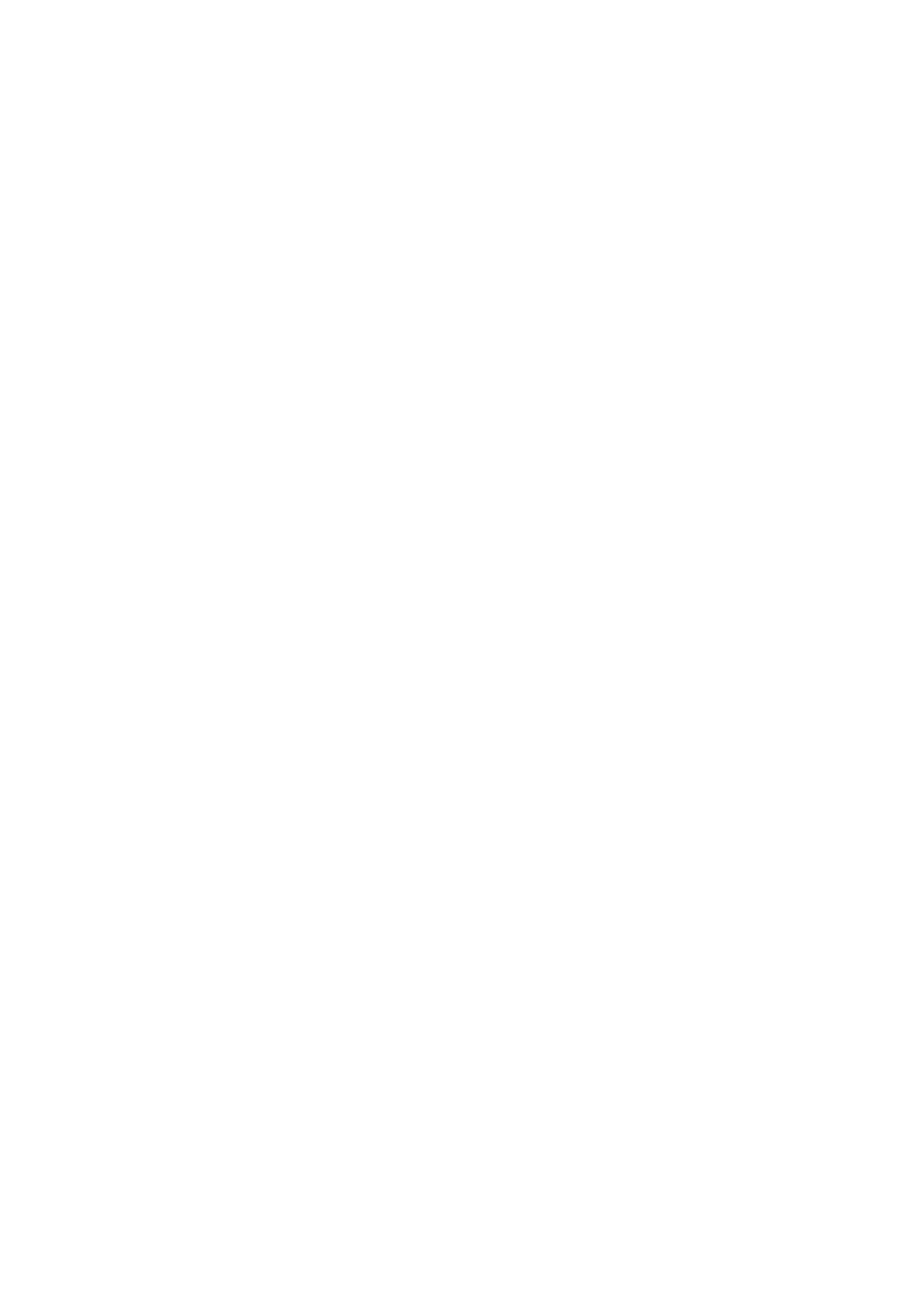# PRINCIPLES ON THE OPERATION OF CLOSE-OUT NETTING PROVISIONS

#### Introduction

1. Financial institutions and other financial market participants in their daily operations use a number of mechanisms designed to reduce their risk exposure. Amongst other things, they provide each other with security or collateral. In addition, they may agree that close-out netting will apply to the contracts into which they enter with each other. Both mechanisms, security/collateral on the one hand and close-out netting on the other hand, serve the same purpose, that is, to ensure that one party's exposure to the other parties' solvency and to changes in the value of the relevant assets is kept at manageable levels. Both mechanisms are capable of independently mitigating counterparty risk as well as market risk. However, in practice, their functions are intimately linked: where collateral and netting mechanisms are used cumulatively, netting reduces exposure in the sense that much less collateral has to be put up. Taken together, security/collateral and close-out netting are one of the primary tools of risk management in the financial market.

2. The notion of close-out netting is a relatively new addition to the legal terminology and it is not particularly well-defined. These Principles follow a functional understanding of the term 'close-out netting provision' (see Principle 2 ), the main elements of which are as follows: a close-out netting mechanism comes into operation either by means of a declaration by one of the parties when a pre-defined event occurs, in particular default or insolvency of its counterparty, or it is triggered automatically when such an event occurs. The mechanism extends to a number, often hundreds, of outstanding transactions between the parties that are contractually included in a netting provision. Once the close-out netting mechanism is triggered, whether automatically or by means of a declaration by one party, generally all transactions that are covered by the close-out netting provision are terminated and a value is determined for each under a pre-defined valuation mechanism, which may also take into account, *inter alia*, the identity and credit standing of the party responsible for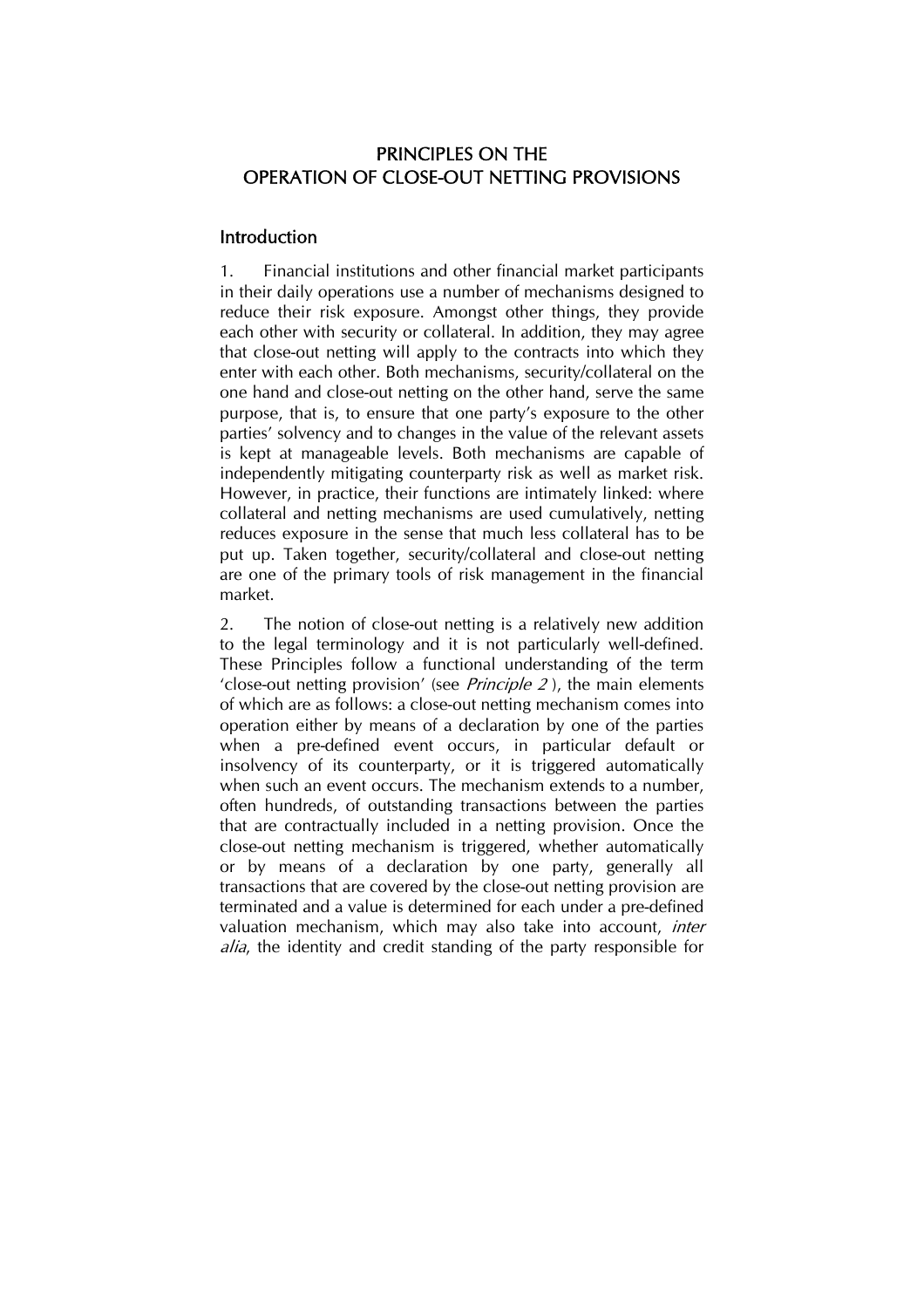this determination and any existing credit support and other material terms of the parties' agreement. The sum value of all such transactions is then aggregated, resulting in a single net payment obligation. The net obligation remains the only obligation to be settled and is generally due immediately after being determined even though no debts may have been due and payable under the transactions covered by the close-out netting provision prior to the operation of the close-out netting mechanism.

3. Broadly speaking, close-out netting is often understood as resembling the classical concept of set-off applied upon default or insolvency of one of the parties. Traditionally, the concept of setoff applies only to parties with mutual debts of the same kind that are already due and payable, and that are legally distinct. Whether set-off occurs by contract, by unilateral declaration by one party or by operation of law, the parties' existing debts are set off against each other, such that the party with the smaller debt owes nothing, and the party with the larger debt owes only the difference between the two obligations. While overlap can occur between the concepts of set-off and close-out netting, these legal institutions are neither functionally nor conceptually identical and the latter mechanism encompasses additional elements, providing, for instance, for the netting of obligations not yet payable. Set-off as such is not addressed by the Principles. However, set-off falls within the scope of the Principles where the parties to a close-out netting provision have agreed within that provision that their mutual obligations should be set off, or where the applicable principles of law provide for a set-off as regards the aggregation element of a close-out netting provision (see *infra*, paragraph 36). In both situations, the protection of the operation of the close-out netting provision afforded by the Principles is applicable.

4. Close-out netting provisions are widely used in the financial market by private sector entities, in particular banks, but also private non-financial institutions. In the public sector, entities such as, especially, central banks and supranational financial institutions such as development banks make use of netting provisions. Close-out netting is typically applied to transactions such as derivatives, repurchase and securities lending agreements, and other kinds of transaction that tend to carry a high counterparty and/or market risk.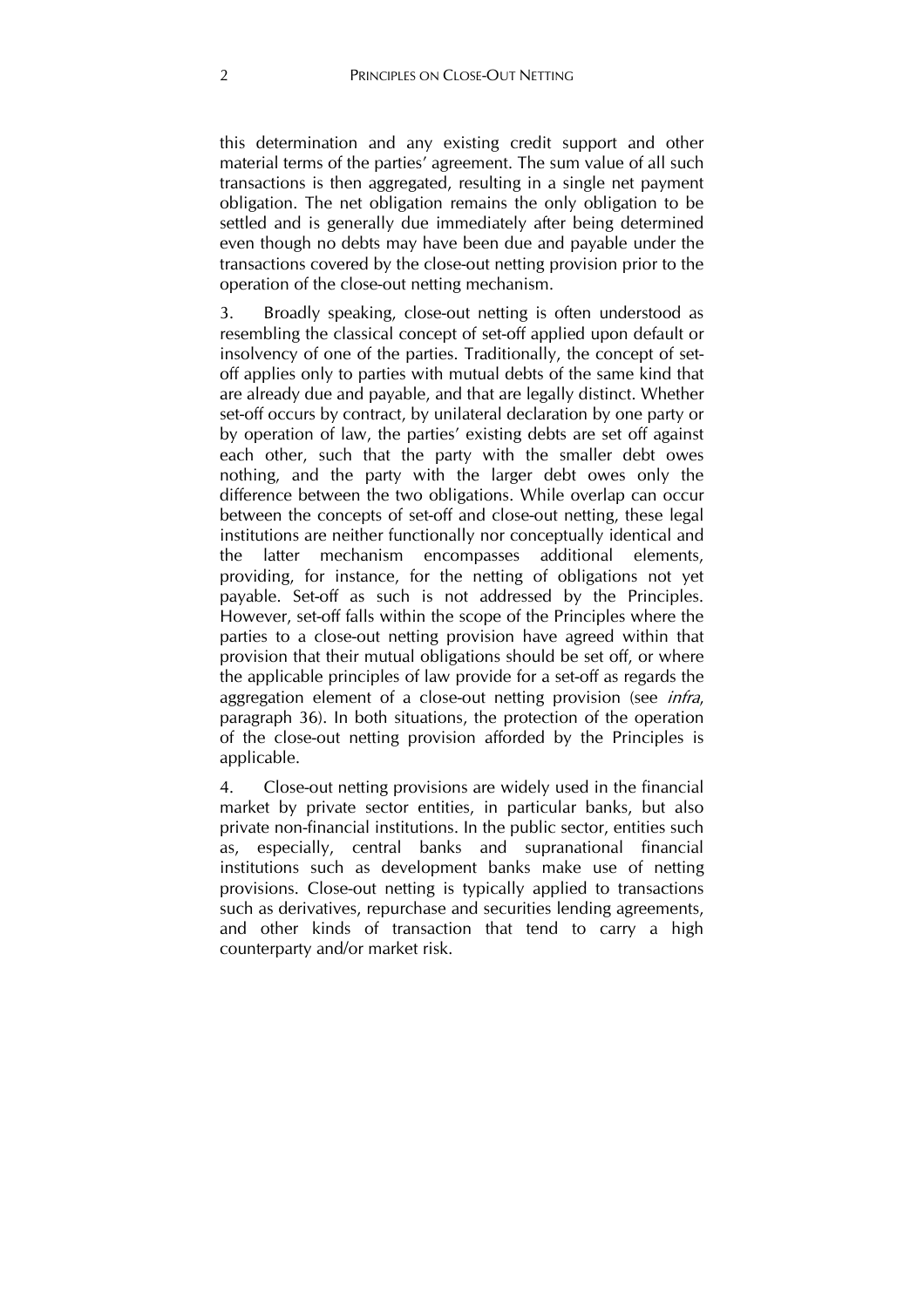#### INTRODUCTION 3

5. Regulatory authorities (most recently, the *Financial Stability* Board and the Cross-border Bank Resolution Group of the Basel Committee on Banking Supervision) strongly encourage the use of such close-out netting provisions (alongside collateral) because of their beneficial effects on the stability of the financial system.<sup>1</sup> The reason is that if, in the event of default, the counterparty market participants were to be required to calculate their claims on a gross basis instead of being creditors for the net amount only, the non-defaulting party might be exposed to levels of credit risk and market risk that are difficult to estimate and manage. The situation would be further exacerbated by the fact that there may be rapid changes in market values for the relevant types of transaction as well as uncertainty as to the risk of repudiation of contracts during the insolvency proceeding, against which the non-defaulting party might not be able to protect itself whilst being unable to terminate the contracts and re-hedge the position on the basis of its termination rights under the close-out netting provision. Consequently, the operation of close-out netting provisions reduces the risk that the inability of one market participant to meet its obligations creates or increases financial difficulties for counterparties which could lead to a chain of failures of market participants (contagion effect or systemic risk).

6. These beneficial effects can be particularly evident in the event of the insolvency of a party. In that case, the use of closeout netting assumes that the legal effects stipulated to that end by the parties (the close-out netting provision) will be recognised by and be enforceable under the applicable insolvency law. However, the current situation is that, even if some 40 jurisdictions<sup>2</sup> recognise netting in insolvency, the extent to which

<sup>1</sup> Bank for International Settlements/Basel Committee on Banking Supervision, Report and Recommendations of the Cross-border Bank Resolution Group, March 2010, Recommendation 8, p. 36 et seq.; http://www.bis.org/publ/bcbs169.pdf; Financial Stability Board, Key Attributes of Effective Resolution Regimes for Financial Institutions, October 2011, para. 4.1., http://www.financialstabilityboard.org/publications/r\_111104cc.pdf.

According to a list regularly updated by the International Swaps and Derivatives Association (ISDA), the following jurisdictions have accommodated close-out netting in their law: Andorra, Anguilla, Australia, Austria, Belgium Brazil, British Virgin Islands, Canada, Colombia, Czech Republic, Denmark, Finland, France, Germany, Greece, Hungary, Ireland, Israel, Italy, Japan,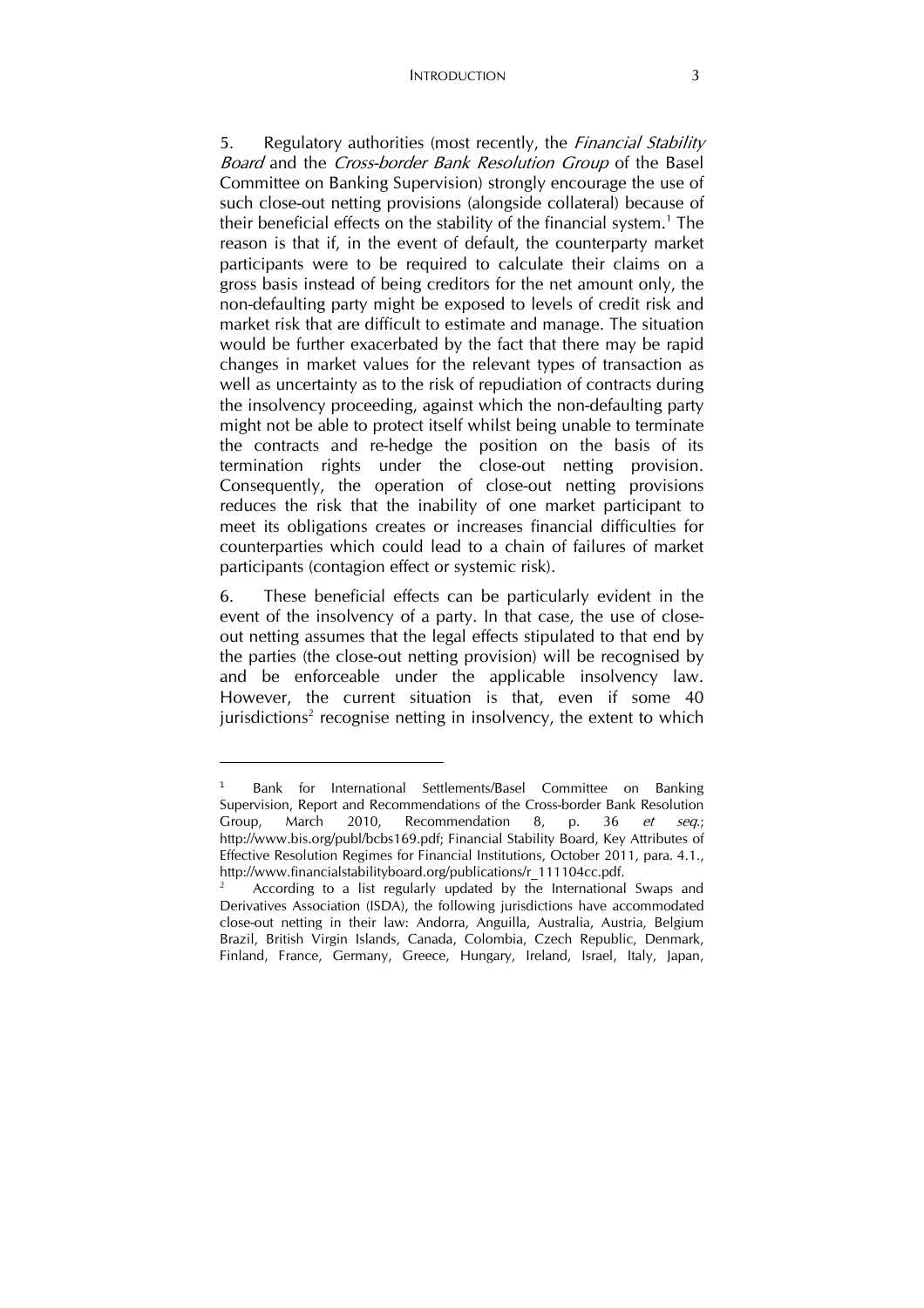they do so and the scope and legal effects of close-out netting provisions differ significantly. Furthermore, some jurisdictions do not clearly recognise netting, and the legal practice in such jurisdictions often resorts to the principles governing set-off, failing to recognise the fundamental differences between the two mechanisms. This global 'patchwork' is unsatisfactory in crossjurisdictional situations, since it exposes the financial market participants' risk management to unnecessary legal uncertainty and may even jeopardise it. $3$ 

7. Close-out netting provisions have been effectively used as a risk mitigation tool in a bilateral context. However, there is some concern that, in times of pressure on financial markets, the enforceability of close-out netting provisions might increase the risk that counterparties of a distressed financial institution rush to exercise termination rights and close out their positions, thereby exacerbating systemic risk. While underlining the usefulness of close-out netting in general, regulatory authorities have contemplated the need for a brief stay on the netting mechanism in certain situations (especially in the context of resolution regimes) affecting a financial institution, so as to allow the resolution authority the time needed to decide whether and how to resolve an ailing financial institution in an orderly fashion so as to mitigate risks to financial stability.

8. The emerging international regulatory consensus regarding the interplay between close-out netting and bank resolution is set out in the *Financial Stability Board's* Key Attributes of Effective Resolution Regimes for Financial Institutions,<sup>4</sup> which provide guidance as to how the regulatory intervention should be reconciled with the need of financial institutions and its regulators to rely on the enforceability of close-out netting for risk management and mitigation purposes. However, this newly

Luxembourg, Malta, Mauritius, Mexico, New Zealand, Norway, Peru, Poland, Portugal, Romania, Russia, Slovakia, Slovenia, South Africa, South Korea, Spain, Sweden, Switzerland, United Kingdom and the United States. According to the same list, netting-friendly legislation is under consideration in the following jurisdictions: Argentina, Chile, Pakistan and Seychelles. Source: http://www.isda.org/docproj/stat\_of\_net\_leg.html.

<sup>3</sup> Cf. for a detailed analysis UNIDROIT 2011, Study LXXVIII C - Doc. 2, 1<sup>st</sup> Part, in particular pp. 32 et seq.

<sup>4</sup> Financial Stability Board, Key Attributes of Effective Resolution Regimes for Financial Institutions, October 2011, part 4, in particular para. 4.3.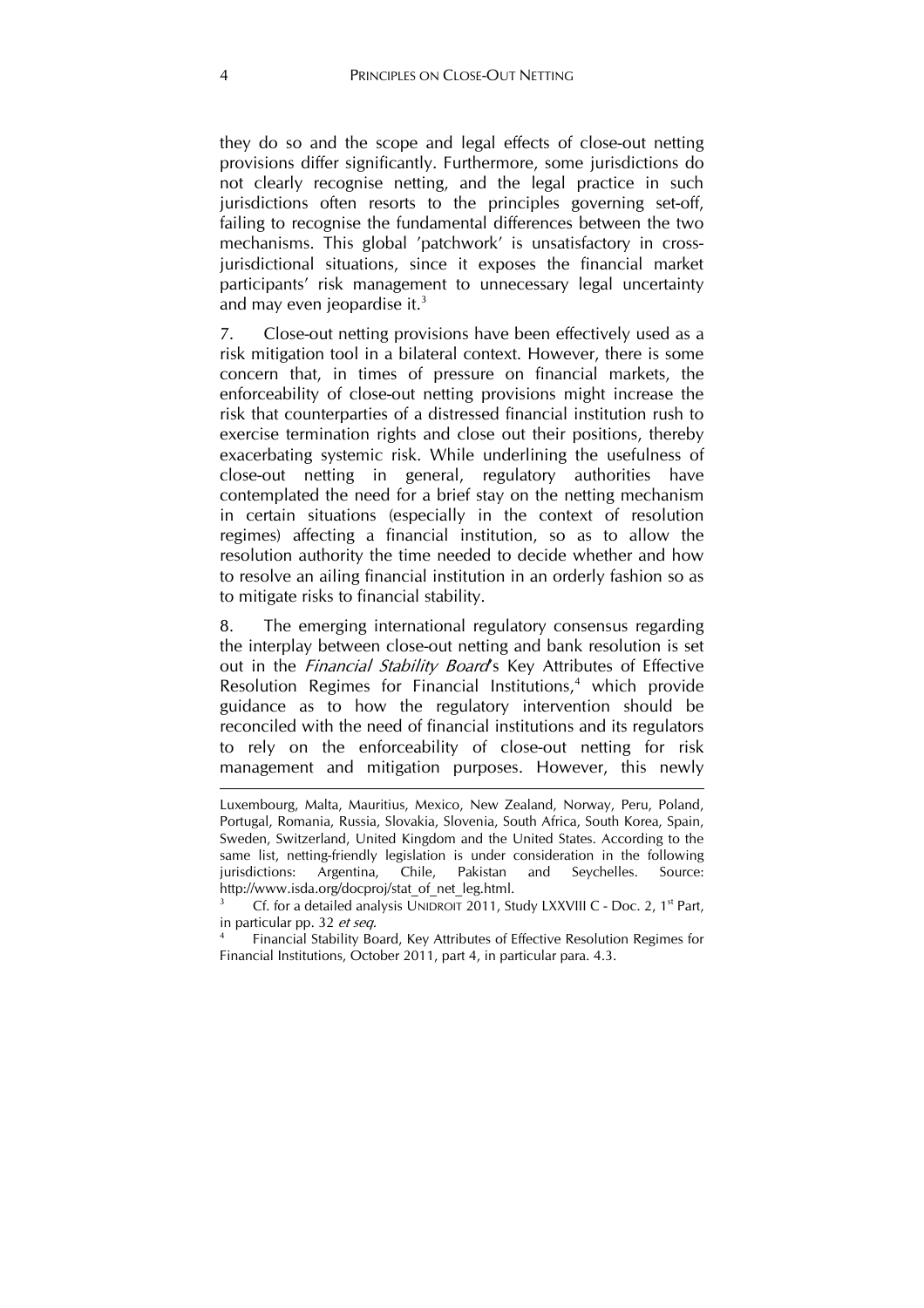developing regulatory approach has to deal with a patchwork where the relevant legal mechanisms in which close-out netting is embedded are not compatible or comparable across borders. Therefore, the sensitive connection between, on the one hand, regulatory measures such as stays on termination or portfolio transfers and, on the other hand, the essential insolvency and commercial law framework might fail in certain cases. Notably, stays might achieve a better cross-jurisdictional effect on the basis of harmonised legal principles. Equally, legal uncertainties arising in the context of asset transfers to domestic or foreign bridge banks can be more effectively mitigated on the basis of a more consistent international picture of the underlying commercial and insolvency law. This situation calls for a more harmonised and streamlined framework regarding close-out netting on which market participants and regulatory authorities can rely across all financial markets.5

9. First steps have already been taken towards an international consensus on the legal cornerstones regarding enforceability of close-out netting provisions. The Geneva Securities Convention sets out an optional framework for the protection of collateral transactions. This protection extends to close-out netting provisions provided they are concluded as part of a collateral transaction. The Convention therefore contains a definition of close-out netting and a key rule on enforceability.<sup>6</sup>

10. Furthermore, close-out netting has also been recognised in the work of other international Organisations. Notably, the UNCITRAL Legislative Guide on Insolvency Law refers to the enforceability of close-out netting as a feature to be considered when designing insolvency law, and advises that close-out netting should be allowed under the applicable insolvency procedure.<sup>7</sup> Moreover, the European Union Member States have implemented

<sup>5</sup> Cf. for a detailed analysis UNIDROIT 2011, Study LXXVIII C - Doc. 2, 2<sup>nd</sup> Part, in particular pp. 68 et seq.

<sup>6</sup> UNIDROIT Convention on Substantive Rules for Intermediated Securities, adopted in Geneva on 9 October 2009; in particular Article 31(3)(j) and Article 33(3).

<sup>7</sup> UNCITRAL, 2004 Legislative Guide on Insolvency, Recommendations 7(g) and 101-107.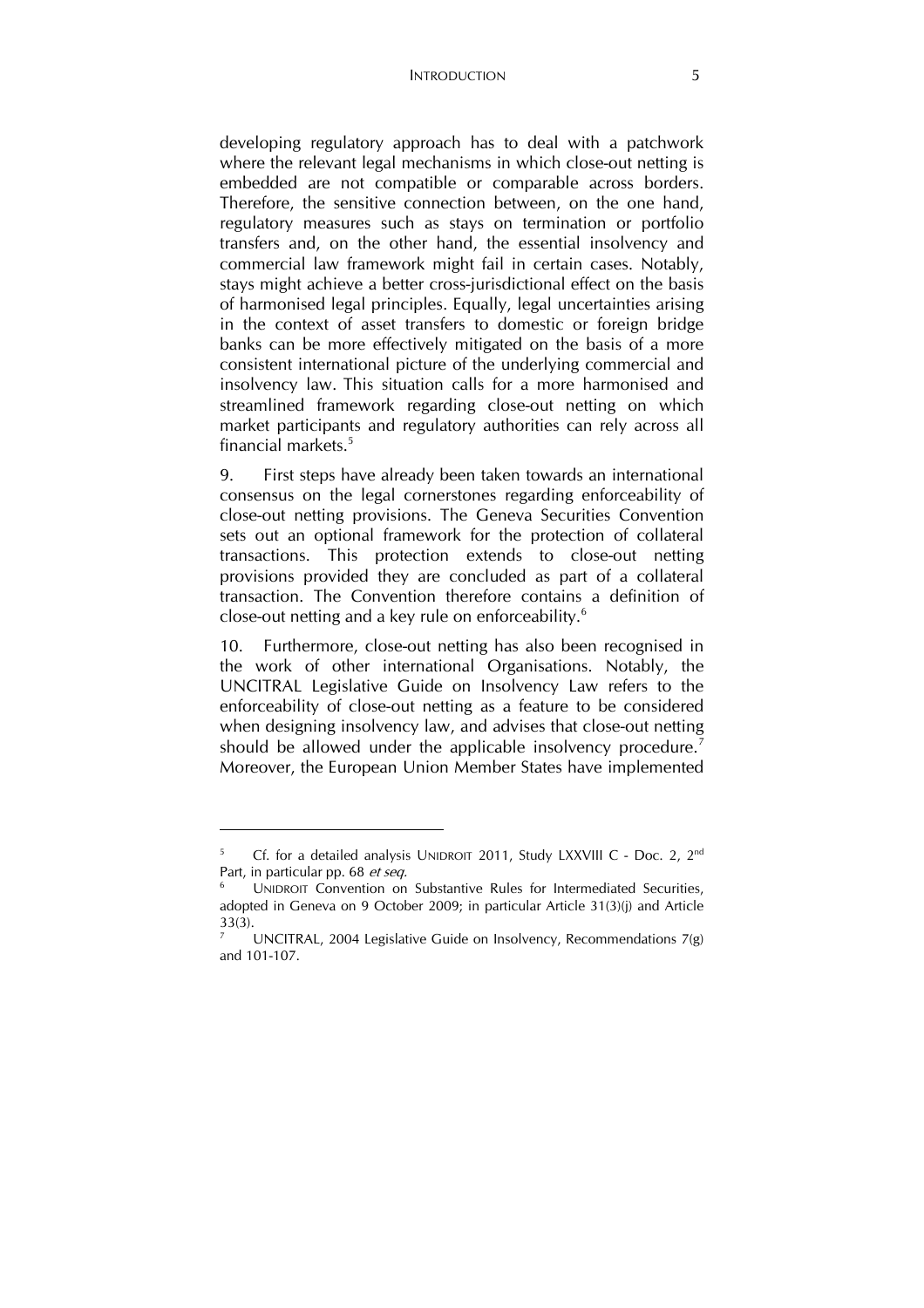a partly harmonised legal framework for close-out netting provisions.8

11. The aim of these Principles is to provide detailed guidance to national legislators of implementing States seeking to revise or introduce national legislation relevant to the functioning of closeout netting. The Principles are designed to improve the enforceability of close-out netting, especially in crossjurisdictional situations, in order to provide a sound basis, in commercial and insolvency law terms, for risk management and mitigation by financial institutions and for the application of regulatory policies in the international context. The Principles are addressed to legislators and policy-makers of implementing States. They are not intended to be chosen by private parties to govern a close-out netting provision.

12. There are several situations in which the law of a State which has implemented the Principles may govern the operation of a close-out netting provision. Generally, the courts of an implementing State might apply their own law as the law of the forum, especially in insolvency proceedings opened under this law. Furthermore, the protection of the operation of close-out netting provisions afforded under the Principles might be applicable even in proceedings conducted under the law of a State other than an implementing State. This may be the case, for instance, where a rule of private international law or international insolvency law of the forum leads to the application of the law of an implementing State, or the parties have chosen the law of an implementing State and the choice of law is upheld by the competent court. However, the Principles do not attempt to propose such rules to determine the law applicable.

13. Implementing States are free to choose any suitable method for implementing the Principles, be it the enactment of specific legislation, the application of general principles of law or the removal of restrictions to the enforceability of close-out netting provisions in the context of insolvency proceedings. Implementing States are likewise free to extend their protection of the operation of close-out netting provisions beyond the minimum

<sup>8</sup> Cf. UNIDROIT 2011, Study LXXVIII C - Doc. 2, p. 24-25 for a brief description of the various rules in place.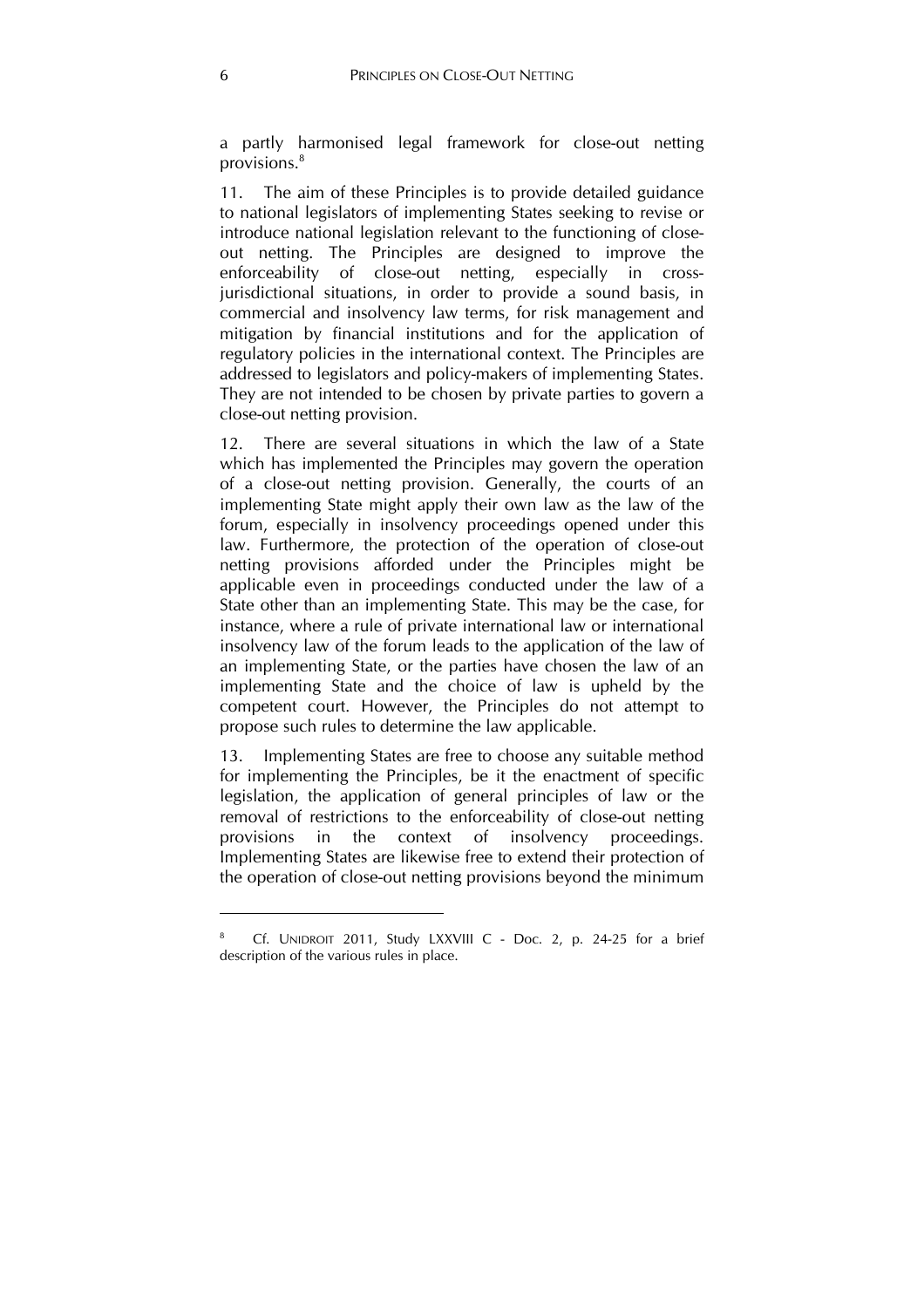scope of harmonisation as provided for under the Principles and may also in this regard choose any of the methods referred to in the preceding sentence (see *infra*, paragraph 16).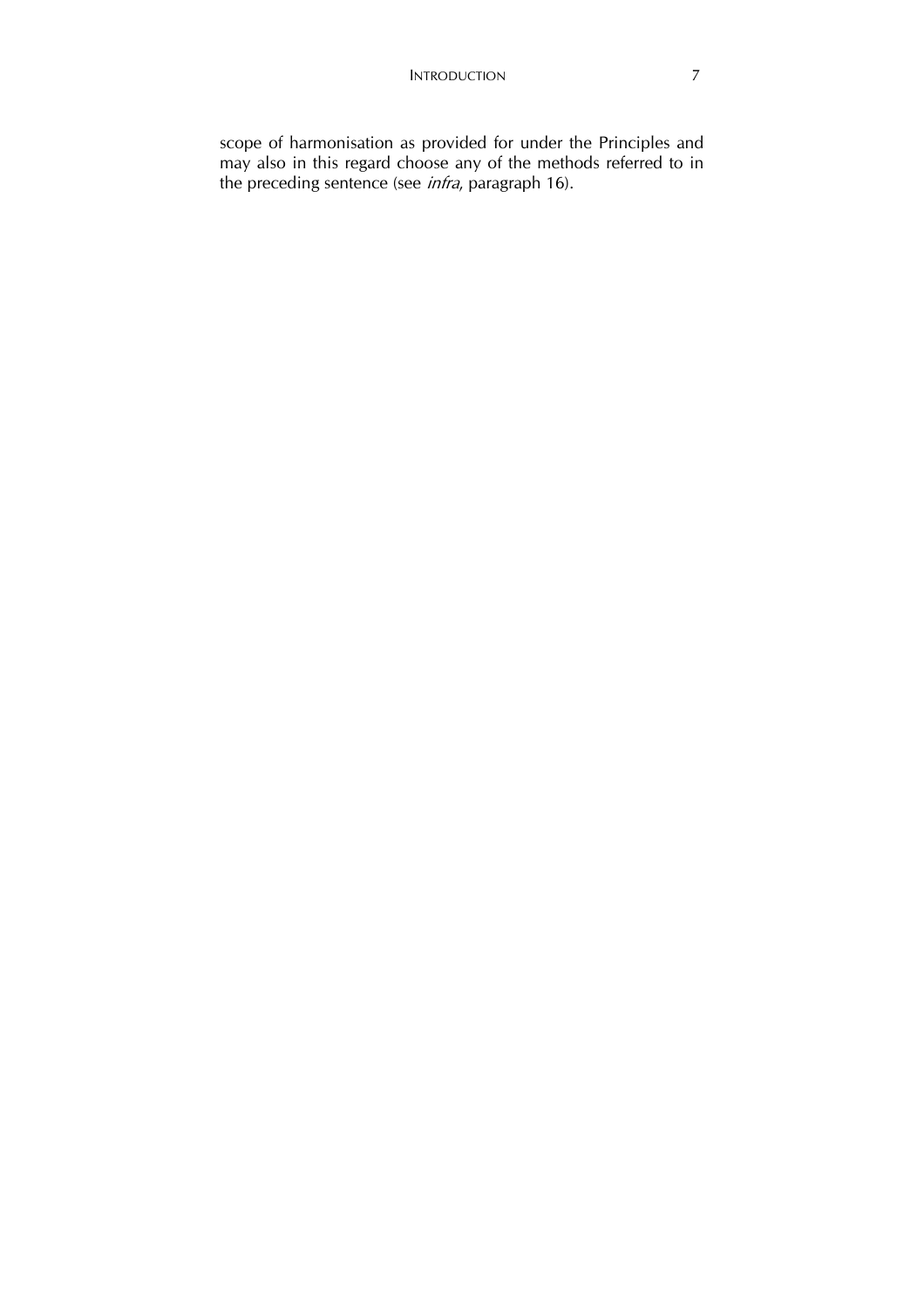#### PRINCIPLE 1 Scope of the Principles

(1) These Principles deal with the operation of close-out netting provisions that are entered into by eligible parties in respect of eligible obligations.

(2) Except as otherwise expressly indicated in these Principles, the term 'operation' encompasses the creation, validity, enforceability, effectiveness against third parties and admissibility in evidence of a close-out netting provision.

#### Explanation and commentary

14. For the determination of the scope of the Principles, *Principle 1(1)* refers to three core terms the content and meaning of which are defined in other provisions of the Principles: 'closeout netting provision' (Principle 2), 'eligible parties' (Principle  $3(1)$ ) and 'eligible obligations' (Principle 4(1)).

15. Within the scope of application so defined, the Principles follow a broad and functional approach concerning the various aspects of the taking of effect of a close-out netting provision, as is evident from the broad scope of the term 'operation' as defined in Principle 1(2). All aspects, from creation and validity, to effectiveness against third parties, admissibility in evidence and enforceability, especially in insolvency, are covered by the Principles. Where the Principles seek to ensure the enforceability of close-out netting provisions, this concerns all these aspects, which can be summed up as the operation of the close-out netting provision. The term 'operation' of a close-out netting provision is therefore used throughout the Principles as a functional, shorthand reference to the various aspects described above and replaces the need to refer to the more specific terms which are not necessarily defined sufficiently precisely in an international context.

16. Concerning the limitations of the scope of the Principles, it should be noted that the Principles propose a minimum scope of harmonisation, where the enforceability of close-out netting provisions within the scope of the Principles should be ensured, whereas they acknowledge, without precluding further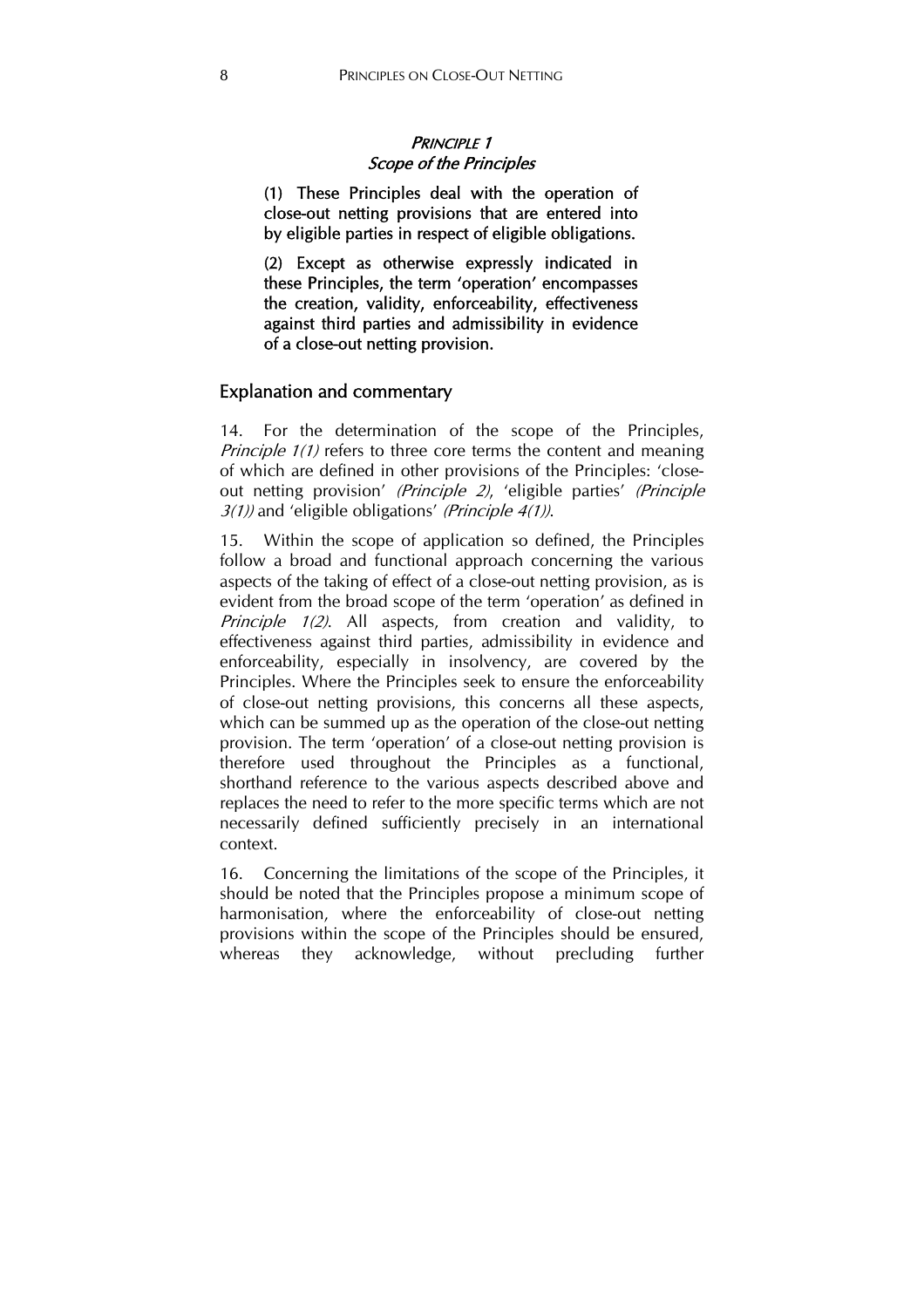harmonisation, that beyond this minimum scope, each implementing State may regard the enforceability of close-out netting provisions as an issue of its public policy. The Principles do not impose a maximum scope of harmonisation and therefore do not prevent or restrict an implementing State from having a legal framework (whether by means of legislation or otherwise) that goes beyond the Principles in the recognition of close-out netting provisions and the protection of their operation.

17. In view of the preceding paragraph, the Principles allow for a certain measure of discretion (see *Principle 4(2)*) in determining the scope of netting-specific legislation or of the application of other general rules protecting the operation of close-out netting provisions beyond the minimum scope of harmonisation suggested by the Principles. Factors that each implementing State may wish to take into consideration in the exercise of its discretion notably include:

- the importance of protection against systemic risk and the relevance for the functioning of the respective markets of the use of close-out netting provisions as an instrument of counterparty risk management;
- the relationship between close-out netting and the system of insolvency priorities in the implementing State in general;
- the need for predictability of results and certainty in commercial transactions;
- the general principle that the law should not treat similar situations differently without justification, and the specific principles against discrimination between domestic and foreign creditors in insolvency (see UNCITRAL Model Law on Cross-Border Insolvency, Art. 13); and
- whether this discretion is exercised for the purposes of the application of all or only some of the provisions of the Principles, or for their application in general or in situations outside insolvency only.

18. The Principles leave it up to implementing States to consider the desirability of extending the scope of application of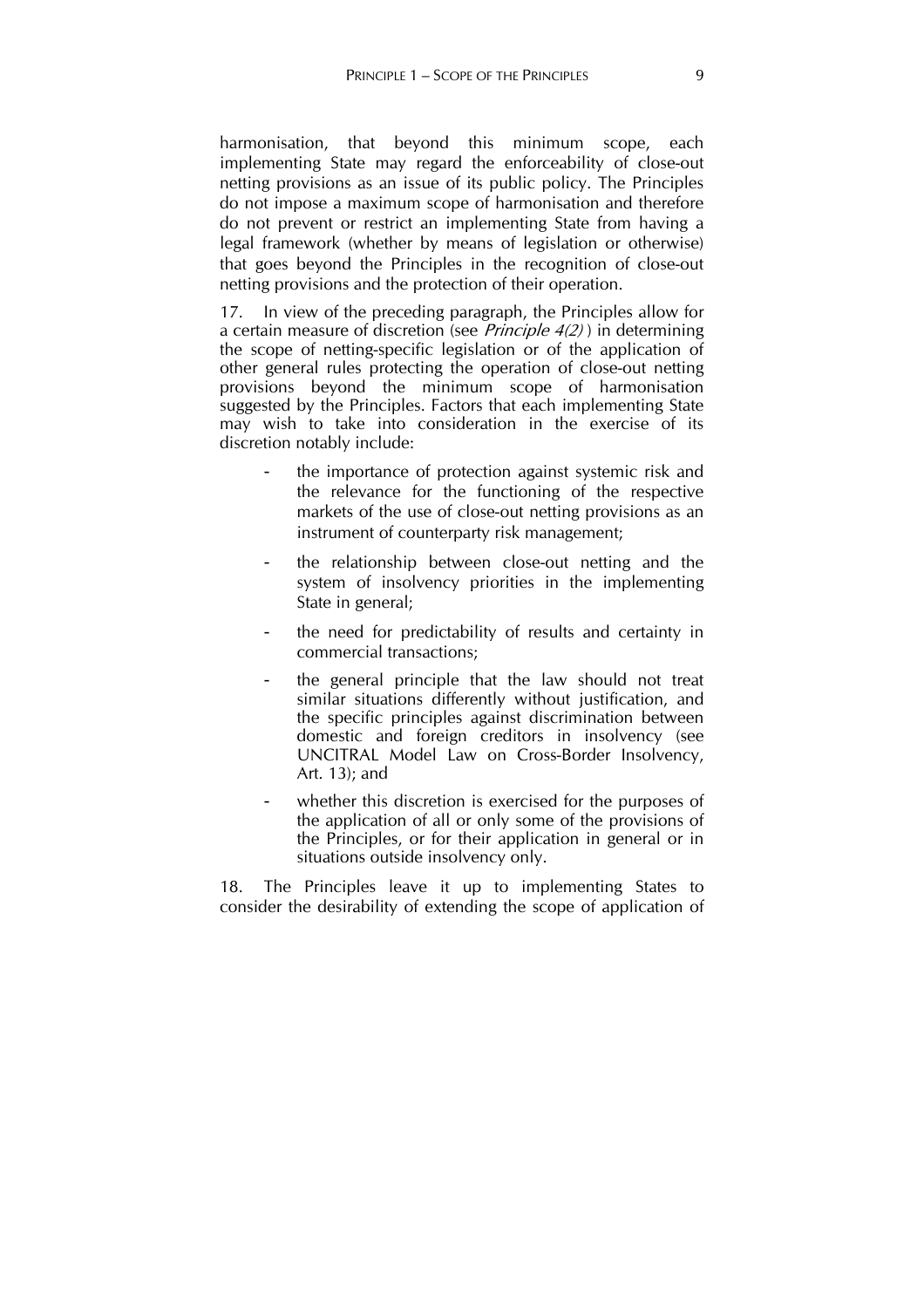their laws and regulations protecting the operation of a close-out netting provision to any specific parties or obligations beyond the minimum scope of harmonisation under the Principles. Likewise, the Principles provide guidance to national legislators only with regard to the operation of close-out netting provisions falling under the definition in *Principle 2*. This does not encompass certain other clauses that are often included in master agreements in relation to a close-out netting provision but do not strictly speaking form part of the latter (see *infra*, paragraphs 41 and 43).

#### PRINCIPLE<sub>2</sub>

#### Definition of 'close-out netting provision'

'Close-out netting provision' means a contractual provision on the basis of which, upon the occurrence of an event predefined in the provision in relation to a party to the contract, the obligations owed by the parties to each other that are covered by the provision, whether or not they are at that time due and payable, are automatically or at the election of one of the parties reduced to or replaced by a single net obligation, whether by way of novation, termination or otherwise, representing the aggregate value of the combined obligations, which is thereupon due and payable by one party to the other.

#### Key considerations in respect of this definition

- The definition of 'close-out netting provision' should be broad so as to encompass different types of provision which achieve a functionally identical result.
- $\triangleright$  It should be neutral with respect to the various legal methods available to achieve the result that may exist in different jurisdictions and in different standard market contracts.
- $\triangleright$  The definition exclusively relates to contractual close-out netting, including bilateral netting within the context of central clearing systems. It does not address close-out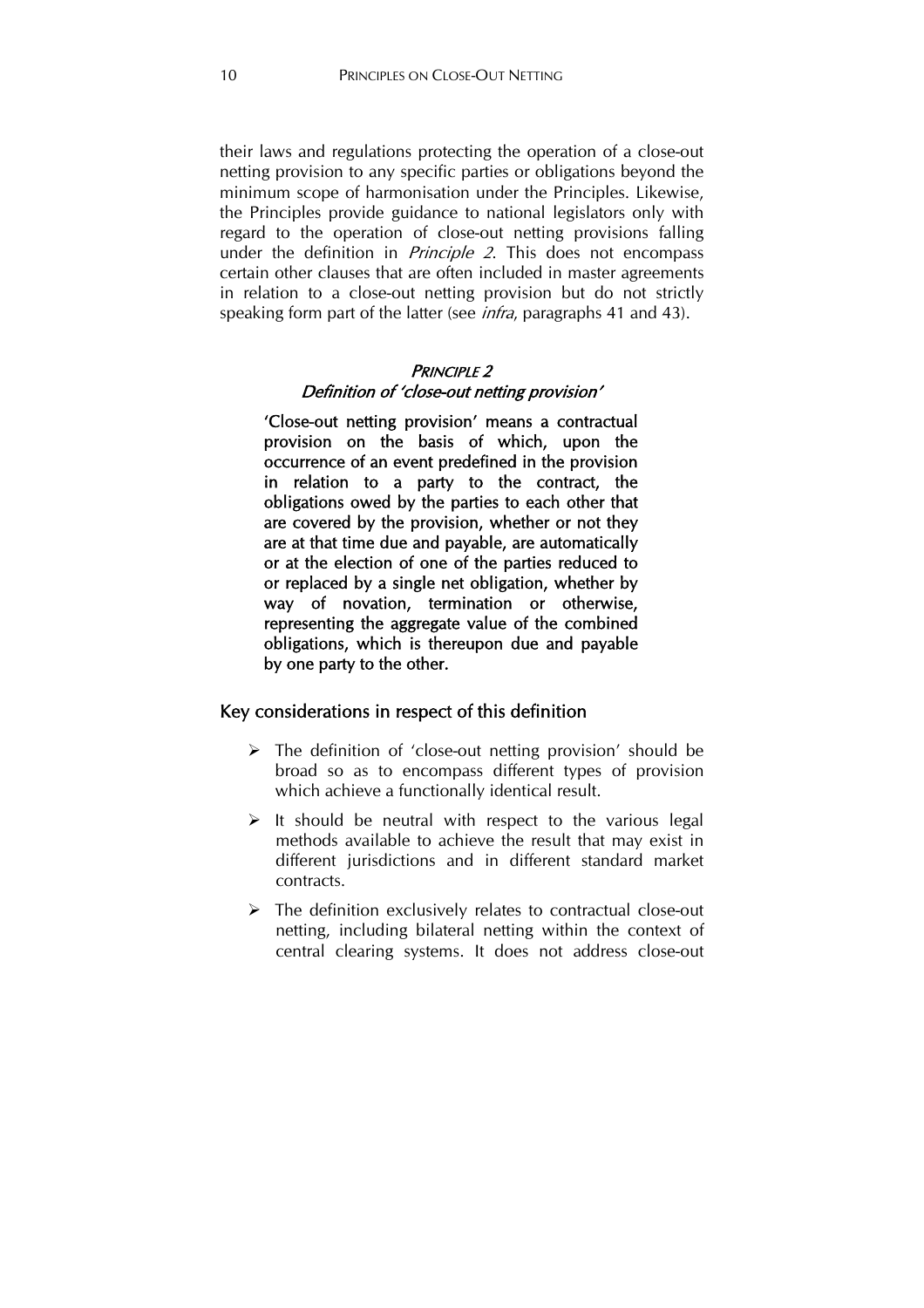netting to the extent that its functionalities are achieved under statutory provisions, nor does it address truly multilateral netting.

# Explanation and commentary

### 'Close-out netting'

19. Close-out netting is best described in functional terms, i.e., by reference to a result. The process, in practical terms, is the following. A bundle of transactions with mutual obligations between the parties is contractually covered by a netting provision. Upon the occurrence of a predefined event, all outstanding obligations covered by the netting provision cease to be treated individually and their aggregate value is computed so as to result in a single net payment obligation. This obligation is owed by the party which is 'out of the money' to the party which is 'in the money'. This obligation remains the only obligation (which, depending upon the terms of the relevant provision, may include incidental fees, costs or other expenses) to be settled and is generally due and payable shortly after being determined.

#### 'Contractual provision'

20. This definition covers contractual close-out netting, as opposed to statutory rules that may achieve an identical or similar result.

21. In practice, a clause allowing for close-out netting between the parties may be included in standard master documentation, be part of a tailor-made framework agreement, or be an entirely selfstanding agreement. The Principles therefore refer to the term 'close-out netting provision' rather than to 'arrangement' or 'agreement', so as to encompass these various possibilities. However, the term 'close-out netting provision' covers only those parts of an agreement that actually implement the close-out netting mechanism itself, and nothing else. Definitions, schedules and annexes that the parties may have related to their agreement are covered only to the extent that their content is necessary for the proper operation of the close-out netting mechanism. For instance, certain clauses (walk-away clauses, wait-and-see periods)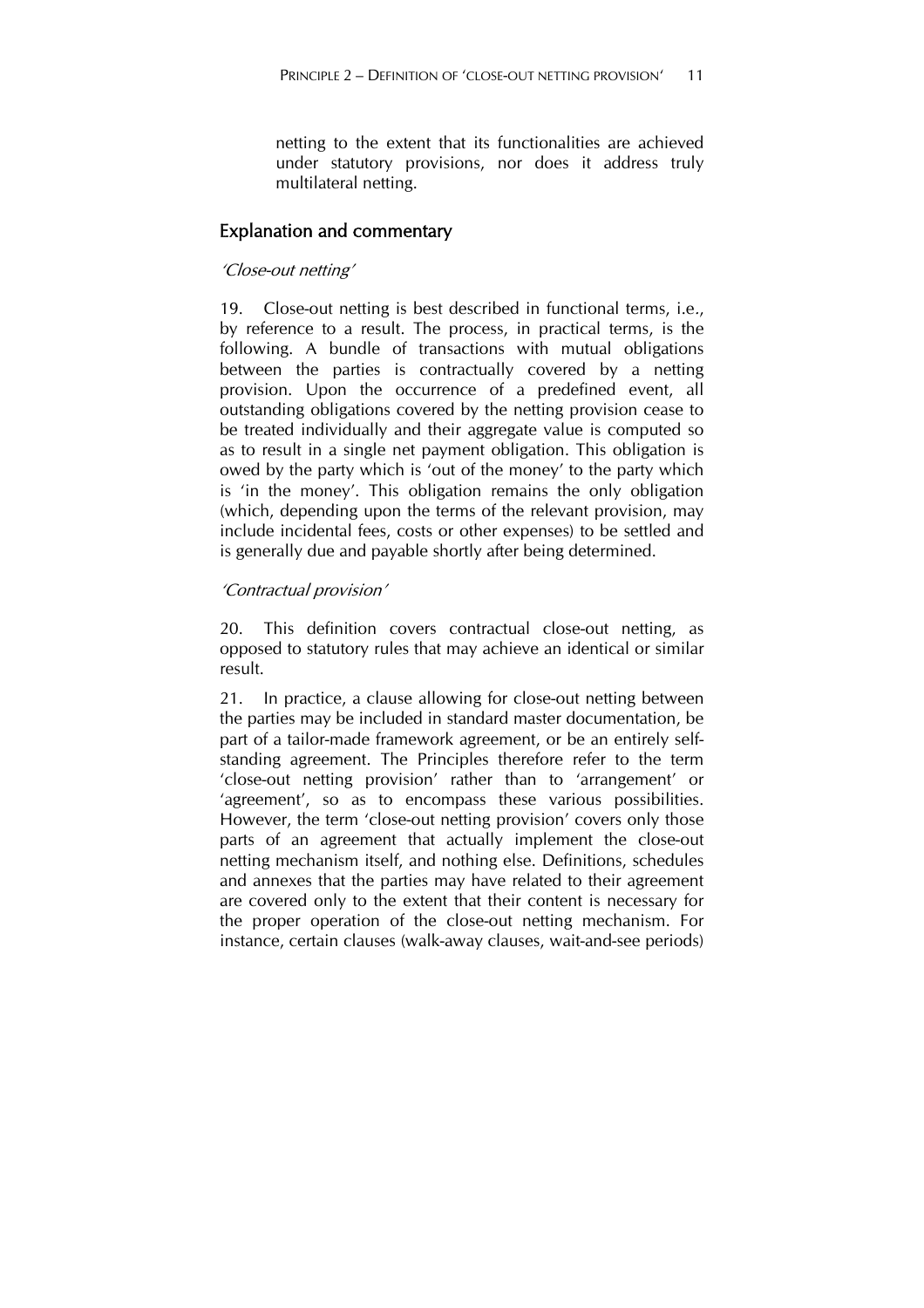that are often used in connection with close-out netting provisions are not covered by the Principles (see *infra*, paragraphs 41 and 43).

22. Where the result of close-out netting is achieved through a combination of statutory rules and contractual provisions (e.g., the right to terminate is statutory, while acceleration, valuation and aggregation are arranged for contractually), the Principles only cover the contractual part. To the extent that the parties have relied upon the application of statutory rules, the operation of the close-out netting mechanism under those statutory rules is not an issue of the enforcement of the contractual agreement that would be covered by the scope of the Principles.

23. The internal rules of clearing, settlement and payment systems, as well as central counterparties are also contemplated by this definition. Despite the fact that they are usually approved by the relevant regulatory authority, the character of the relationship between the system and its participants is, or in any case is treated by this instrument as, one of commercial law (membership agreement, by-laws) as regards the treatment of the assets to be settled in the system. Thus, the close-out netting operation takes effect 'on the basis of' a contractual provision as envisaged by this definition.

24. The definition also covers contractual provisions that are not contained in the clauses of a single agreement, but in several interrelated arrangements, especially master-master agreements (to the extent that the underlying obligations covered by the various master agreements are eligible obligations under Principle 4, see infra, paragraph 81).

#### 'Obligations owed by the parties to each other'

25. Transactions concluded between two parties may be settled either bilaterally, between the parties themselves, or through a central entity interposed between the parties. Close-out netting is equally *important* in both scenarios.

26. Bilateral settlement between the parties is the standard case and covered by the Principles.

27. The Principles also cover 'central clearing' mechanisms which are ultimately also built on bilateral relationships. Central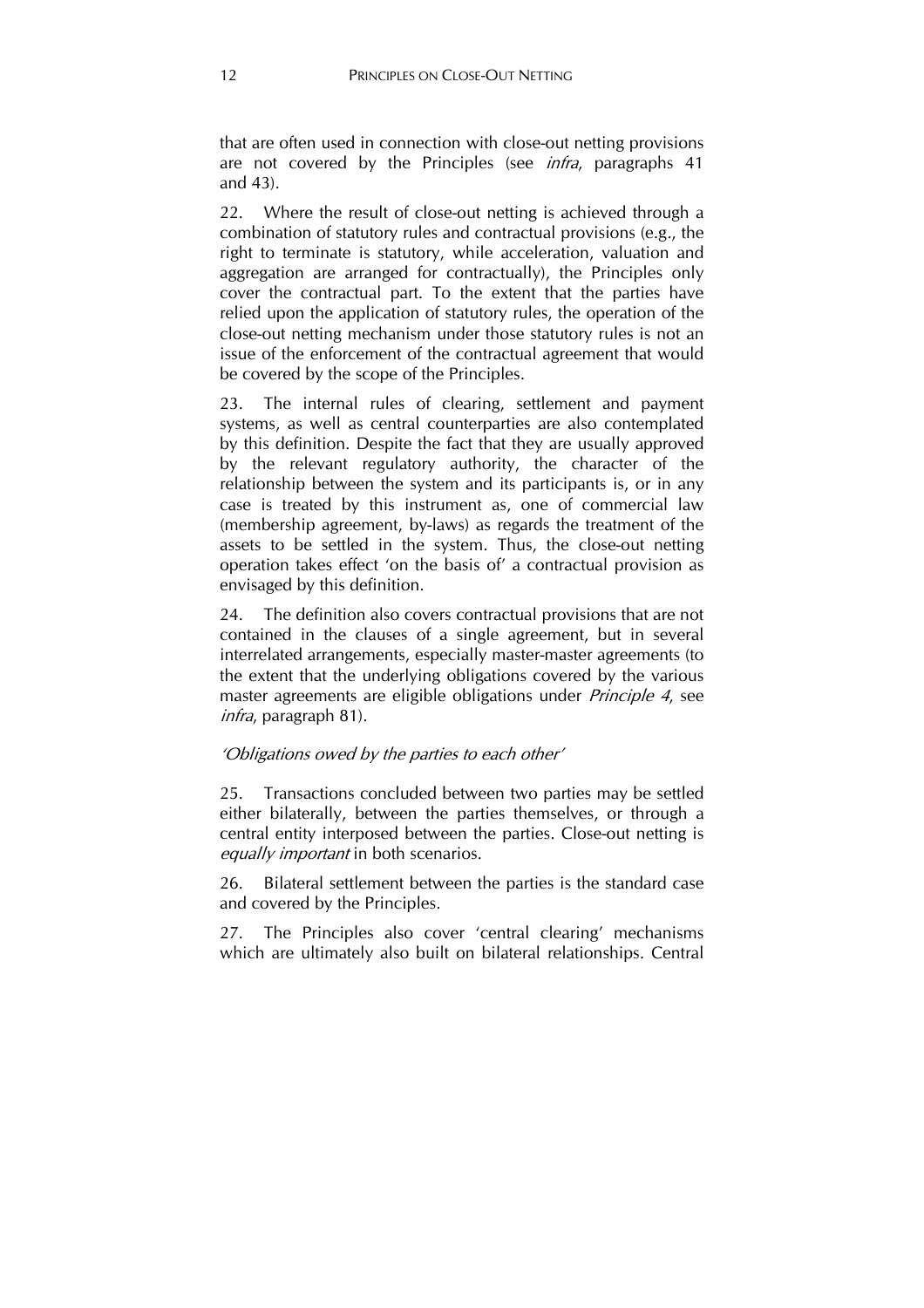clearing is used as a collective term for the functionalities of central counterparties, net payment systems and certain clearing and settlement systems. Central clearing applies by virtue of contractual agreements between market participants or as a legal requirement. The arrangement usually works by interposing a central entity between the parties to every transaction that is concluded between the members of a clearing system, so that the central entity becomes 'buyer to every seller and seller to every buyer'. In other words, the bilateral settlement obligations that exist between the system's participants are entirely replaced by bilateral obligations between each participant and the central clearing entity. As a consequence, the net risk exposure is calculated on a bilateral basis, so that each participant's exposure exists exclusively against the central entity. Thus, given that, from a legal point of view, central clearing breaks down into strictly bilateral relationships, considerations in respect of bilateral closeout netting generally apply to central clearing. This applies both inside and outside the insolvency of the participants and the system. Therefore, legal certainty also requires that the conversion of the original contractual relationships between the central clearing participants into bilateral relationships between each participant and the central clearing entity is insolvency-proof.

28. Truly multilateral close-out netting is not as common as bilateral netting. Under a multilateral close-out netting scheme, more than two parties compute their mutual exposure on a multilateral basis, employing functionalities similar to those used in close-out netting. A mechanism similar in concept to multilateral netting is sometimes used as a tool to circumscribe the exposure of one market participant *vis-à-vis* several other market participants, typically a bank managing its risk exposure under a single netting provision against several entities belonging to the same group of companies (hence this form of netting is also called 'cross-affiliate netting'). The recognition of a multilateral netting provision by the applicable insolvency law depends in part on whether the law is able to accommodate the lack of mutuality of the relevant obligations or on whether the 'mutuality' created through cross-guarantees, cross-collateralisation agreements or similar arrangements is recognised. Truly multilateral close-out netting is *not* covered by the definition in Principle 2.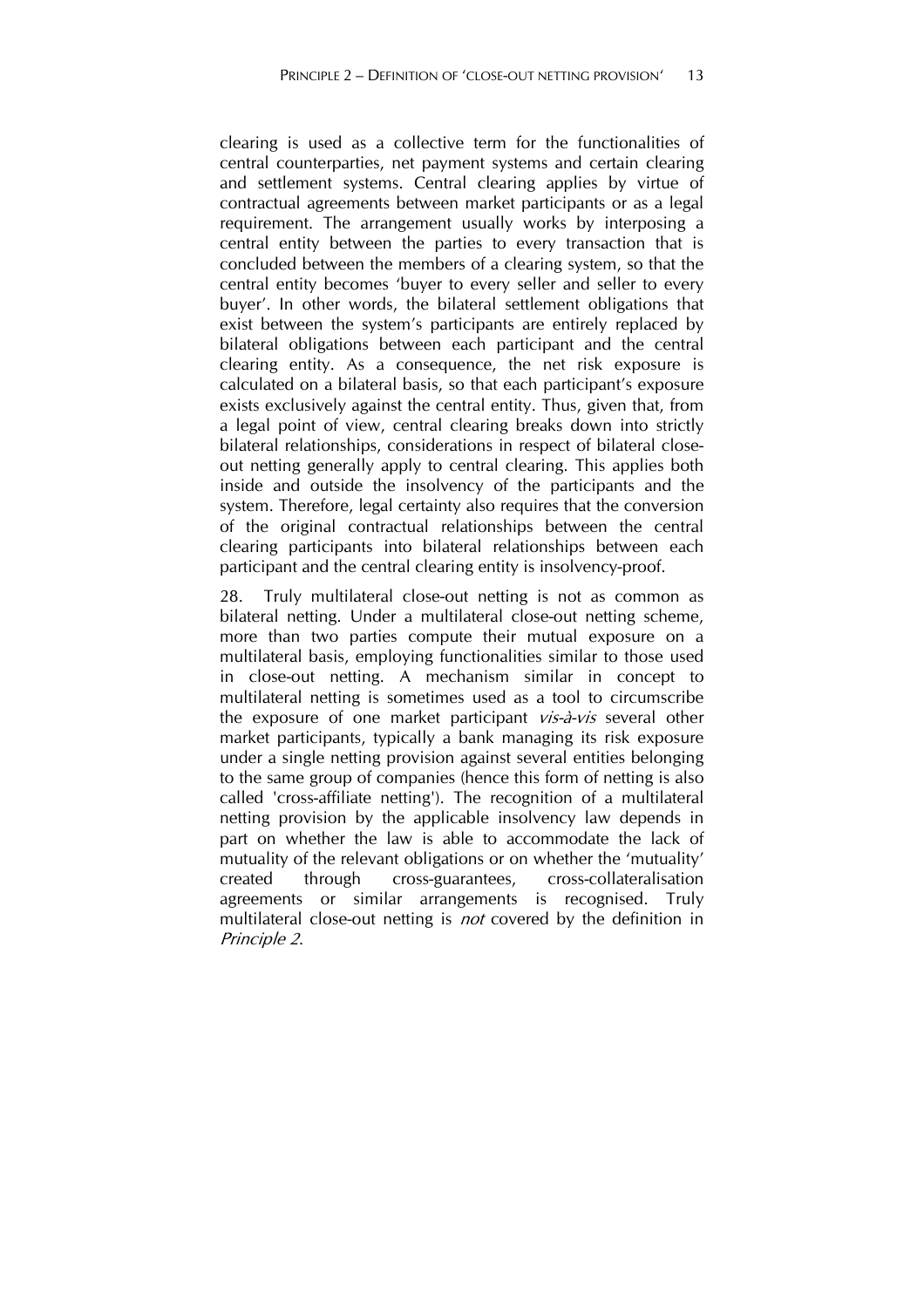#### 'Occurrence of an event predefined in the provision'

29. The event that triggers the application of the netting provision (the occurrence of the event that is 'predefined in the provision') is commonly referred to in the relevant documentation as the 'termination event', 'enforcement event', 'specified event', or 'default event'. Close-out netting can occur both in situations where both parties are solvent and in the event of the insolvency of either, since it is the parties to the netting provision themselves that determine the trigger for the operation of the mechanism. This event may consist, for example, in one of the parties defaulting on one or more of its obligations, or in its filing for insolvency, in the appointment of a State administrator or a similar intervention by the public authorities, or in the opening of an insolvency proceeding or an administration or restructuring procedure. Often, parties additionally agree to include external circumstances as termination events, such as the objective impossibility of performing an obligation under one of the transactions due to a circumstance beyond the control of a party, or the downgrading of one of the parties' credit rating following its merger with another company.

30. It is worth noting that the event triggering termination is determined, in certain jurisdictions, under the relevant legislation itself. In particular, the insolvency of one of the parties may lead to the termination of all open transactions by operation of the statutory law. Parties may supplement this statutory consequence of the termination event with additional contractual rules providing for other elements needed to achieve the result of closeout netting (*cf. supra*, paragraph 22). Such arrangements are likewise envisaged by the present definition.

#### 'Reduced to or replaced by a single net obligation'

31. A close-out netting mechanism is commonly understood as resulting in a single payment obligation owed by the party that is 'out of the money' to the party that is 'in the money'. However, a number of different functional steps can be used to achieve this result, and these can potentially be based on a number of differing legal concepts.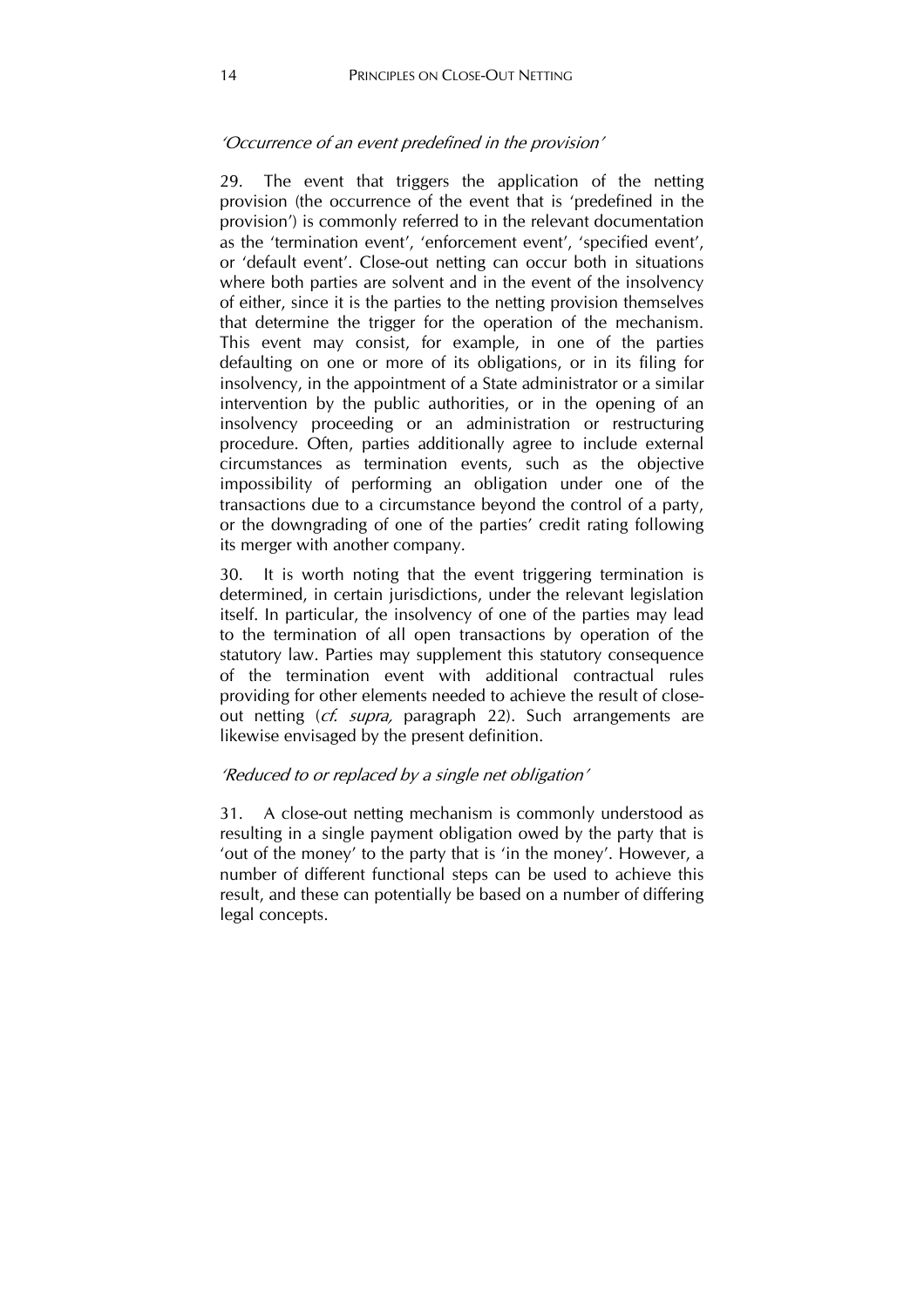32. A netting mechanism generally involves several or all of the following steps: (i) termination of the transactions, (ii) acceleration of obligations, (iii) valuation of the transactions, and, (iv) aggregation to result in an overall net amount. The order of termination, acceleration, aggregation and valuation can vary according to the actual netting provisions. Not all netting provisions need all of these steps to achieve the functional result of close-out netting. Which elements are needed and used depends, rather, on the design of the relevant provision and the boundaries under the applicable law. Examples:

- Termination of each transaction; valuation of each obligation; aggregation of all values to form one net payment obligation.
- Acceleration of each transaction, valuation of each obligation, aggregation of all values to form one net payment obligation.
- Termination of each transaction; valuation of each obligation; aggregation of all values to form one net payment obligation; acceleration of the net obligation.
- Termination of each transaction; valuation of each obligation; creation of a new (immediately due and payable) payment obligation representing the overall value.
- $-$  Etc.

33. These functional steps merely describe what happens in practical terms. The relevant close-out netting provision in combination with the applicable law needs to provide the necessary legal concepts, since the result (a single net payment obligation) is first and foremost a legal one. The legal concepts and terminology that underlie these steps differ, depending on the design of the netting provision and on the law applicable to it.

34. Termination is a term used to express the functional result of the relevant open transactions being put to an end. National laws achieve this result by legal mechanisms called cancellation, closeout, rescission, termination, etc.

35. Acceleration is a term used to express the concept that an obligation becomes due and payable before the contractually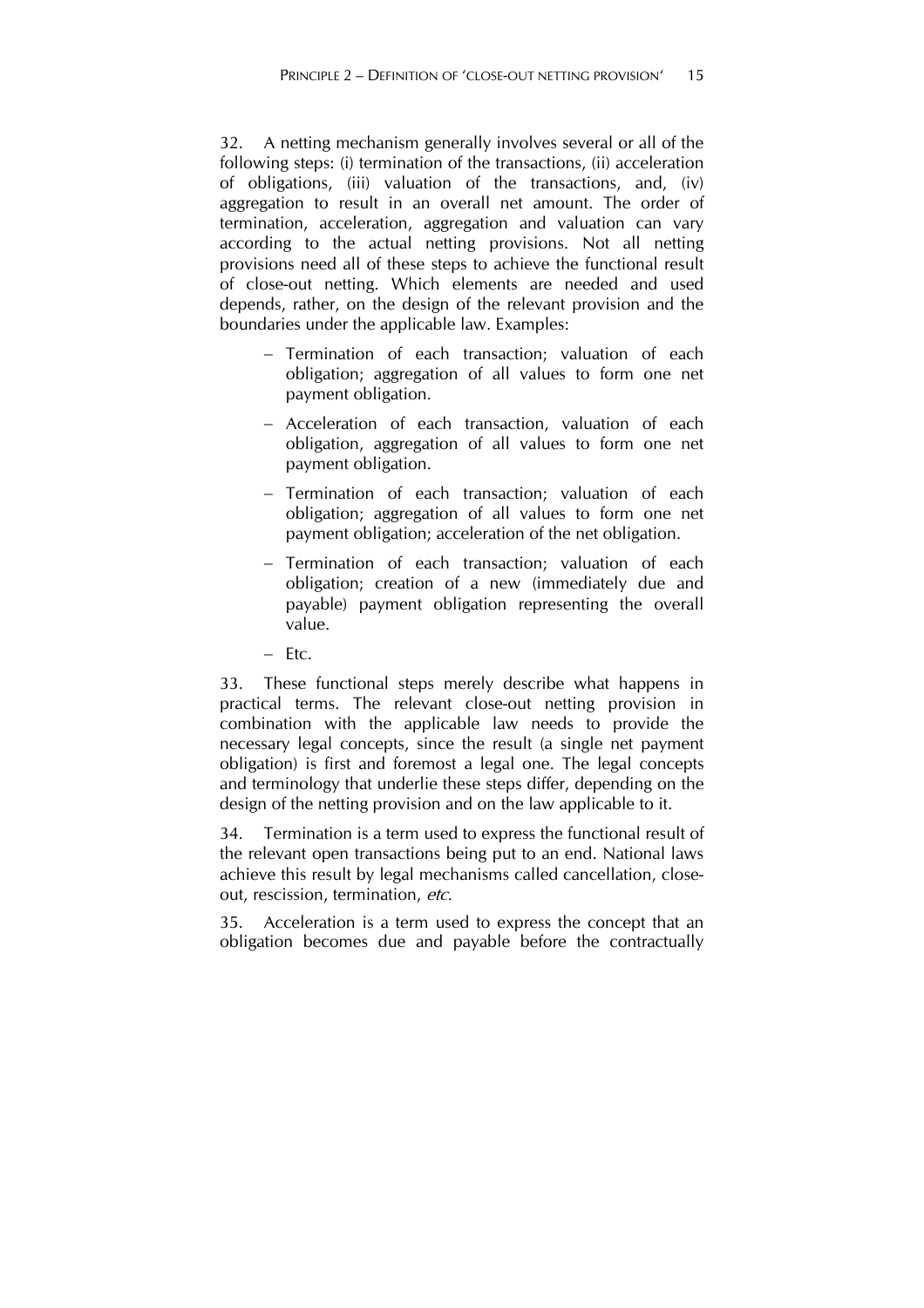agreed date; there might be other legal concepts and terms to achieve an identical functional result such as the replacement of the original and as yet unmatured obligation with a new obligation ('novation'). It should be noted that, while the legal technique of novation is covered by the Principles as one of the methods that may be used to replace the original obligations with the single net obligation under the close-out netting provision, the type of transaction commonly referred to as 'novation netting' (or 'settlement netting') is not addressed by the Principles. 'Transformation' is another term that might be used in this context.

36. The aggregation element collapses all relevant transactions or the value resulting therefrom so as to produce a single obligation. This is functionally the same as a set-off of all due and payable obligations in the classical sense. Also, novation (i.e., the parties' agreement that, upon termination of all open transactions, a *new* obligation arises representing the relevant aggregate value) is a suitable concept to achieve the effect of aggregation.

37. The valuation of the terminated transactions or the entire (aggregate) contractual relationship generally seeks to establish compensation for the party that was 'in the money'. This means that the single net obligation is intended to 'represent the value of the combined obligations' that were covered by the close-out netting provision. Whereas the original obligations may include obligations for the payment of money or indeed any other performance (such as the delivery of securities or commodities), the resulting single net obligation must represent the 'value of the combined obligations' as an obligation for the payment of money or having a monetary value.

38. The Principles do not establish any specific requirements for the process of valuation. Usually (but not necessarily), valuation is effected by the non-defaulting party under a mechanism which has been pre-defined in the agreement. The parties are free to define the valuation mechanism and may use concepts such as replacement or market value or any other mutually accepted method of valuation.

39. As regards the substantive result of the valuation, *Principle 2* requires that the resulting net obligation must 'represent the aggregate value of the combined obligations'. No specific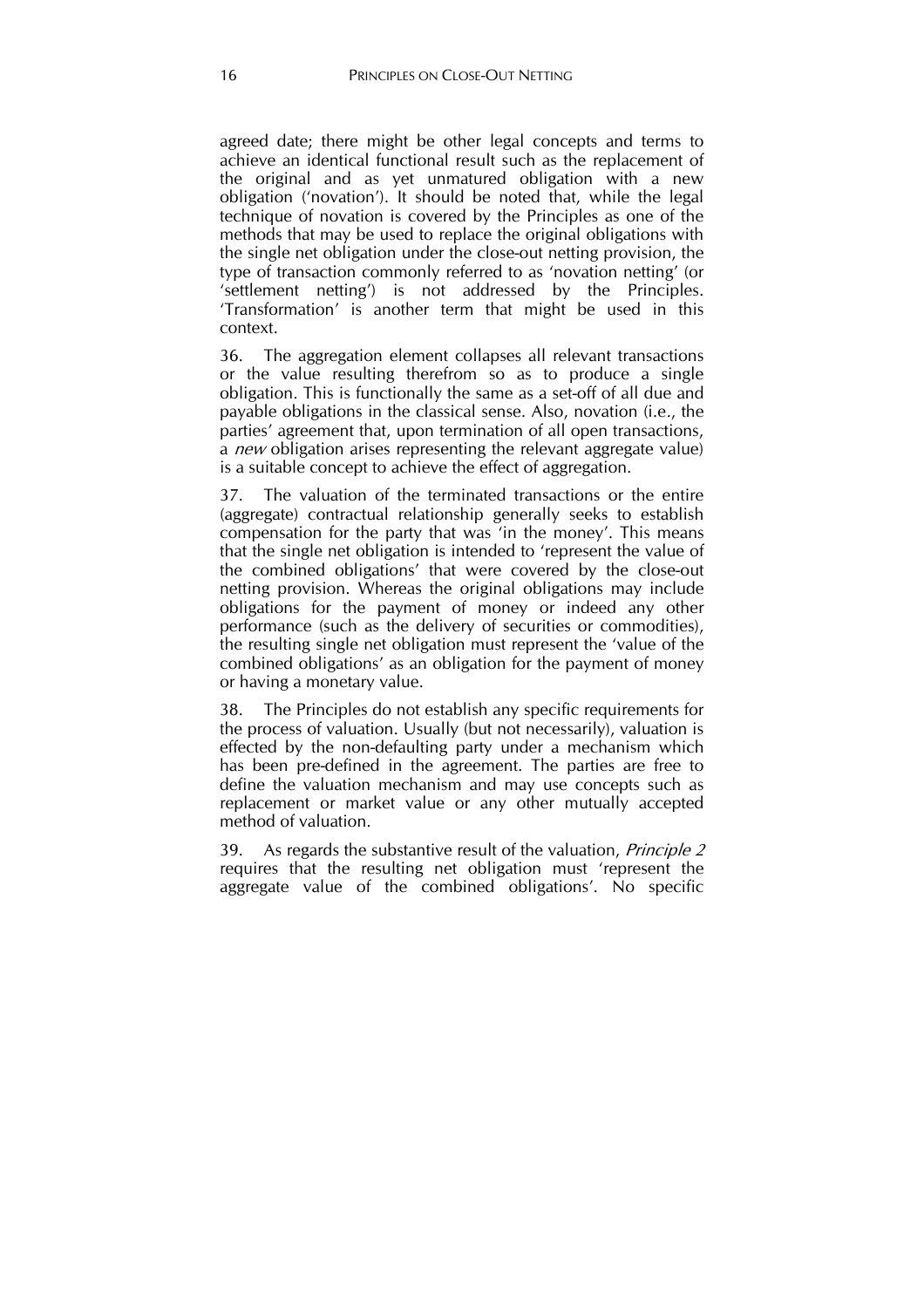additional criteria are laid down in the definition of the term 'close-out netting provision' and the implementing States retain some discretion as to the precise conditions to be fulfilled by a valuation mechanism in order to satisfy this requirement. Some legal systems, for instance, require an element of commercial reasonableness for the enforceability of close-out netting provisions. However, implementing States that currently do not apply such a commercial reasonableness requirement when determining whether the resulting net obligation can be regarded as representing the value of the combined obligations are not bound by the Principles to introduce such a criterion. Moreover, implementing States obviously remain free to recognise the enforceability of close-out netting provisions even if these are not covered by the definition of Principle 2.

#### 'Payable by one party to the other'

40. Where close-out netting occurs in the context of the insolvency of one of the parties, and the net amount is positive for the other party, that party is paid from the insolvency estate and may therefore fail to recover some or the entirety of its claim, if unsecured. In the amount of this net sum, the position of the solvent party *vis-à-vis* the insolvent estate is no better than that of any other party: it needs to be secured in order to be certain of payment and the same requirements apply regarding the necessary proof of the claim. Where the net amount is positive for the insolvent party, as a rule the other party must pay the insolvency estate.

41. However, parties may have agreed on a clause that allows a non-defaulting party which is 'out of the money' to refuse payment to the defaulting party ('walk-away clause'). Such clauses may have various justifications, for example, that a defaulting party should not benefit from its own default. However, not all jurisdictions permit such clauses because of their potential effect on systemic stability and for reasons of equal treatment of creditors. There is a regulatory debate as to whether they should be valid in the event of insolvency of the defaulting party. In order to take advantage of close-out netting for purposes of calculating required capital under the regulatory capital adequacy standards of the Basel Committee on Banking Supervision, parties may not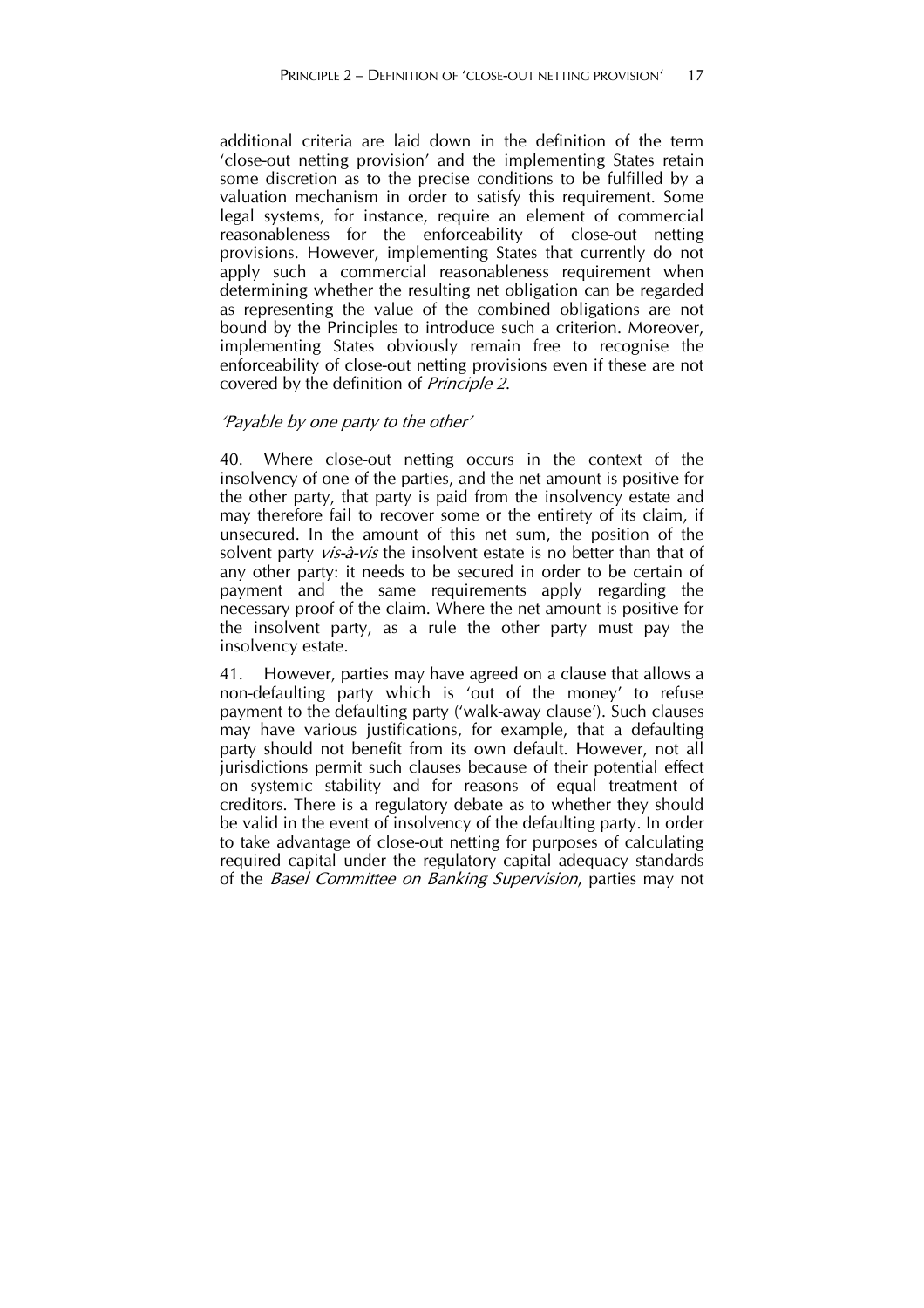rely on a walk-away clause.<sup>9</sup> This is a regulatory and policy decision on which the Principles do not reflect a position. Walkaway clauses are not immediately linked to the enforceability of close-out netting provisions, since they do not affect the steps of termination, acceleration, valuation and aggregation under a close-out netting provision as defined in Principle 2. Rather, they constitute a type of clause which merely affects the payability of the obligations covered by the close-out netting provision or of the single net obligation resulting from its operation. Thus, where parties have concluded a master agreement that contains a closeout netting provision and a walk-away clause, the walk-away clause falls outside the scope of the Principles, while the protection of the operation of the close-out netting provision as such under the Principles is not affected.

#### 'Automatically or at the election of one of the parties'

42. Depending on the specific contractual agreement, close-out netting either occurs automatically, by operation of the contractual agreement ('automatic termination', which is not allowed in a number of jurisdictions), or it may occur at the discretion of the party which is not the party to which the predefined event relates. Close-out netting provisions employing either elective or automatic termination are covered by the Principles.

43. The extent to which the non-defaulting party should be able to suspend or wait for a period of time or for an indefinite period of time to exercise its rights to close-out is currently under discussion among market participants and regulatory authorities, particularly where the defaulting party is in resolution or insolvency. One concern is that a non-defaulting party which is 'out of the money' may be entitled, under the terms of the master agreement, not to make any payments to the defaulting party after the occurrence of the event of default even though the nondefaulting party refrains from terminating and exercising close-out. Thus, the non-defaulting party may through inaction – by

<sup>9</sup> Basel Committee on Banking Supervision, International Convergence of Capital Measurement and Capital Standards: A Revised Framework (2006) Annex 4 para.96(iii), available under http://www.bis.org/publ/bcbs128.pdf.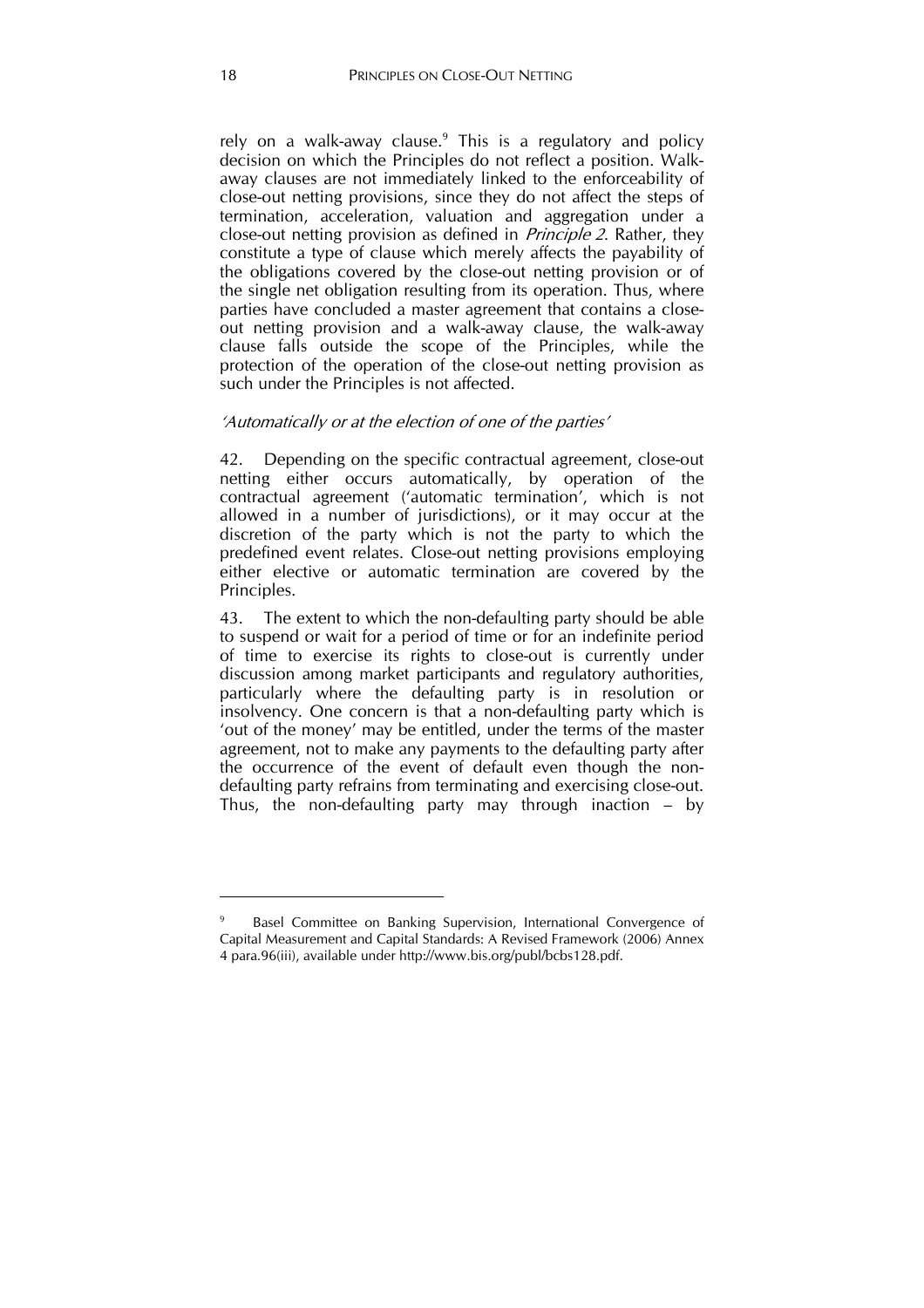refraining from the exercise of its rights under the close-out netting provision - avoid having to perform under its obligations to the defaulting party. Several different courts with jurisdiction over recent cross-border insolvency proceedings of large financial institutions have come to different conclusions in this respect. The Principles do not take a stand concerning these issues. The question of whether or not to impose a time limit for the exercise of the right to termination and close-out is regarded as a policy issue of the implementing State. Similarly, any suspension of the non-defaulting party's payment obligations after the termination event has occurred, but before the actual termination itself, does not affect the operation of the close-out netting provision as defined in *Principle 2* and is therefore an issue that is not addressed by the Principles.

#### PRINCIPLE 3

#### Definition of 'eligible party' and related notions

(1) 'Eligible party' means any person or entity, other than a natural person who is acting primarily for personal, family or household purposes, and includes a partnership, unincorporated association or other body of persons.

(2) 'Qualifying financial market participant' means any of the following:

(a) a bank, investment firm, professional market maker in financial instruments or other financial institution which (in each case) is subject to regulation or prudential supervision;

(b) an insurance or reinsurance company;

(c) an undertaking for collective investment or an investment fund;

(d) a central counterparty or a payment, clearing or settlement system, or the operator of such a system which (in each case) is subject to regulation, oversight or prudential supervision;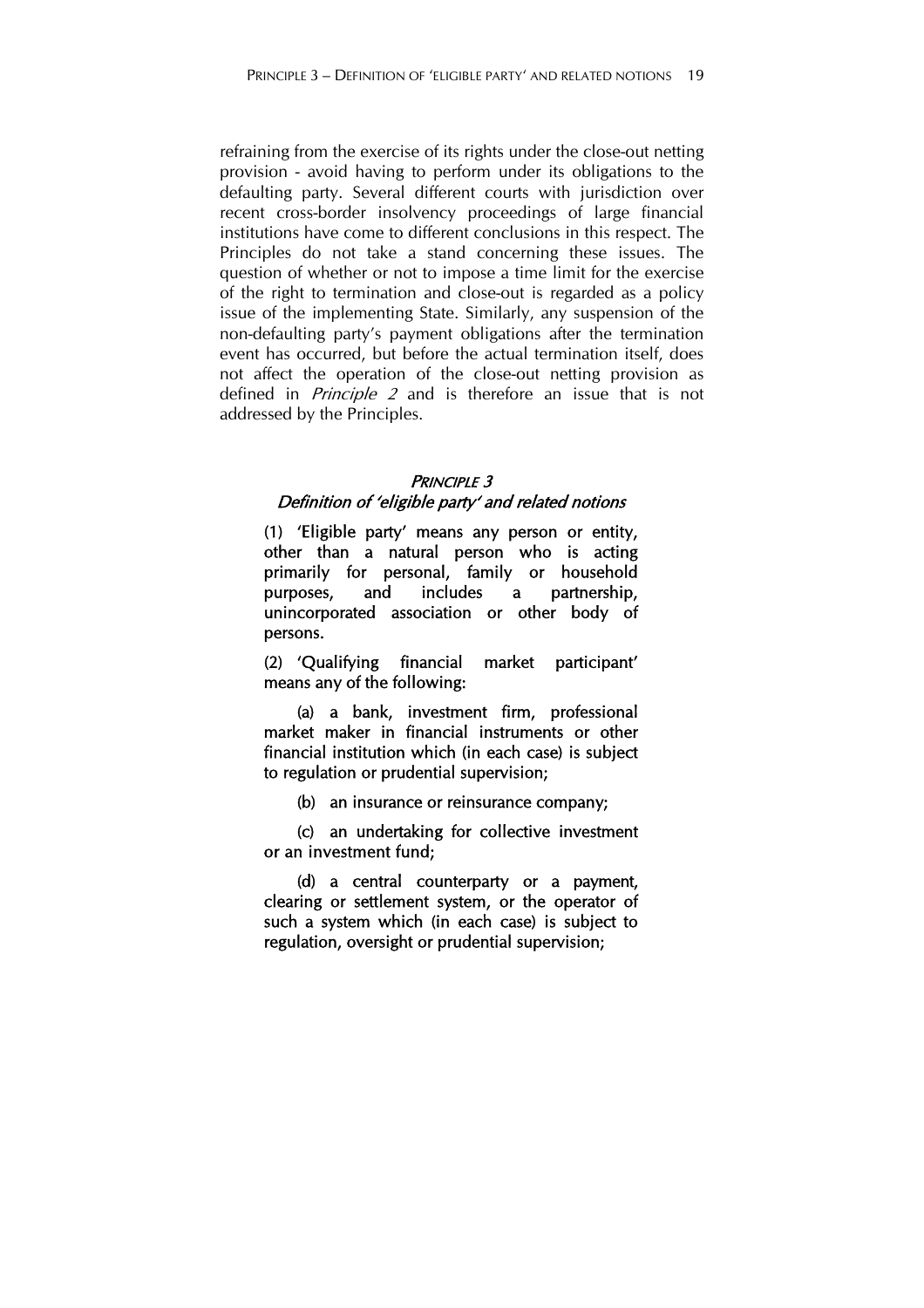(e) a corporation or other entity that, according to criteria determined by the implementing State, is authorised or supervised as an important participant in the implementing State's markets in contracts giving rise to eligible obligations.

- (3) 'Public authority' means any of the following:
	- (a) a governmental or other public entity;
	- (b) a central bank;

(c) the Bank for International Settlements, a multilateral development bank, the International Monetary Fund or any similar entity.

#### Key considerations in respect of this definition

- $\triangleright$  The definition of 'eligible parties' determines and restricts the scope of the Principles, in conjunction with the definition of 'eligible obligation'. Therefore, the application of the Principles to a legal relationship between two parties depends on whether both are eligible parties, and whether the relevant legal relationship represents an eligible obligation.
- $\triangleright$  The minimum scope of harmonisation as suggested by the Principles reflects different types of risk that are relevant in the various situations in which close-out netting provisions can be applied. The different categories of eligible parties as defined in Principle 3 are the core factor for this distinction as applied under the minimum harmonisation approach of the Principles.
- $\triangleright$  Principle 3 contains separate definitions for two subgroups of eligible parties both involving increased risk. Paragraph (2) concerns 'qualifying financial market participants', i.e., parties where the enforceability or nonenforceability of close-out netting provisions may give rise to issues of systemic risk; *paragraph (3)* covers 'public authorities', where the enforceability or non-enforceability of close-out netting provisions may affect issues of public interest in the general sense, systemic risk or other. Under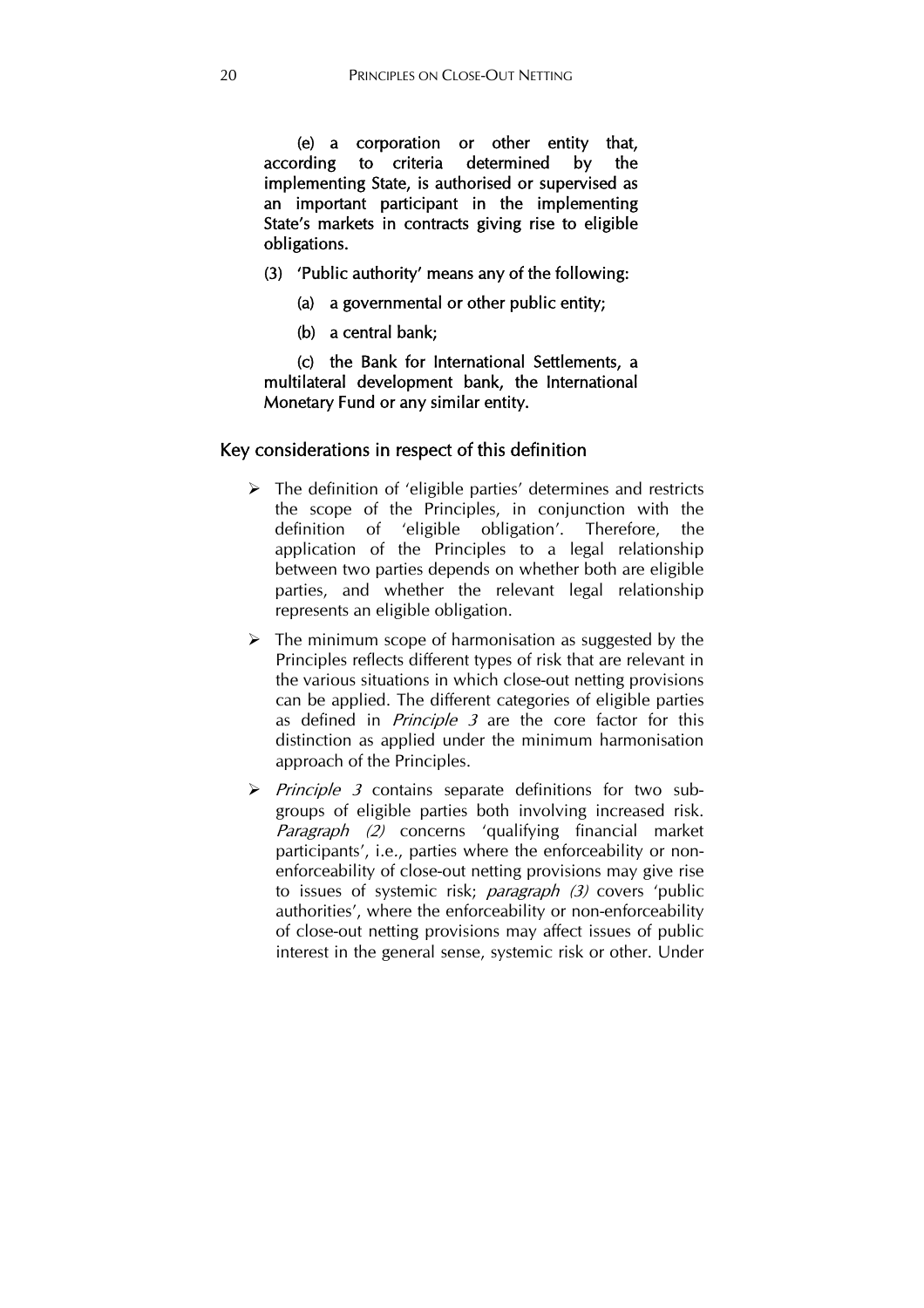the minimum harmonisation approach taken by the Principles (see *Principle 4(1)*), the scope of application of the Principles requires that at least one of the parties to the contracts from which the obligations covered by close-out netting provision arise must belong to one of these subgroups.

- $\triangleright$  Apart from these sub-groups, the term 'eligible parties' is the general criterion for determining the personal scope of application of the Principles. It is defined in a broad and comprehensive manner, but acknowledges the need to protect natural persons acting primarily for personal, family or household purposes.
- $\triangleright$  Implementing States are free to extend the personal scope of application of the Principles beyond the minimum scope of harmonisation as suggested by the Principles; this discretion is dealt with in more detail in the commentary to Principle 4, see infra, paragraphs 56 et seq.

# Explanation and commentary

#### Paragraph (1) – 'Eligible party'

44. The term 'eligible party' is defined in the broadest possible terms, reflecting the reasoning that it is well-nigh impossible properly to classify the different types of actor that might make use of close-out netting provisions in the financial or other markets.

45. The personal scope of application of the Principles covers both parties with legal personality and other entities, including trusts or partnerships, unincorporated associations or other bodies of persons, the latter being expressly referred to in paragraph (1). All legal persons are covered by the definition in *paragraph*  $(1)$ and thus, reflecting the general systematic concept of *Principles 3* and 4, 'qualifying financial market participants' and 'public authorities' as defined in *paragraphs (2) and (3)* are as sub-groups of 'eligible parties' always also covered by paragraph (1).

46. The only exception provided for in *paragraph (1)* concerns natural persons acting primarily for personal, family or household purposes. This exception reflects the concerns of many legal systems regarding specific protection for consumers in connection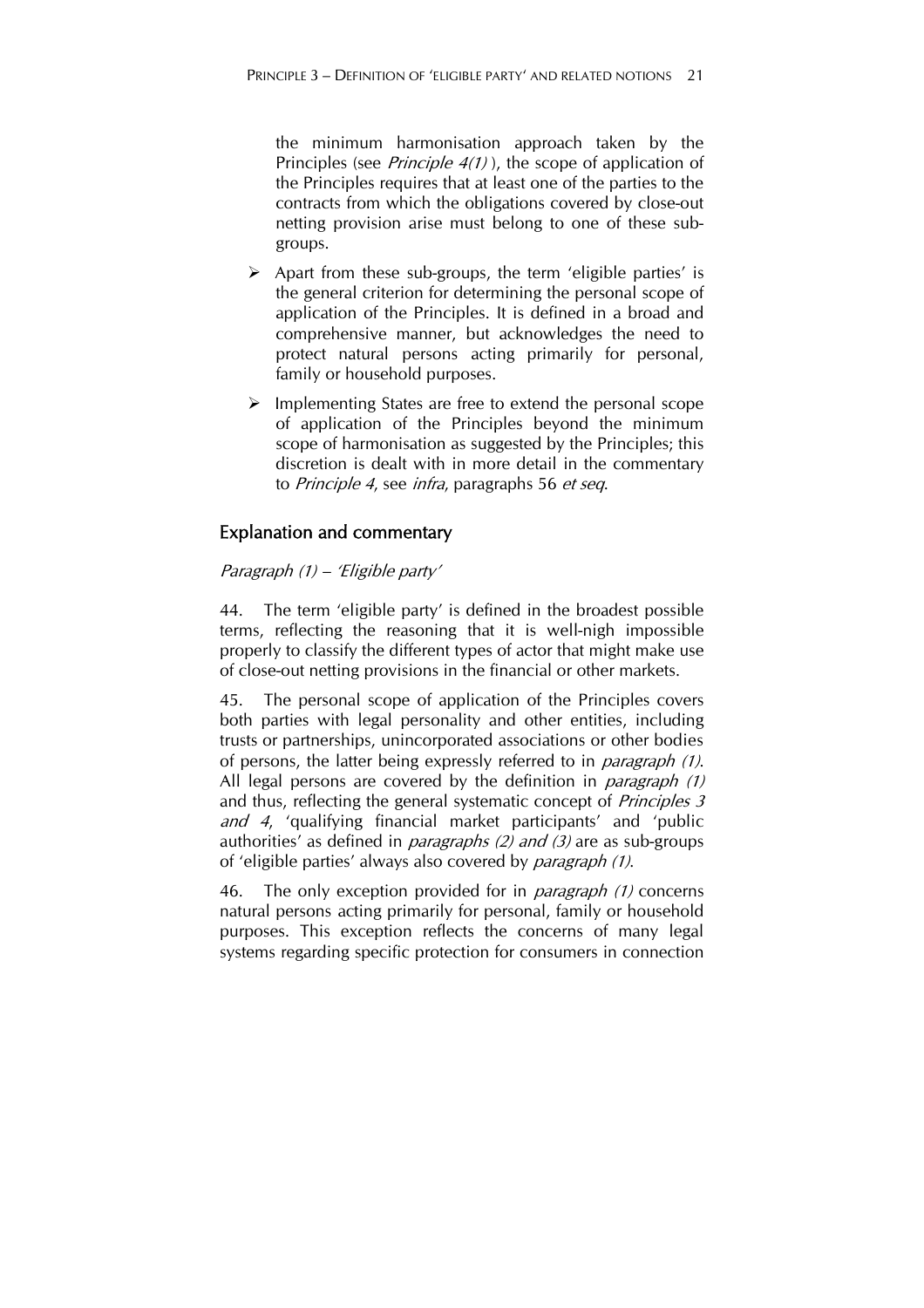with the operation of close-out netting provisions. Since the scope of the legal category of 'consumer' varies as between the different legal systems, however, the text of *Principle 3* intentionally avoids the use of this term and the scope of the exception is defined in functional terms by reference to the primary purposes of the relevant transaction.

47. It should be noted that under the minimum harmonisation approach as suggested by the Principles, it is not sufficient for both parties to be eligible parties. Instead, at least one of the parties to the close-out netting provision must be a qualifying financial market participant or a public authority as defined in *paragraphs (2) and (3)*. On the other hand, *Principle 4(2)* allows implementing States to extend the scope of their protection of the operation of close-out netting provisions beyond the minimum scope of harmonisation as suggested by the Principles. This may include the extension of the personal scope of application to situations where neither party to the close-out netting provision is a qualifying financial market participant or a public authority as defined in *paragraphs (2) and (3)* or even to parties not covered by *paragraph*  $(1)$  - see the commentary to *Principle 4, infra,* paragraphs 82 et seq.

# Paragraph (2) – 'Qualifying financial market participant'

48. The term 'qualifying financial market participant' encompasses all those parties active on the financial markets in relation to which the non-enforceability of a close-out netting provision might not only raise concerns regarding the individual credit risk management, but also issues of systemic risk.

49. In the interests of legal certainty as to the personal scope of application of the Principles, the definition in *paragraph (2)* is not based upon a direct reference to a requirement of systemic risk, but instead, in *sub-paragraphs (a) to (d)*, contains an enumeration of certain parties that are defined as being covered by the term 'qualifying financial market participant'.

50. Sub-paragraph (e) introduces an element of discretion for the implementing State into the definition of the term 'qualifying financial market participant' by extending the definition to corporations or other entities that, according to criteria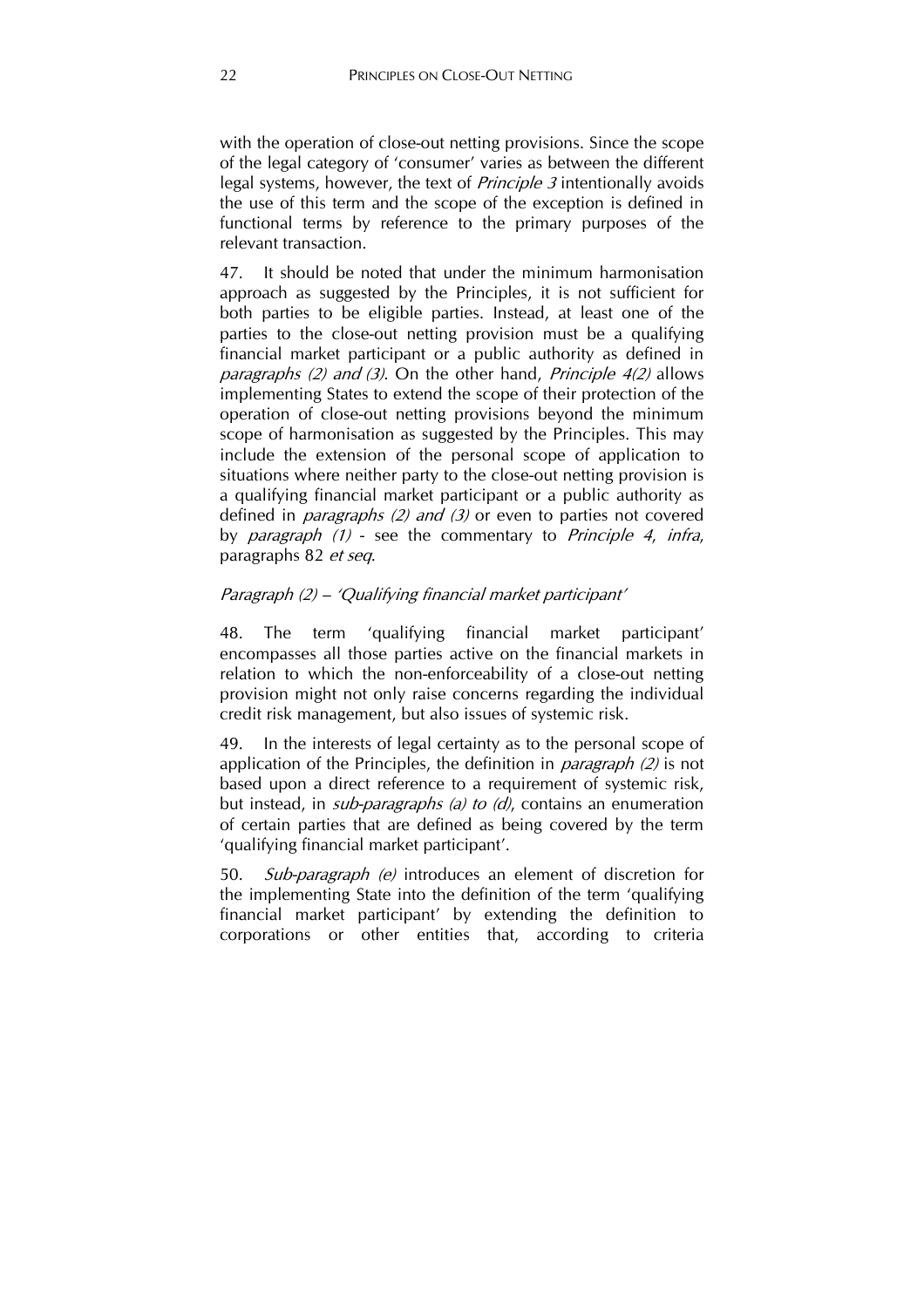determined by the implementing State, are authorised or supervised as important participants in the implementing State's markets with regard to contracts giving rise to eligible obligations. The purpose of this provision is to include also certain nonfinancial corporate parties within the scope of the term 'qualifying financial market participant' under the law of each implementing State. The reasoning is that in some cases at least, certain parties participate in the relevant markets and make use of close-out netting provisions in a manner equivalent to financial entities and raising similar issues of systemic risk.

51. Sub-paragraph (e) does not specify any requirements as to the conditions, manner or content of the authorisation or supervision of such an important participant in the relevant markets. Instead, the intention is to allow implementing States to take into account the characteristics of their domestic markets in determining which entities should be allowed to take advantage of close-out netting provisions. Just as implementing States are free to extend the scope of application of the Principles under their own laws beyond the minimum scope of harmonisation suggested by the Principles by whatever measure, they may under *sub-paragraph (e)* follow both a general approach, authorising general classes of parties as being eligible for closeout netting (as a 'qualifying financial market participant' in the sense of this provision), or an entity-specific approach, authorising or supervising individual entities. Also, the decision as to whether ongoing supervision is required or whether a – general or specific – authorisation is sufficient, is left to each implementing State.

52. The implementing State may use various criteria in deciding whether or not to include certain entities within the scope of the parties covered by *sub-paragraph (e)*, such as, for instance, the size of the corporation or entity (measured by reference to assets, revenues, or otherwise) or the scale of its dealings in the relevant markets. Establishing such uniform criteria in these Principles for all States would not be appropriate nor indeed feasible. However, the criteria chosen by an implementing State should offer all guarantees of legal certainty and predictability to counterparties while ensuring that systemicallyimportant entities are not excluded (see the general reasoning supra, paragraph 17).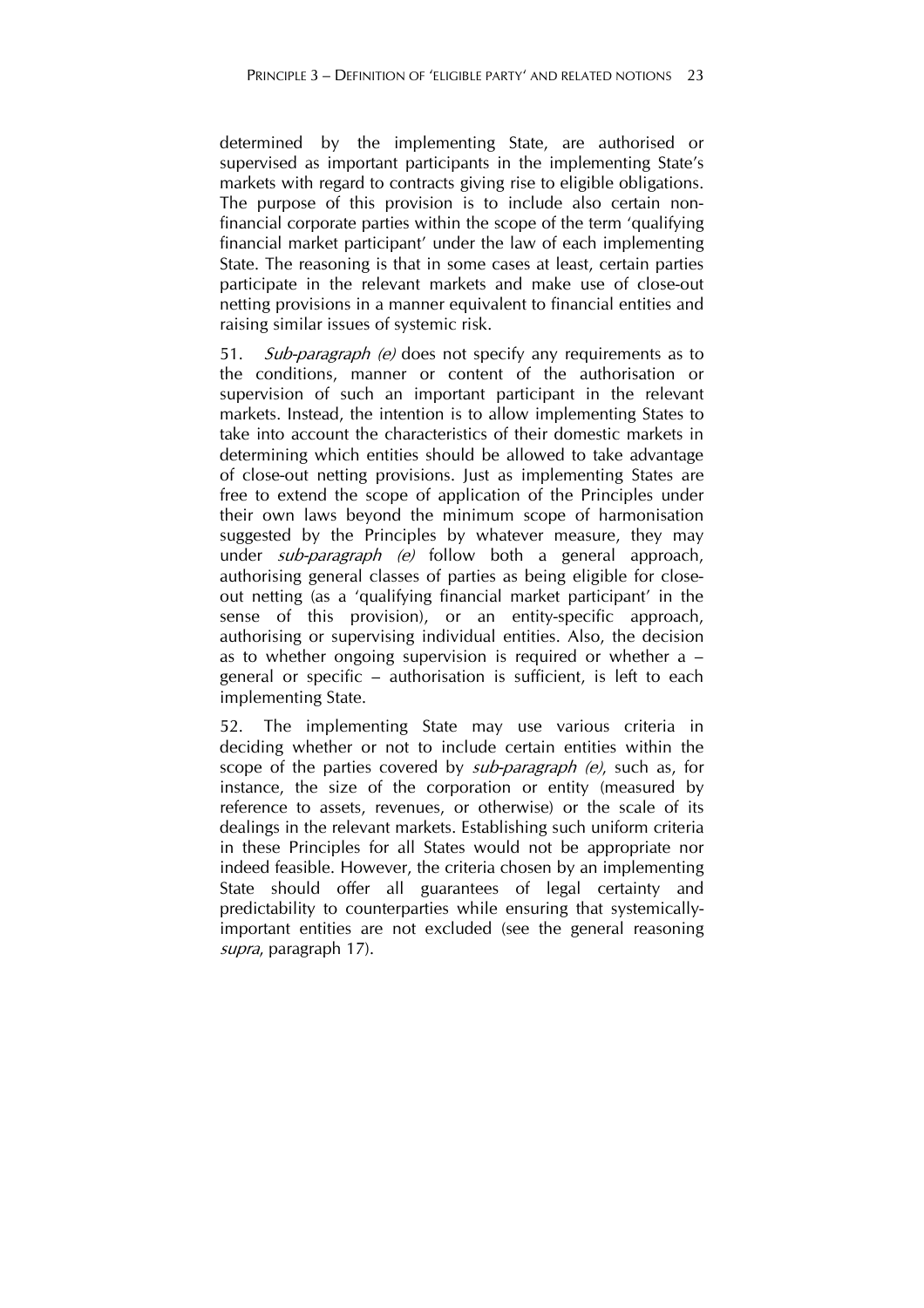### Paragraph  $(3)$  – 'Public authority'

53. Paragraph (3) covers 'public authorities' as another subgroup of eligible parties. The underlying reasoning is that where one of the parties to a close-out netting provision is a public authority, the enforceability of the close-out netting provision is likely to raise issues of public interest. Often, this public interest might refer to issues of systemic risk; another specific concern might be the issue whether claims for the repayment of public funds made available to a private market participant can be protected in the event of the insolvency of the latter.

54. The aforementioned specific reasoning is especially evident in relation to the types of public authorities enumerated in *subparagraphs (b) and (c)*, i.e., central banks, the Bank for International Settlements, a multilateral development bank, the International Monetary Fund, or any similar entity.

55. Sub-paragraph (a) extends the definition of the term 'public authority' to governmental or other public entities. These broad terms should be interpreted in the light of the objectives of paragraph (3), also taking into consideration the nature of the other instances of public authorities covered in *sub-paragraphs (b)* and (c). Thus, the term 'public entity' encompasses, at least in certain cases and depending upon the local framework of the law of the implementing State, private entities providing public services. However, minor public involvement in an entity would not necessarily be sufficient to regard that entity as a 'public entity'.

### PRINCIPLE 4 Definition of 'eligible obligation'

(1) 'Eligible obligation' means:

 (a) an obligation arising under a contract of any of the following kinds between eligible parties at least one of which is a public authority or a qualifying financial market participant:

 (i) Derivative instruments, that is to say, options, forwards, futures, swaps, contracts for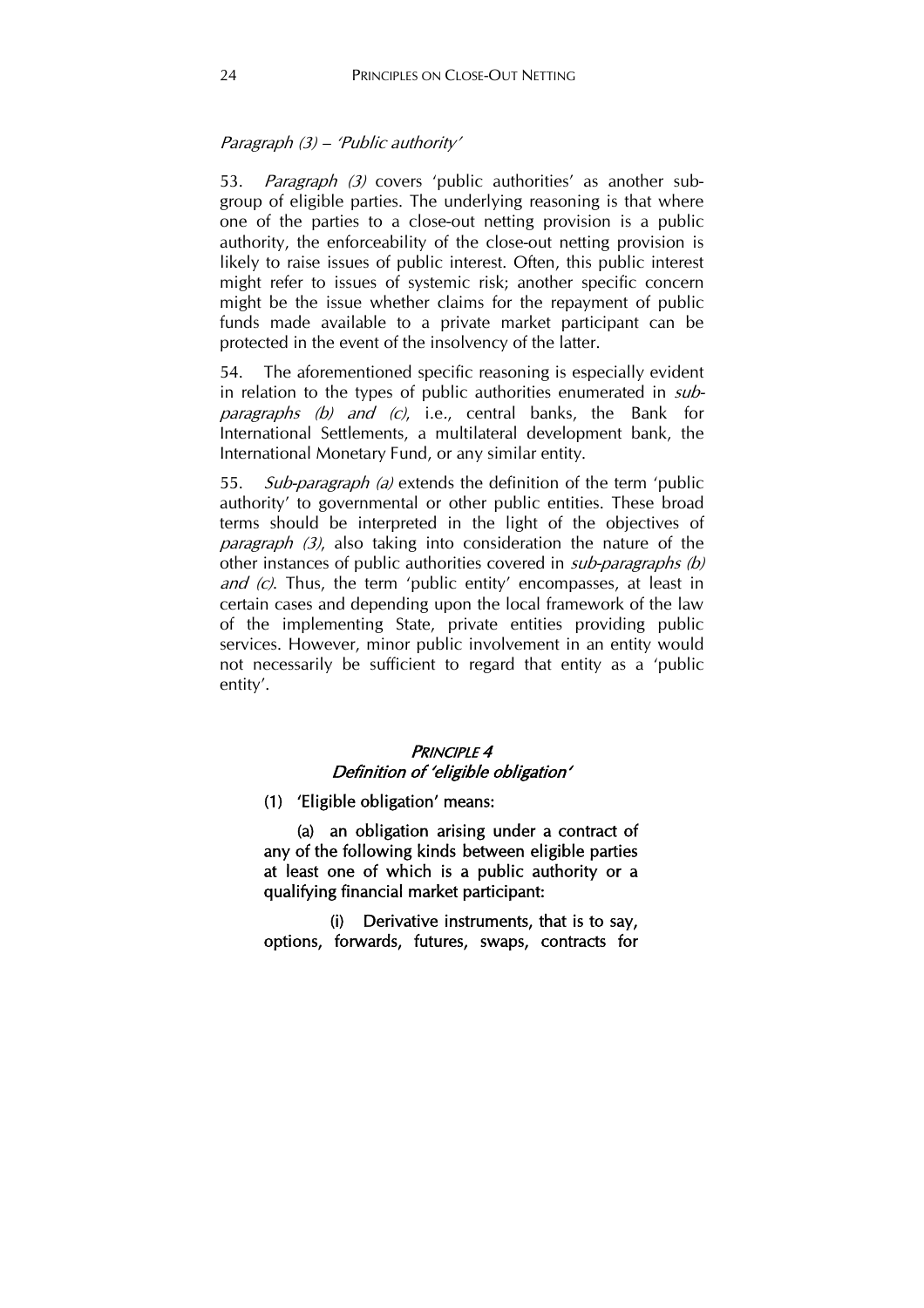differences and any other transaction in respect of an underlying or reference asset or a reference value that is, or in future becomes, the subject of recurrent contracts in the derivatives markets;

 (ii) Repurchase agreements, securities lending agreements and any other securities financing transaction, in each case in respect of securities, money market instruments or units in an undertaking for collective investment or an investment fund;

(iii) Title transfer collateral arrangements related to eligible obligations;

(iv) Contracts for the sale, purchase or delivery of:

a. securities;

b. money market instruments;

c. units in an undertaking for collective investment or an investment fund;

d. currency of any country, territory or monetary union;

e. gold, silver, platinum, palladium or other precious metals;

(b) an obligation of an eligible party (whether by way of surety or as principal debtor) to perform an obligation of another person which is an eligible obligation under sub-paragraph (a);

(c) a single net obligation determined under a close-out netting provision entered into by the same parties in respect of obligations under subparagraph (a) or (b).

(2) An implementing State may elect to broaden the scope of paragraph  $(1)(a)$  in one or both of the following ways:

(a) by providing that it is to extend to obligations arising under contracts between parties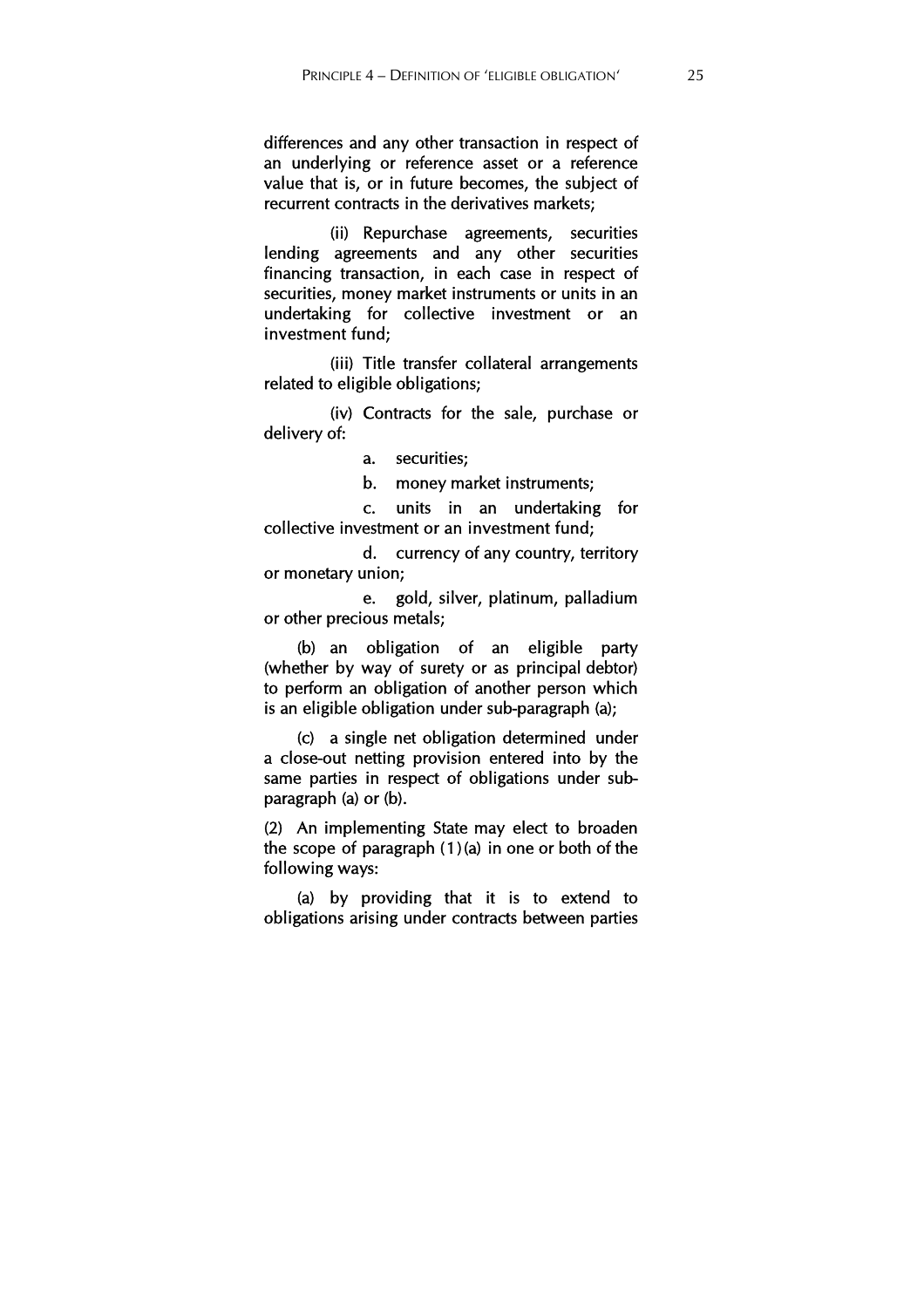neither of whom is a public authority or a qualifying financial market participant;

(b) by providing that it is to extend to obligations not limited to those listed in paragraph (1);

subject, in either case, to such limitations or exceptions as the implementing State may specify.

# Key considerations in respect of this definition

- $\triangleright$  While *Principle 3* defines the notions of 'eligible party' and related terms that are relevant for the determination of the personal scope of application, *Principle 4* is the core expression of the minimum harmonisation approach as suggested under the Principles. Under Principle 4(1), the scope of application of the Principles is restricted to obligations to which at least one public authority or a qualifying financial market participant is a party. Principle 4(2), however, recognises that implementing States remain free to extend their protection of the enforceability of close-out netting provisions beyond the minimum scope of harmonisation suggested by the Principles.
- $\triangleright$  Close-out netting would be possible from the perspective of the purely legal mechanisms involved in respect of all mutual contractual relationships the value of which can be expressed in an amount of currency. However, in the event of default of one of the parties, close-out netting offers special treatment of the non-defaulting party in relation to the insolvent's general creditors. Therefore, under the minimum harmonisation approach suggested by the Principles, there is not only a limitation of the personal scope of application of the Principles as referred to in the preceding paragraph, but the substantive scope of application, i.e., the scope of eligible obligations, is likewise restricted to certain types of obligation. Therefore, there need to be elements justifying a contractual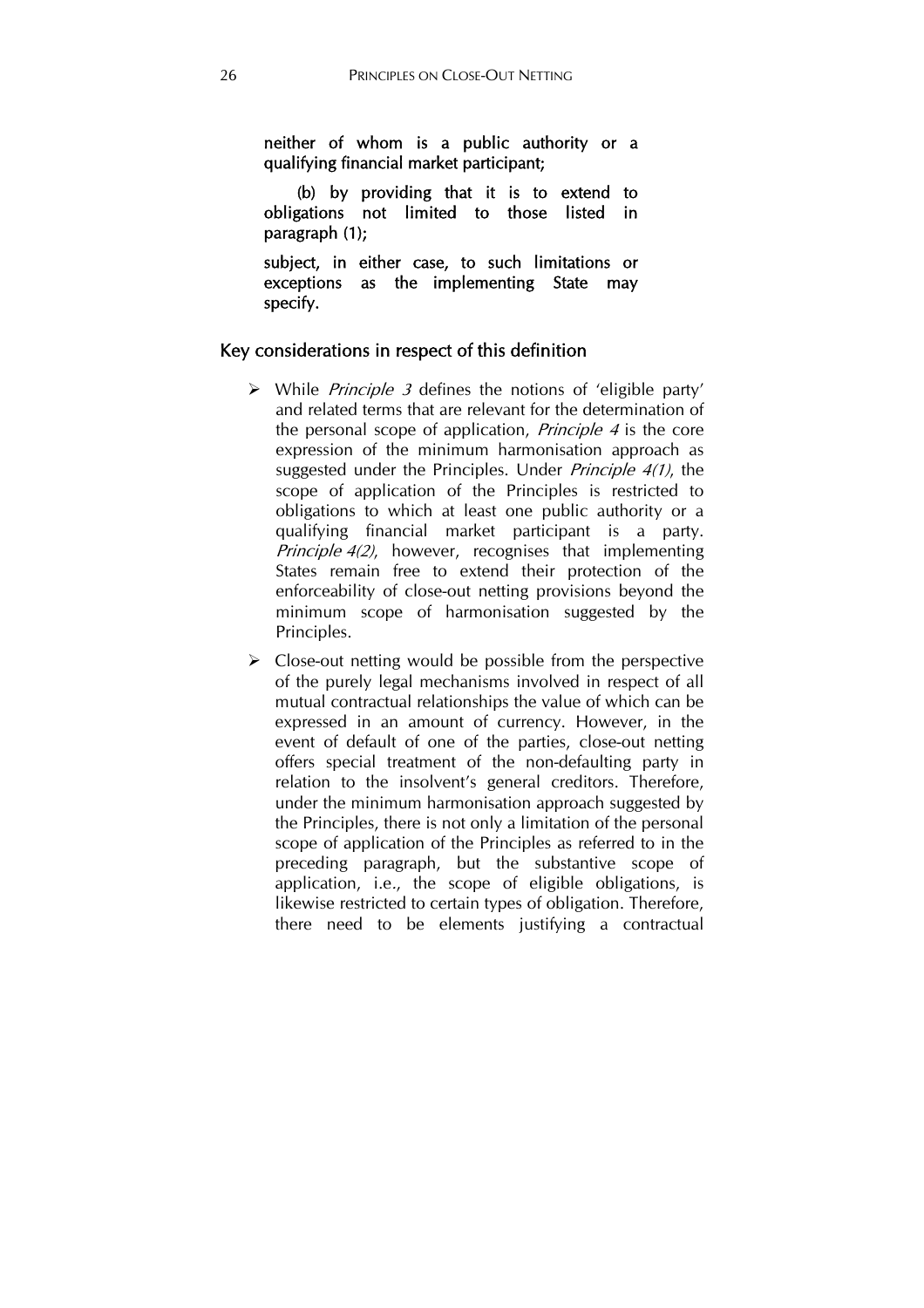relationship being covered by a close-out netting provision. There are three such elements.

- $\triangleright$  Single relationship: contracts entered into on the understanding that each as a practical matter affects the others should be covered. A first such case is the quasi 'natural' category of transactions in which the single relationship is directly implied. For example, swaps or repurchase transactions are entered into on the understanding that the mutual rights and obligations (which are legally distinct from one another) within a single transaction cannot be separated by the parties and should not be looked at separately in the event of one of the parties becoming insolvent (i.e., no cherry picking should apply in relation to only one leg of these transactions). In a second category of cases, this single relationship is wider and created contractually by the parties. However, given that close-out netting leads to special treatment in the event of insolvency, this contractual single relationship can only be established where there are good objective reasons to deal with a multitude of transactions on a collective basis. The main reasoning here is that it is more efficient for parties to monitor and manage their mutual risk exposure on the basis of an overall assessment of all transactions outstanding between them.
- $\triangleright$  Rapid changes of value: A second justification for applying close-out netting to certain of the parties' mutual rights and obligations stems from the fact that the volatility of the value of certain financial transactions would expose parties to considerable market and credit risk which they would have difficulty managing if they were not allowed to terminate such transactions upon the occurrence of one of the predefined termination events, in order to determine gains and losses and to re-hedge their portfolio. Rapid and significant changes in the contract value might expose the non-defaulting party to a multiple of the anticipated counterparty and market risk which can no longer be appropriately hedged.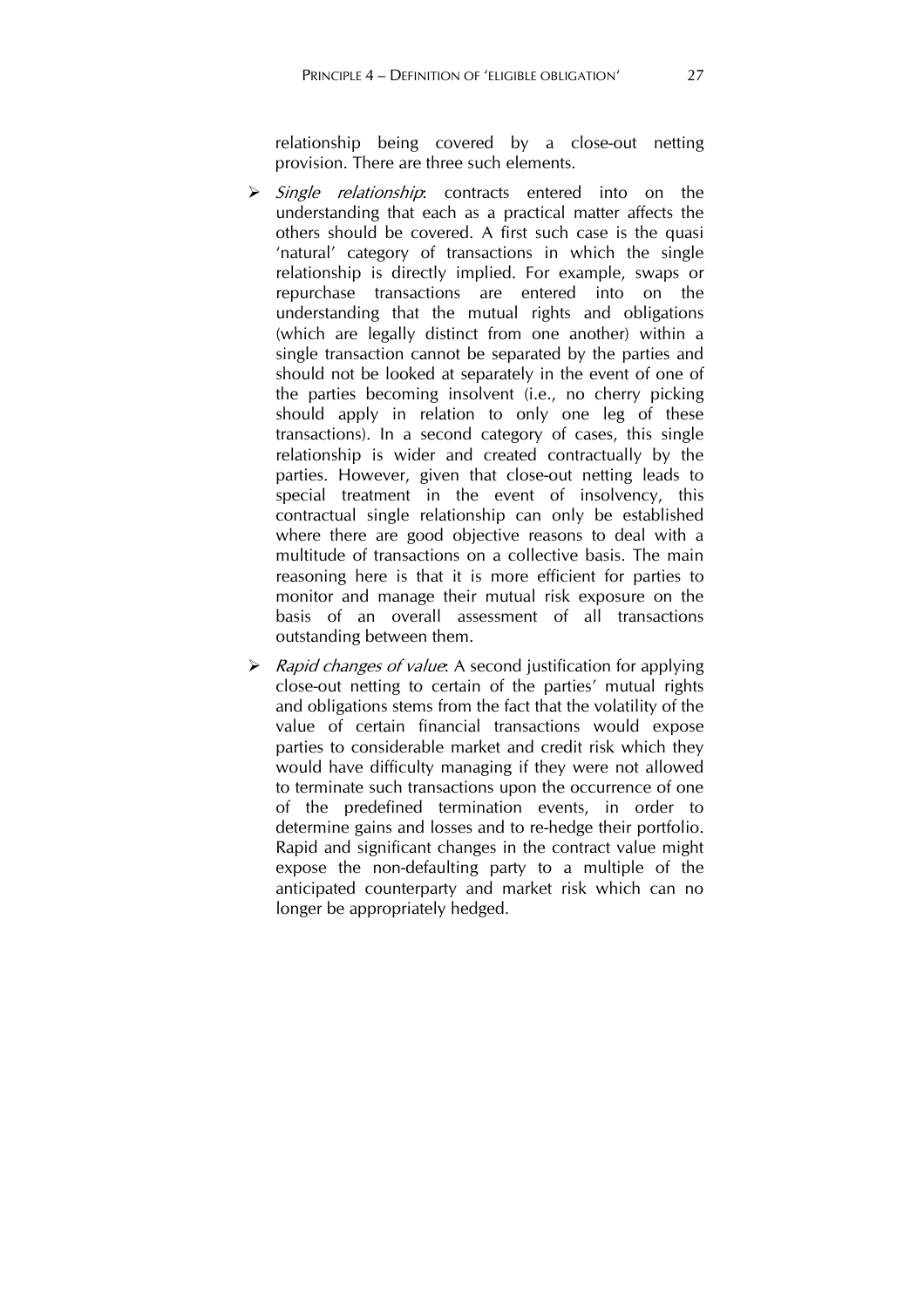$\triangleright$  Systemic risk: A third justification is the avoidance of systemic risk. This element flows partly from the second justification. In deteriorating market conditions, the ability to terminate contracts and thus to limit exposures is important in guarding against the situation where the failure by one of the parties to perform its obligations causes its counterparty likewise to become unable to perform its obligations vis-à-vis third parties.

# Explanation and commentary

# General remarks on the scope of application and the minimum harmonisation approach under Principle 4

56. By defining the obligations eligible for inclusion in a closeout netting provision, Principle 4 addresses the substantive scope of application of the Principles. It should be noted that *paragraph*  $(1)(a)$ , as the core element of the definition of the term 'eligible obligation', contains a reference to the definitions in Principle 3. Therefore, in order to be eligible, obligations must not only belong to one of the types of obligation enumerated in *subparagraph (a), nos. (i) to (iv),* but the creditor and the debtor of the obligation must also be eligible parties as defined in *Principle 3*. Additionally, one of them must be a public authority or a qualifying financial market participant. Under *sub-paragraphs (b)* and (c), there are equivalent restrictions of the personal scope of application on the basis of the references to the secured obligation  $(sub-*para* graph (b))$  or to the obligations covered by the master agreements (sub-paragraph  $(c)$ ), see *infra*, paragraphs 80 et seq. The scope of protection of the operation of close-out netting provisions is limited to such situations in which, at least on the basis of a generalised characterisation, the enforceability of a close-out netting provision not only raises issues as to the relevant parties' individual credit risk management, but also concerns public interests such as, primarily, protection against systemic risk in financial markets (see *supra*, paragraphs 48 and 53).

57. Under *Principle 4(2)*, however, implementing States may, at their discretion, extend the scope of application of their protection of the operation of close-out netting provisions to situations beyond the minimum scope of harmonisation suggested under the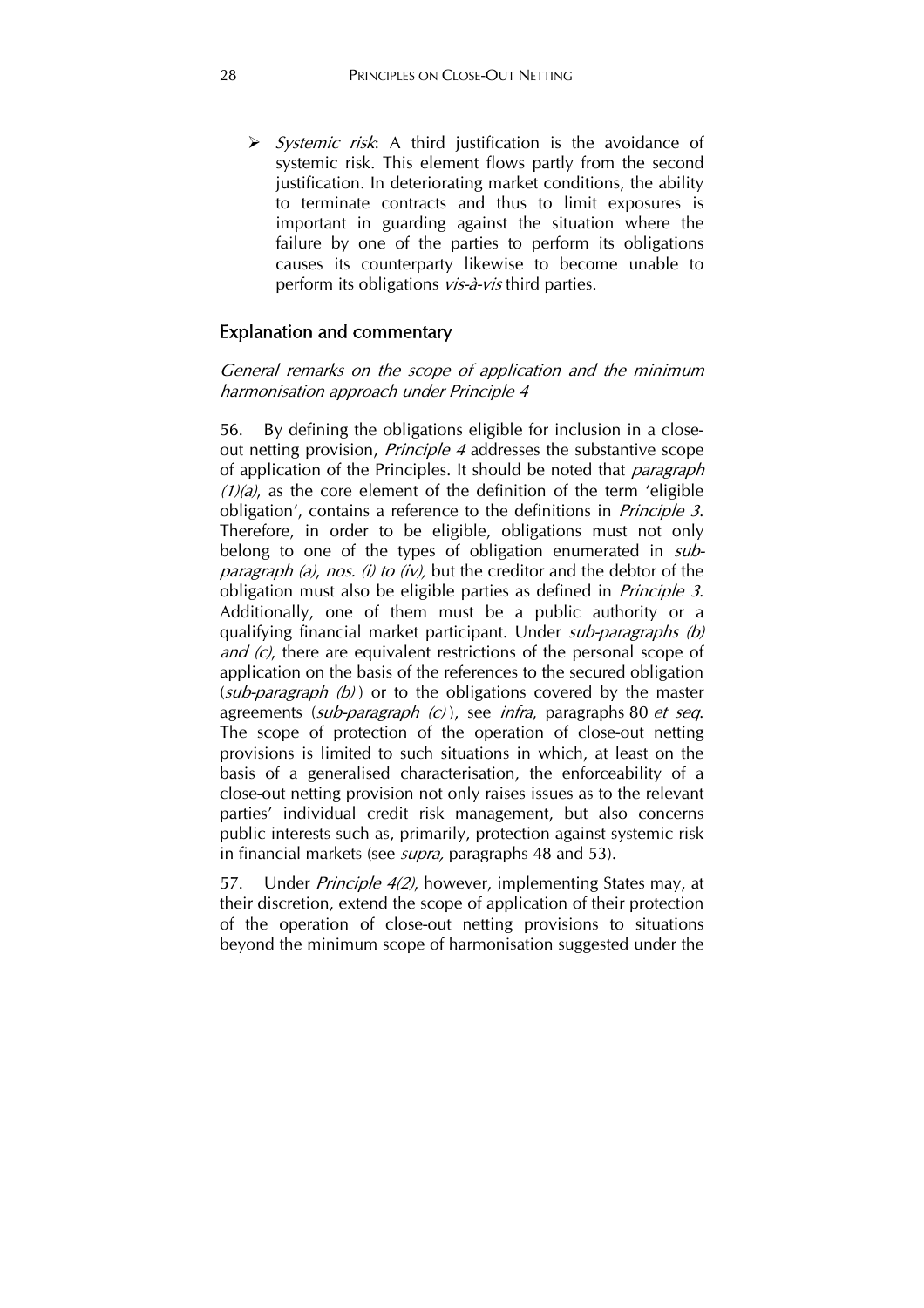Principles, both in respect of the personal scope of application (eligible parties, *Principle*  $4(2)(a)$ ) and the substantive scope of application (eligible obligations, *Principle*  $4(2)(b)$ ). See *infra*, paragraphs 82 et seq.

#### Paragraph (1) - 'Eligible obligation'

58. The term 'eligible obligation' is defined in *paragraph (1)* as covering three sub-groups of types of obligation. First, subparagraph (a) covers obligations arising under certain types of contract enumerated in that paragraph. In this regard, the term 'contracts' is to be understood in a broad sense, also including contracts that might be categorised as 'commercial' contracts. It is impossible to make a neat distinction between financial contracts, on the one hand, and commercial contracts, on the other hand. For instance, futures and forwards are both used by industrial and commercial companies to hedge price swings in relation to raw materials, etc. Application of these rules to contracts entered into by energy traders, airlines and similar businesses, provided they fulfil the requirements regarding the personal scope of application of the Principles, would be beneficial as these face similar exposures to rapid price swings as those affecting financial firms. In *sub-paragraph (b)*, the scope of the term 'eligible obligation' is extended to obligations securing another eligible obligation and in sub-paragraph  $(c)$ , to obligations arising under master agreements covering other eligible obligations.

#### Paragraph (1)(a)(i) – 'Derivative instruments'

59. The term 'derivative instruments', refers to contracts in respect of an underlying or reference asset or a reference value. The reference value may consist of rates or indices, or of any other measure of economic value, or of factual events. In today's markets, the reference value usually consists of a rate, yield, price or index relating to interest rates, currencies, transferable securities, money market instruments, commodities, precious metals, credit risk, energy, emissions, economic or monetary statistics, actuarial or other insurance-related data, meteorological data, freight forward rates, bandwidth or property. However, other reference values are also conceivable. Regardless of whether the transaction is concluded in respect of an underlying or reference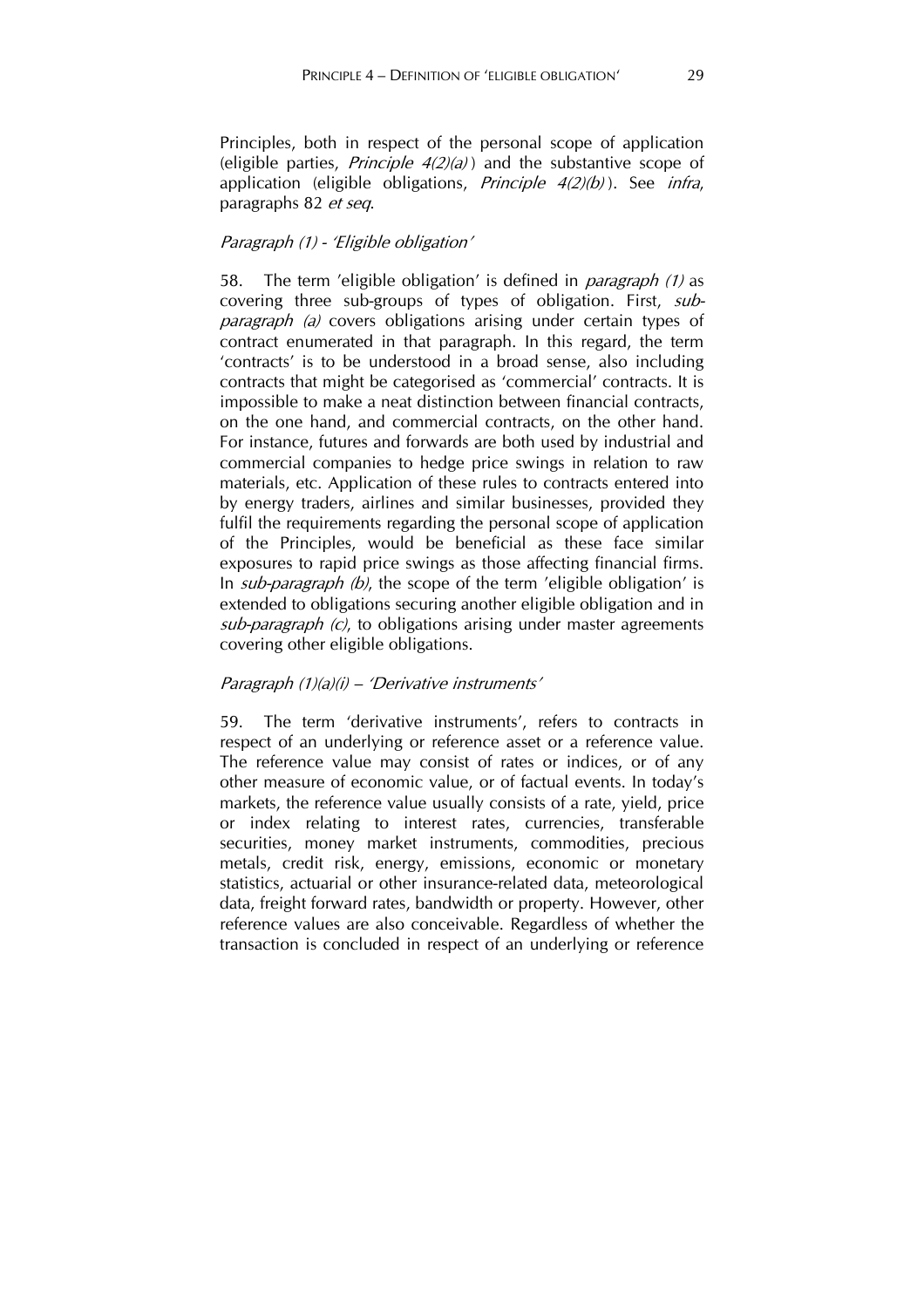asset or a reference value, the term 'derivative instrument' requires that the transaction is, or in future becomes, the subject of recurrent contracts in the derivatives markets. Thus, individual one-off transactions are not covered by *paragraph*  $(1)(a)(i)$ .

60. Derivative instruments will typically fulfil both criteria (cf. key considerations, *supra*) for inclusion in the list of contracts. First, two typical financial market participants such as banks, merchant banks, funds, insurance companies, etc. will ordinarily regard the multitude of their open derivative instruments with each other as a single relationship. Risk monitoring and assessment will usually be effected by the parties on an aggregate basis.

61. Derivative instruments also pass the test of the second criterion, i.e., exposure to considerable market and credit risk. They are often highly volatile transactions with rapid and significant price movements. Rapid price movements combined with large outstanding counterparty credit exposures and transaction volumes could also increase the danger of systemic risk.

62. Financial markets subdivide derivatives contracts into a number of categories, notably options, forwards, futures, swaps, contracts for differences, and their respective subcategories. The boundaries between these categories are not always clear-cut. Moreover, the list of derivatives categories can never be exclusive, in view of the need to cater for future market developments and differences in categorisation. Therefore, the underlying consideration is that the Principles apply to all derivatives covered by the definition in *paragraph*  $(1)(a)(i)$ , regardless of which category market practice may attribute to them.

63. Depending on the provisions of the relevant contracts, derivatives can be either physically settled or cash settled. Both are included within the scope of the Principles.

64. For the purpose of the Principles, it is immaterial whether the relevant contracts are entered on-exchange or off-exchange, or whether they are settled 'over-the-counter' or through a clearing mechanism or central counterparty  $(n.b.$  that in the latter cases, a bilateral close-out netting provision between the central entity and the system participant emerges (*cf. supra*, paragraph 27)).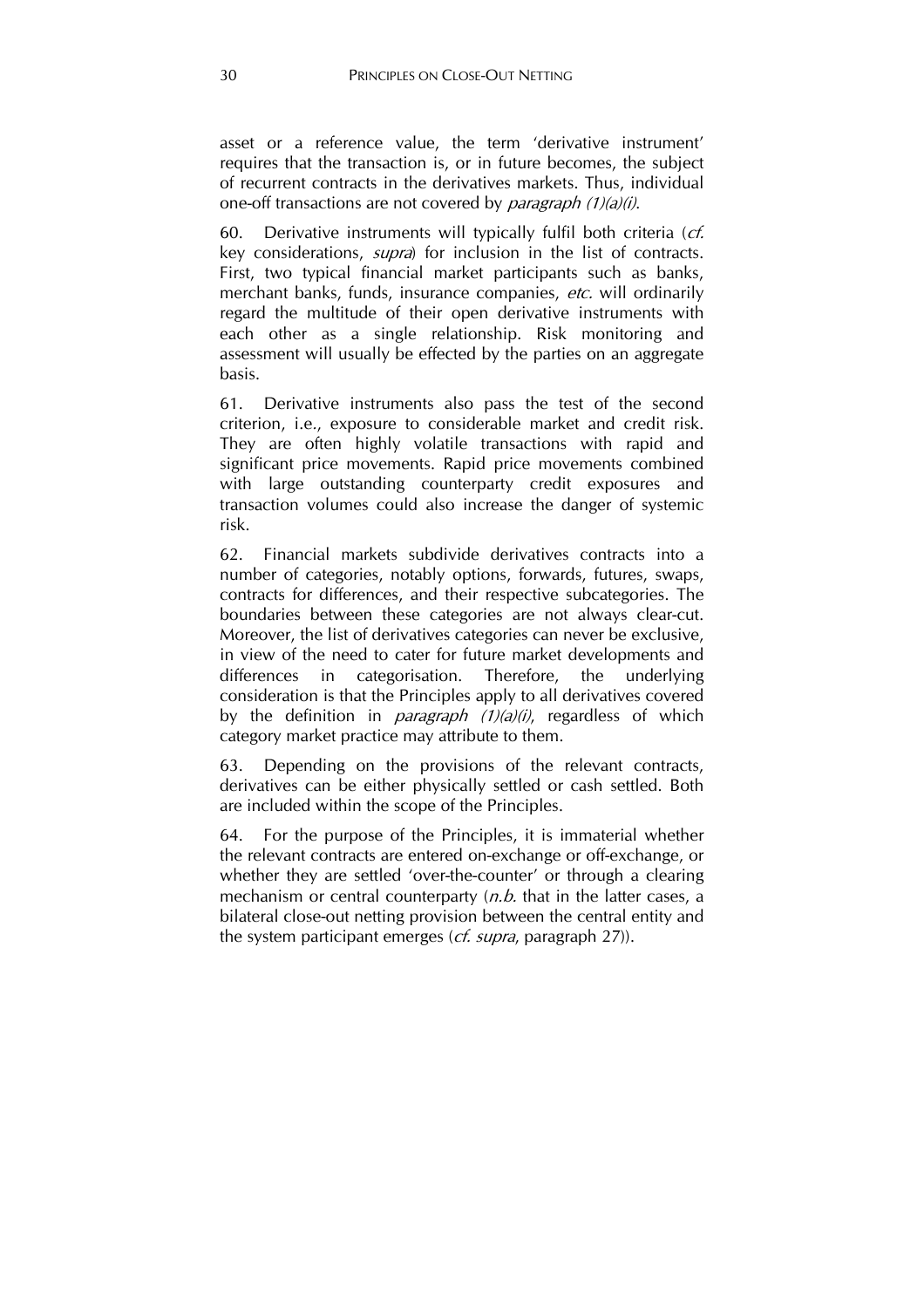### Paragraph (1)(a)(ii) – 'Securities financing transactions'

65. Paragraph  $(1)(a)(ii)$  covers three methods of securities financing: repurchase agreements, securities lending agreements, and other securities financing transactions. In all three cases, transactions are covered if they have been concluded in respect of securities, money market instruments or units in an undertaking for collective investment or an investment fund.

66. A repurchase agreement is a combination of two processes simultaneously agreed upon between the same parties: first, the sale and outright transfer of an asset (e.g., a bond), and secondly, the subsequent repurchase and re-transfer of that same asset at a slightly higher price. This type of agreement is usually driven by cash needs, i.e., in functional terms, it has the same effect as a secured cash loan. The cost of financing (reflected, under a loan agreement, by the payment of interest) is here expressed in the price difference between the sale and repurchase legs of the transaction.

67. Securities lending entails that the securities are made available to the counterparty with a simultaneous agreement to retransfer or return these, or equivalent securities, at a predetermined point in time. The borrower must provide collateral (e.g., in the form of cash) to the lender for the duration of the arrangement. Securities lending is mostly driven by the borrower's need for a certain types of securities.

68. In functional terms, the mutual flows of assets are identical for both types of transaction. Both types consist of a pair of reciprocal transactions. Although in both cases, each separate transaction could be regarded as legally independent, neither a repurchase agreement nor a securities lending agreement should be at risk of unbundling in an insolvency procedure. Therefore, a repurchase or securities lending agreement *per se* fulfils the first element of justification mentioned above (single relationship, first case).

69. The main example of another securities financing transaction that would be covered by *paragraph*  $(1)(a)(ii)$  is a margin loan. In much the same way as under the transactions referred to in the preceding paragraphs, under a margin loan money is advanced by a bank to its customer to purchase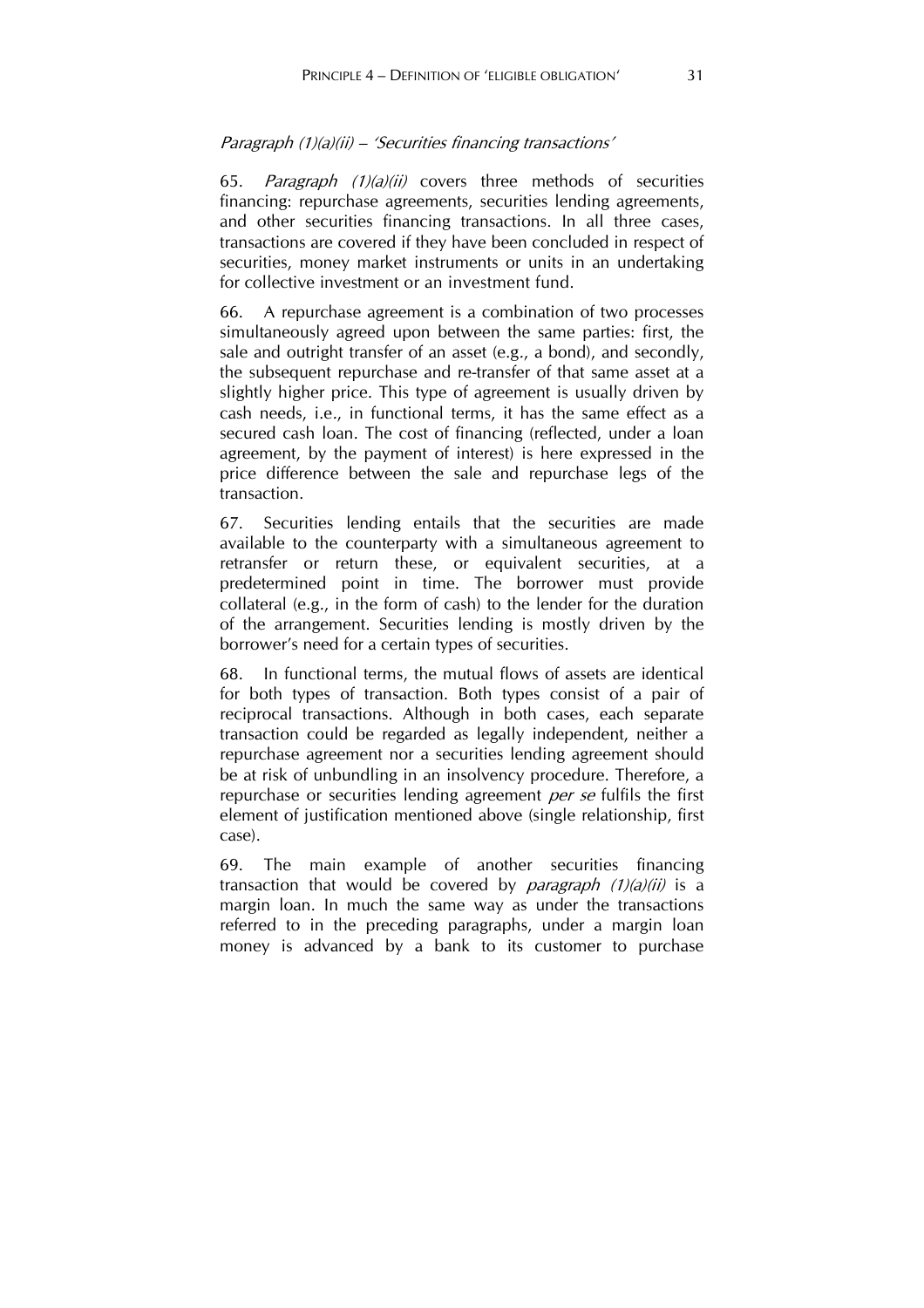securities on condition that the bank can subsequently regard these securities as collateral securing the loan. Again, the two prongs of such arrangements are (i) a flow of cash in one direction and (ii) the provision of rights over securities (collateral) in the other direction. The collateral can be provided under a title transfer arrangement or a non-title transfer arrangement (*cf. infra*,  $sub-paragnh$  (a)(iii)), i.e., depending on the arrangement, ownership of the securities is transferred to the bank.

70. Where two parties have a multitude of repurchase, securities lending and margin lending agreements, these are usually closely interconnected as the cash and collateral flows are managed on an aggregate basis rather than separately. As a consequence, there is an objective reason for the parties to cover their mutual exposures flowing from these types of transaction by a close-out netting provision (single relationship, second case).

# Paragraph (1)(a)(iii) – 'Title transfer collateral arrangements'

71. Paragraph  $(1)(a)(iii)$  extends the definition of the term 'eligible obligation' to obligations arising under title transfer collateral arrangements related to eligible obligations. There are title-transfer collateral arrangements and non-title transfer collateral arrangements. They differ as to their nature, and the analysis as to whether and to which extent they are suitable for inclusion in a netting provision differs accordingly.

72. Under a title transfer collateral arrangement, full legal title is passed to the collateral taker and the collateral provider receives a claim for transfer of the identical sum or asset at a later stage. No property interest is retained on the provider's side. As a consequence, valuation and inclusion in the net amount of both legal positions are possible because there are claims for retransfer on both sides (a claim for repayment/retransfer of the value of the transaction, and a claim for retransfer of the collateral).

73. A non-title transfer collateral arrangement involves traditional security agreements such as pledge or charge. These are characterised by the fact that they are proprietary in nature and both the collateral provider and the collateral taker have proprietary interests in the encumbered asset. In particular, the collateral provider will usually retain legal title to the asset. This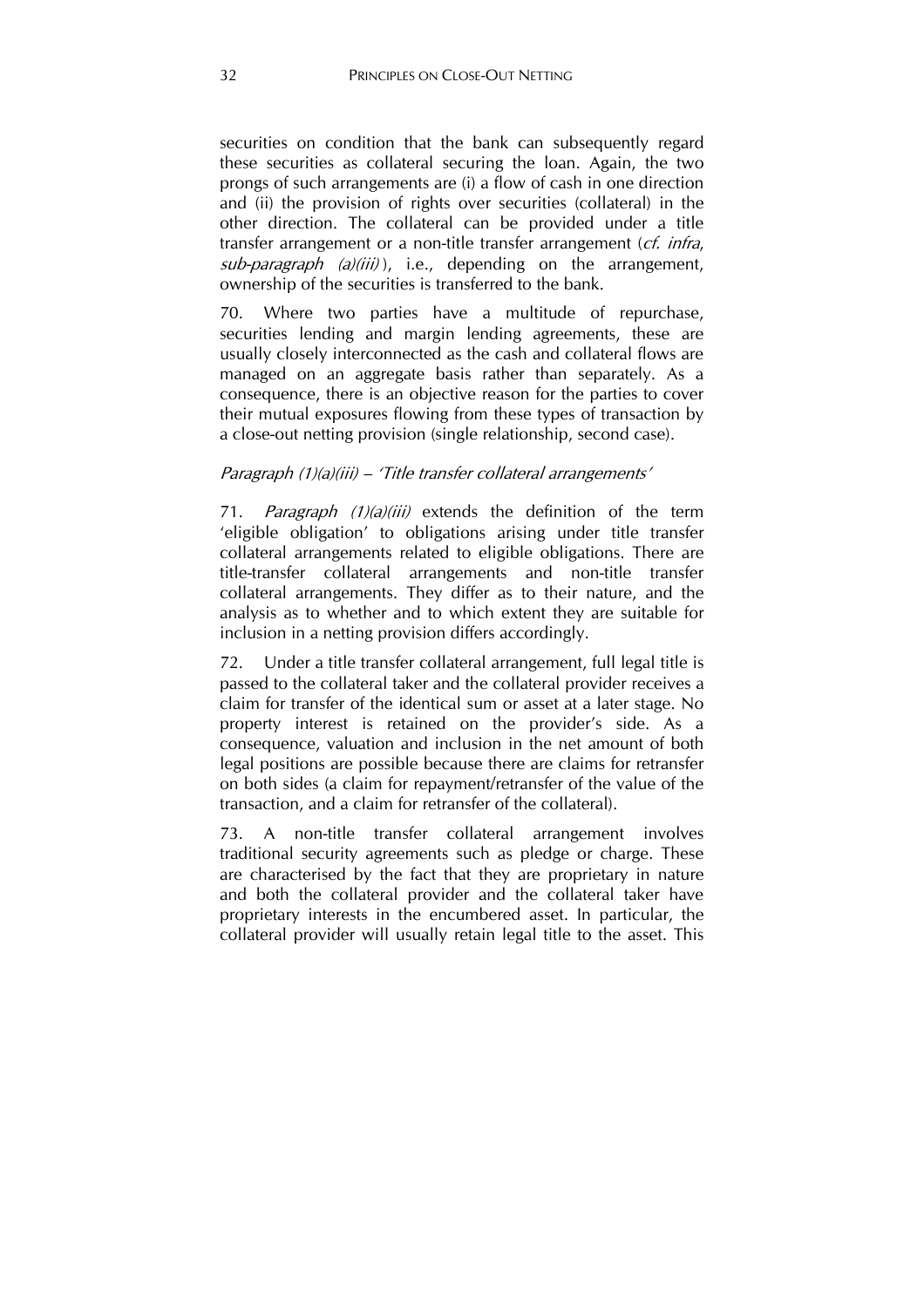type of arrangement is not generally susceptible to close-out netting as commonly understood, since a proprietary interest cannot be combined with, or netted against, a claim of a monetary character. Instead, enforcement of the rights of the pledgee is by way of sale of the pledged property and discharge of the secured obligations out of the proceeds of sale. Where both close-out netting and a traditional security interest apply under the parties' agreement, close-out netting operates under exclusion of the security interest. Rather, the security interest, in a second logical step, secures the net amount.

74. An important sub-category is the non-title transfer collateral arrangement which includes a right of use. In these cases, the parties agree, generally or in effect, that the proprietary right may be replaced, at the election of the collateral taker, by a right to the return of identical or equivalent assets. This is the case, in particular, where the agreement, sanctioned by the relevant law, permits the collateral taker to use the encumbered asset for its own purposes, in particular to 'rehypothecate' it, and subsequently to return not the *same* asset but an *equivalent* one. In this instance, the residual property interest originally vested in the collateral provider may cease to exist and be replaced by a contractual claim for re-transfer or the equivalent thereof. As a consequence, again, there are claims of an obligatory nature on both sides. Therefore, such an arrangement, if allowed under the relevant law, is generally capable of being included in a netting provision, the effect of which is, broadly, that the pledged property remains with the pledgee but a claim equal to its value is included in the netting calculation. *Principle*  $4(1)(a)$  does not cover non-title transfer collateral arrangements with a right of use, but implementing States may decide under *Principle*  $4(2)(b)$  to extend the scope of the protection to such non-title transfer collateral arrangements.

75. As is the case of repurchase agreements and securities lending agreements, the separate obligations which constitute a title transfer collateral agreement should not be at risk of being unbundled (single relationship, first case). Likewise, collateral is managed on an aggregate basis. For this reason, a multitude of collateral arrangements between two parties should also be capable of being included in the scope of close-out netting.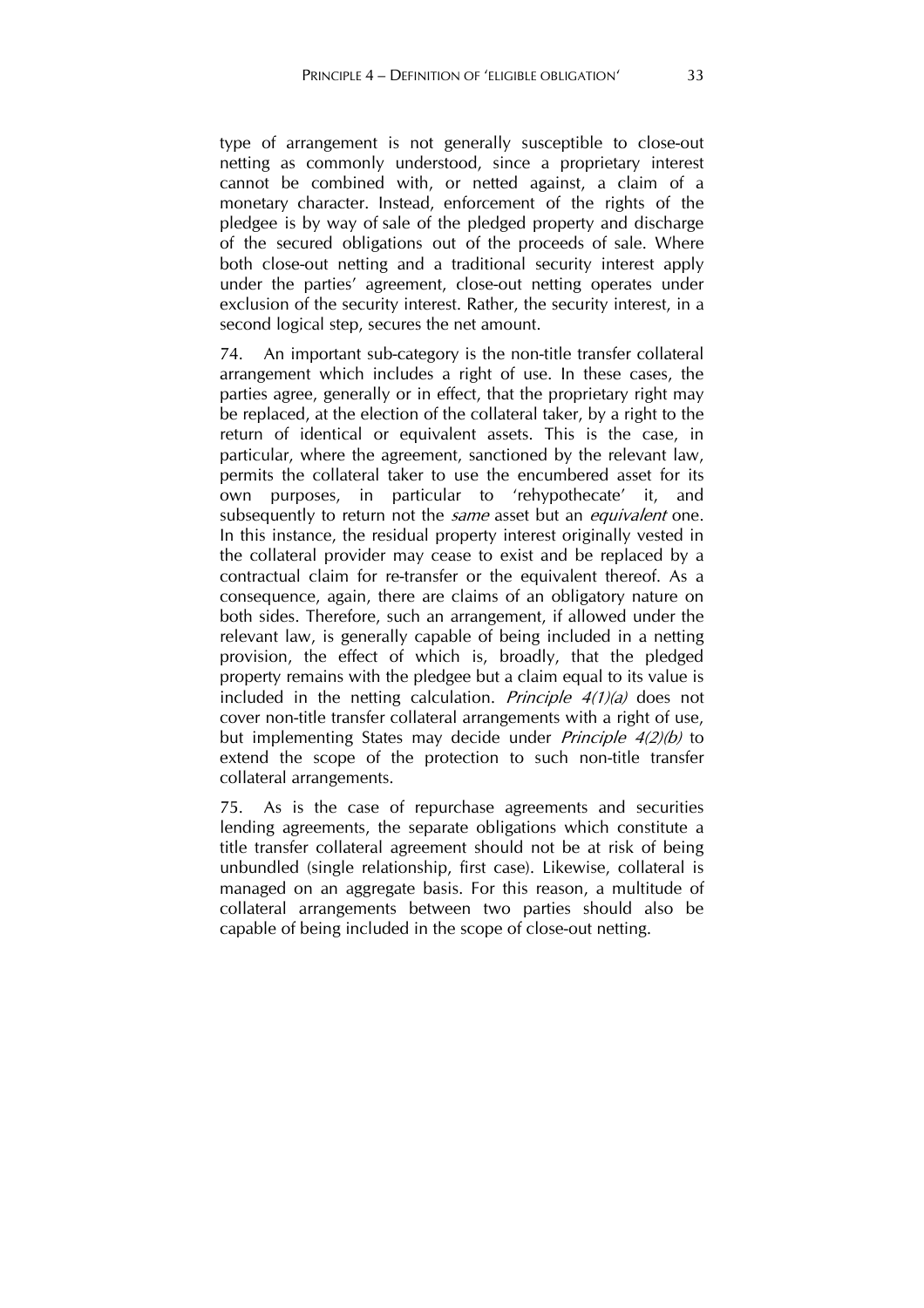76. It is important to note that repurchase, securities lending as well as title transfer-collateral agreements may be collectively managed and monitored from the perspective of counterparty risk. Parties often cover all those types of transactions by a close-out netting provision.

# Paragraph  $(1)(a)(iv)$  – Contracts for the sale, purchase and delivery of certain assets

77. Paragraph  $(1)(a)(iv)$  relates to contracts for the sale and delivery of certain assets against payment in so far as they are not covered by the definition of derivative instruments, in particular futures and forwards. For example, on the spot market, prices are agreed and paid immediately, whereas delivery occurs within a time frame of less than one month.

78. The relevant contracts are regularly entered into on the basis of a single relationship, and are subject to the same type of credit risk and change in value as other types of eligible obligation. In addition, they may be subject to settlement risk.

79. It should be noted that *paragraph*  $(1)(a)(iv)$  contains an exhaustive list of contracts giving rise to eligible obligations under this provision. This list does not, for example, include spot contracts for crude oil or transactions concerning emission allowances. Implementing States may, however, decide to extend their protection of the operation of close-out netting provisions to obligations arising from such transactions under *paragraph (2)(b)*.

# Paragraph (1)(b) – Surety agreements and other personal security

80. *Paragraph (1)(b)* ensures that not only the obligations of the (direct) parties to one of the contracts enumerated in *paragraph* (1) come within the scope of the Principles but also the obligations of other eligible parties that assume a liability of their own (whether by way of surety or guarantor, or as principal debtor) for the performance of the obligation of one of the parties to that contract. The most prominent such arrangements are guarantee and indemnity arrangements or other types of personal security that may exist in different jurisdictions, regardless of the wording employed. If the secured obligation is not an eligible obligation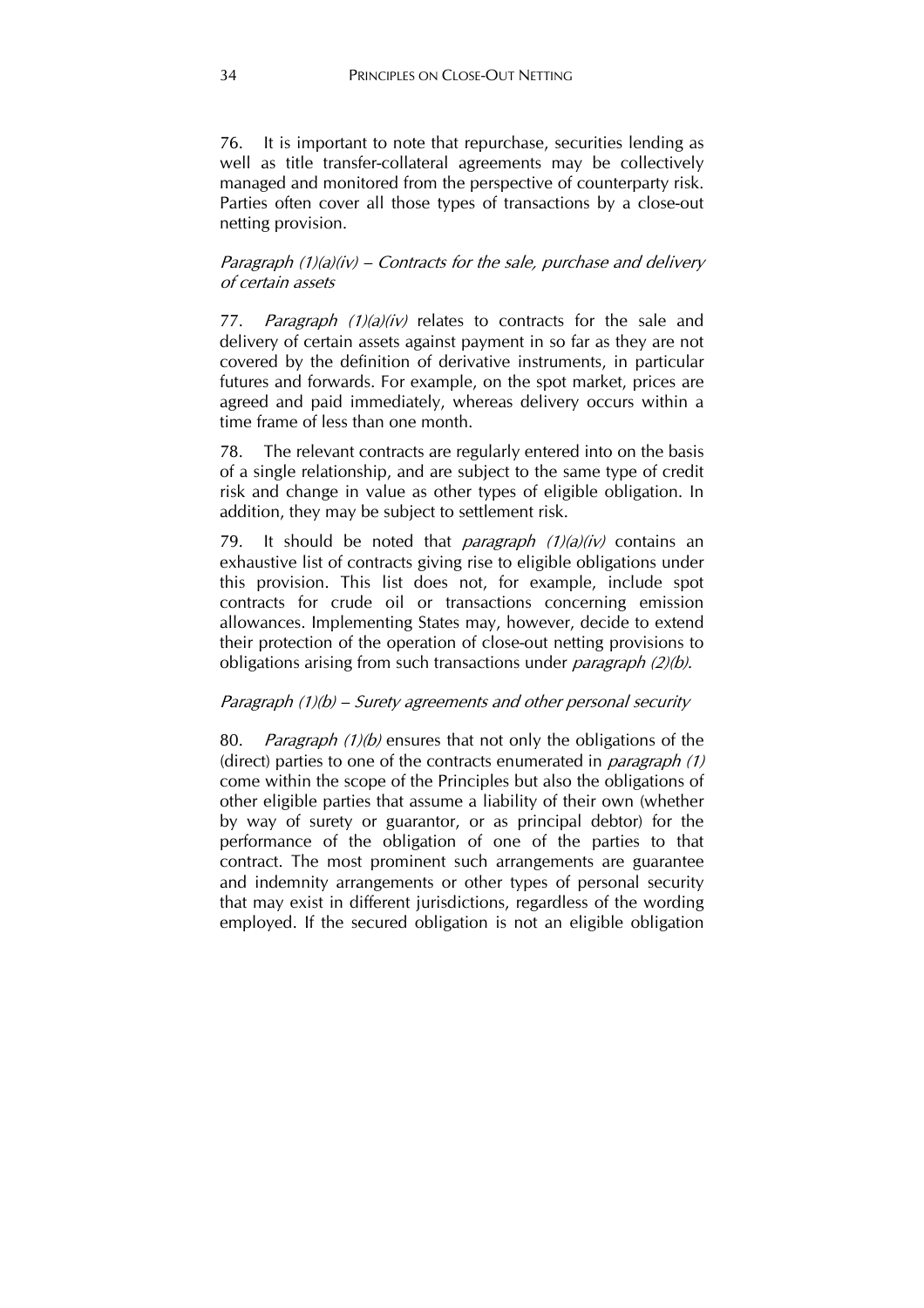under *paragraph*  $(1)(a)$ , the obligation of the third party security provider likewise cannot be eligible under *paragraph (1)(b)*.

#### Paragraph (1)(c) – Master-master agreements

81. Paragraph  $(1)(c)$  provides that obligations arising as single net obligations under the close-out netting mechanism of a master agreement are likewise eligible obligations, thereby allowing close-out netting to take effect under master-master agreements, i.e., agreements under which there are several master agreements covered by another master agreement providing for the netting of the single net obligations arising under the covered master agreements (see also *supra*, paragraph 24). Such obligations arising under the master agreements covered by the close-out netting provision in a master-master agreement are eligible obligations under *paragraph*  $(1)(c)$  only to the extent that the covered master agreements have been concluded by the same parties and in respect of obligations covered by paragraphs (1)(a) and (b), i.e., eligible obligations between eligible parties, at least one of which is a public authority or a qualifying financial market participant, or obligations assumed by eligible parties under a suretyship agreement as security for such an obligation.

# Paragraph  $(2)(a)$  – Extension of the personal scope of application to other parties

82. In suggesting a minimum scope of harmonisation, the Principles are not intended to restrict the possibility for implementing States to extend the scope of their protection of the operation of close-out netting provisions to situations not falling under this minimum scope. *Paragraph*  $(2)(a)$  addresses the extension of the personal scope of application of the protection under the Principles.

83. First, it is left to implementing States's discretion whether to broaden the scope of *paragraph*  $(1)(a)$  by removing the limitation contained in *paragraph*  $(1)(a)$  that the obligations must arise under contracts to which at least one public authority or a qualifying financial market participant is a party.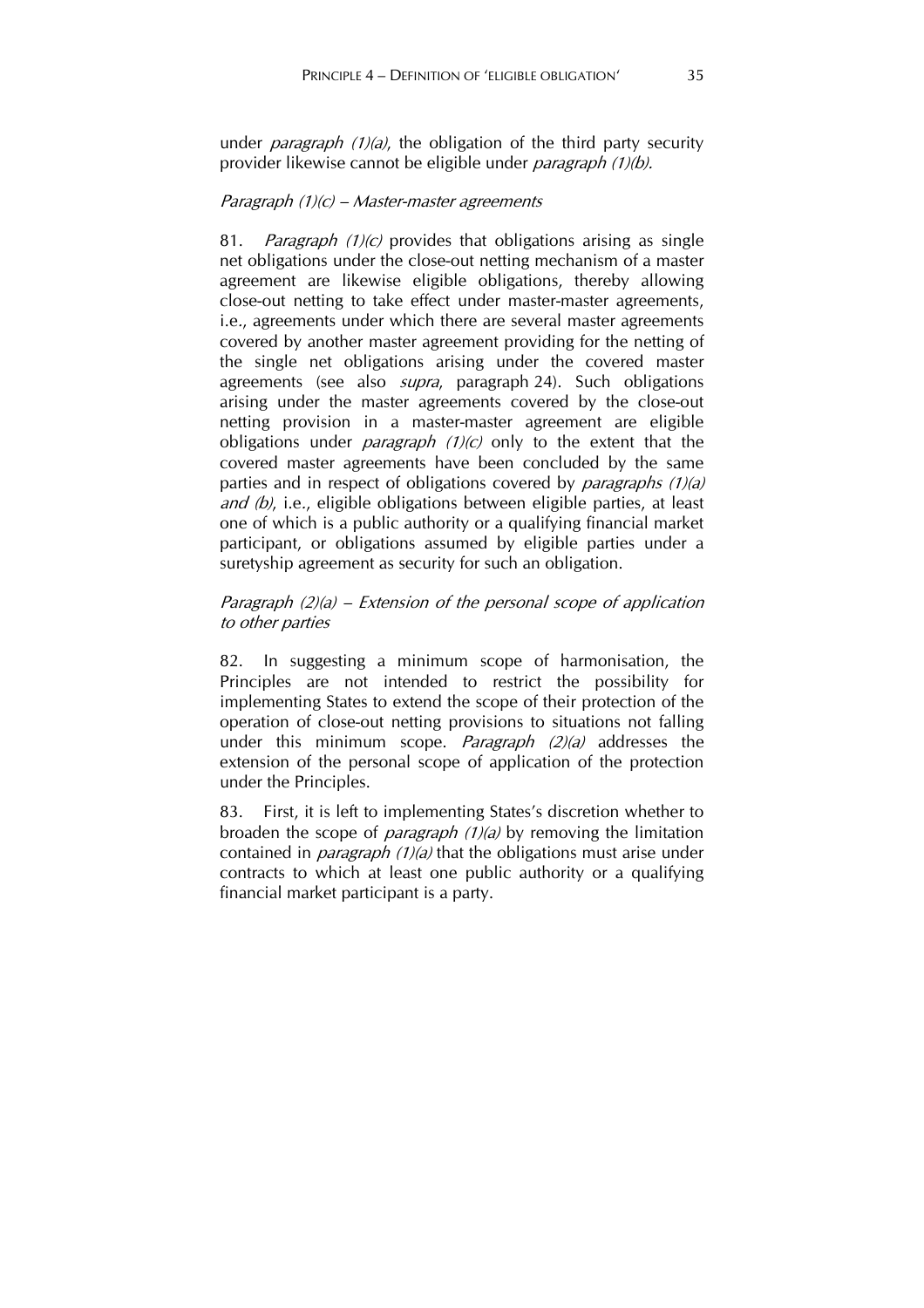84. Secondly, implementing States may decide to extend the scope of protection under the Principles to close-out netting provisions covering obligations arising from contracts that have been concluded by parties other than eligible parties in the sense of Principle 3(1). Such an extension might especially be useful in respect of natural persons that participate in the financial markets to a certain extent and in relation to whom it might otherwise be unclear whether they act for personal, family or household purposes. Each implementing State is free as regards the extent of the protection and in defining the relevant group of natural persons.

85. Generally, the Principles do not take a stand concerning the issue as to whether implementing States should, in the interests of the protection of the parties' reliance on close-out netting provisions as a credit-risk management technique, decide in favour of such an extended scope of the enforceability of such provisions or not. The general criteria that could be taken into consideration in exercising this discretion are referred to above (paragraph 17). Implementing States are also free to decide upon the legal technique to be applied when extending the scope of protection of close-out netting provisions. Principle 4(2) allows the implementing States to specify any limitations or exceptions to such an extension of the scope of application of the Principles.

# Paragraph  $(2)(b)$  – Extension of the substantive scope of application to other obligations

86. Paragraph (2)(b) provides that the implementing States may also extend the substantive scope of application of protection under the Principles. Implementing States may decide that their protection of the operation of close-out netting provisions under the Principles should, under their national law, also apply to obligations not covered by Principle 4(1).

87. The question as to whether loans and deposits should be included may be particularly relevant (see the following paragraphs). However, there might be other types of contract which States may decide to include, such as transactions concerning the sale, purchase or delivery of fungible commodities in general, non-title transfer collateral arrangements (see supra paragraph 74) or contracts for the clearing of obligations covered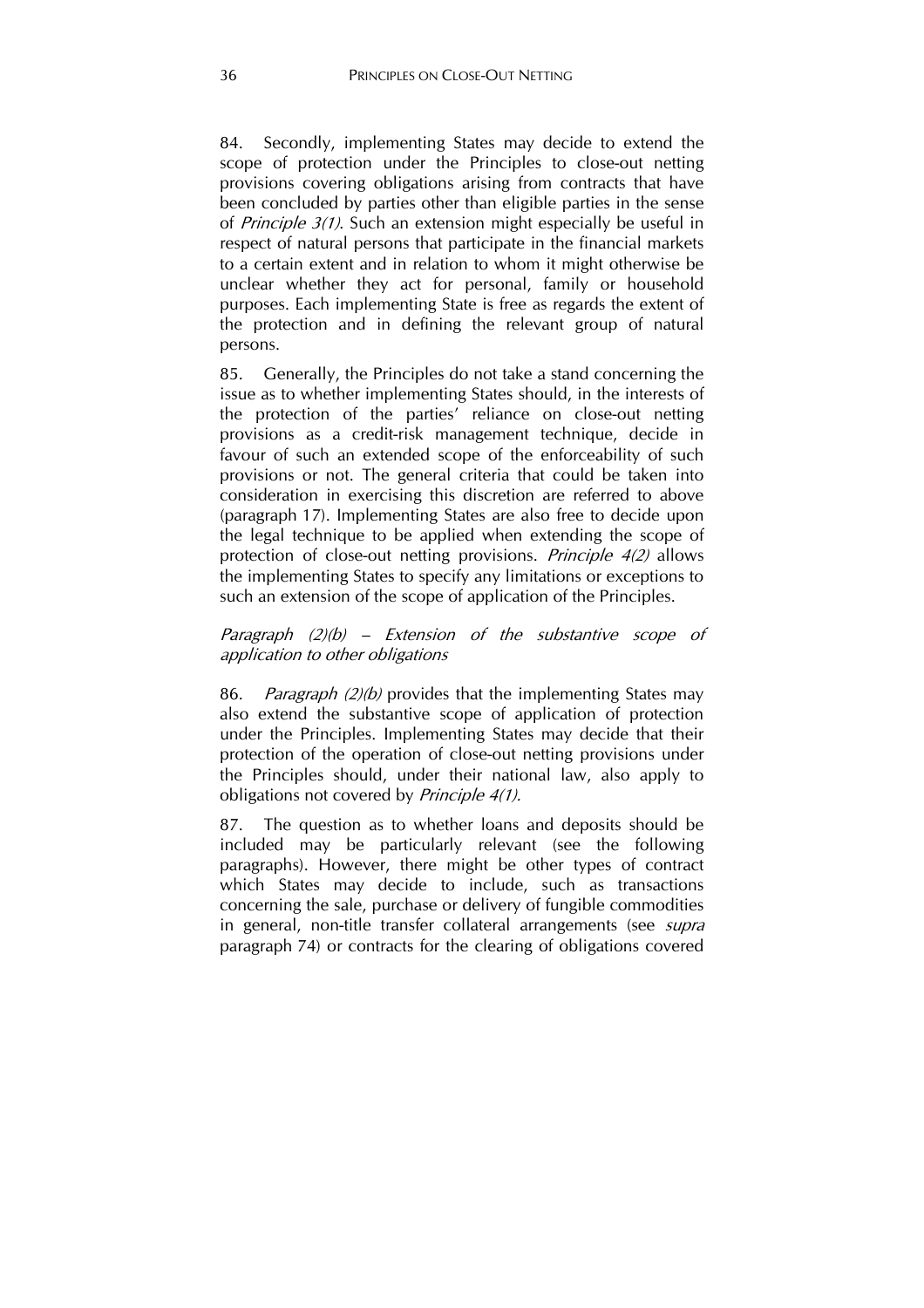by *Principle 4(1)(a)*. Implementing States may even decide to extend the scope to any contracts giving rise to a cash or physical settlement where both parties are public authorities or qualifying financial market participants or even to all types of contract in general.

# Extension to loans and deposits

88. The inclusion of loans and deposits in the list of contracts is controversial because, although several arguments may be advanced for their inclusion, other aspects militate against such inclusion. From the outset, 'consumer' deposits and loans are left out of this discussion, since consumers are generally excluded from the minimum scope of harmonisation suggested by the Principles (see *Principle 3(1)*) and may be included only at the discretion of the implementing State under *Principle 4(2)(a)*.

89. Loans and deposits are closely related to one another from a functional perspective. Both are technically an advance of money (the principal) by one party to another, entailing a promise to return the principal at some point. Both generally, but not necessarily, carry the obligation to pay interest. A more superficial difference concerns the parties' motivation. It is assumed that a borrower accepts the principal from the lender in order to satisfy its own funding needs, whereas the depositary rather plays the role of safe-keeper of the money in the depositor's interest. However, in practice, banks' traditional sources of financing have been their clients' deposits, a fact which rather blurs that distinction. From a functional and legal point of view, therefore, loans and deposits are akin to one another. From a regulatory point of view, on the other hand, deposits enjoy specific protection, most particularly the circumstance that deposits receive special support under national legislation and traditionally, only licensed credit institutions ('banks') are able to take deposits.

90. It might be argued that neither loans nor deposits pose a particular risk or threat to systemic stability that can be best prevented by the application of close-out netting. They are not necessarily subject to rapid changes in value or to the volatility of markets. They are not used for hedging but rather for funding and they are not traded in large volumes. However, a number of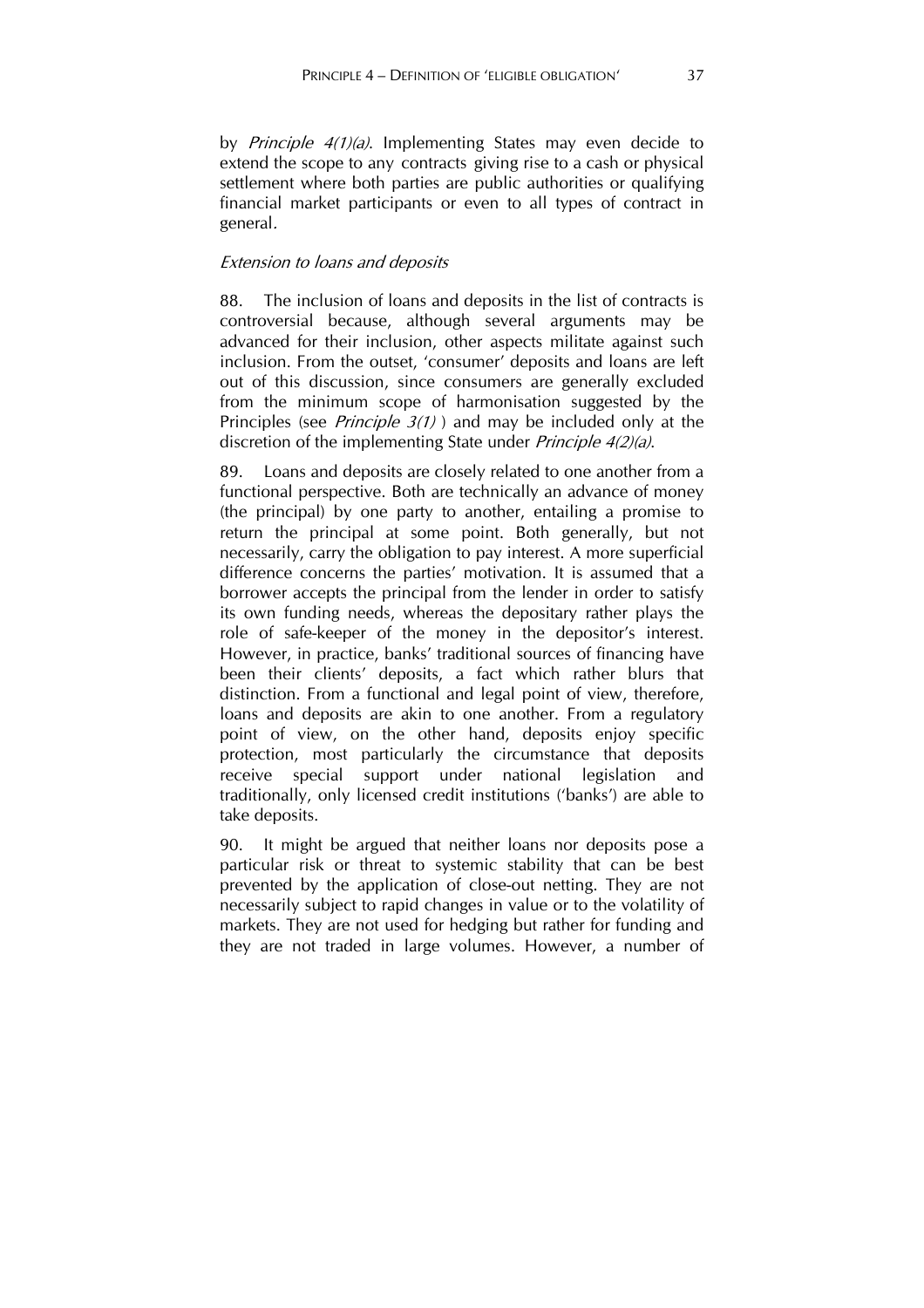factors suggest that the inclusion of loans and deposits might be worth considering in certain circumstances.

- Loans mainly consist of a transfer and retransfer of cash. This functionality is identical to the cash leg of a number of transactions used by banks and central banks, notably repurchase agreements, securities-lending agreements and cash-title transfer collateral agreements. The latter are all undoubtedly within the scope of close-out netting. Carving out loans generally would mean that a clear distinction would have to be made between (ineligible) loans and the cash leg of the aforementioned (eligible) transactions. This might be difficult, particularly in a cross-jurisdictional situation, and thereby create legal uncertainty and provoke regulatory arbitrage. On the other hand, the presence of a non-cash leg in the eligible transactions might substantially mitigate the potential uncertainty and arbitrage.
- Banks regularly post deposits with and give loans to one another. Such deposits may be very short term and thus quite volatile as a funding source, as volumes may change from day to day according to the relevant needs, and because they are often provided in different currencies. Such arrangements expose the parties to credit risk and market (currency) risk. Banks might wish to calculate their mutual risk exposure flowing from these operations on a net, rather than a gross basis.
- Central banks take deposits from banks (in fulfilment of their minimum reserves policy) and extend loans to banks (in the framework of their monetary operations). A central bank will have an interest in being able to manage the risk exposure to each of the relevant banks on a net basis, i.e., in being able to apply close-out netting. Therefore, many central banks apply close-out netting to such loans and deposits.
- Furthermore, the phenomenon of 'cash-pooling' benefits from close-out netting. Cash pooling occurs where member companies of the same group manage their cash reserves collectively. Typically, the positive credit balance of one member of the group is made available to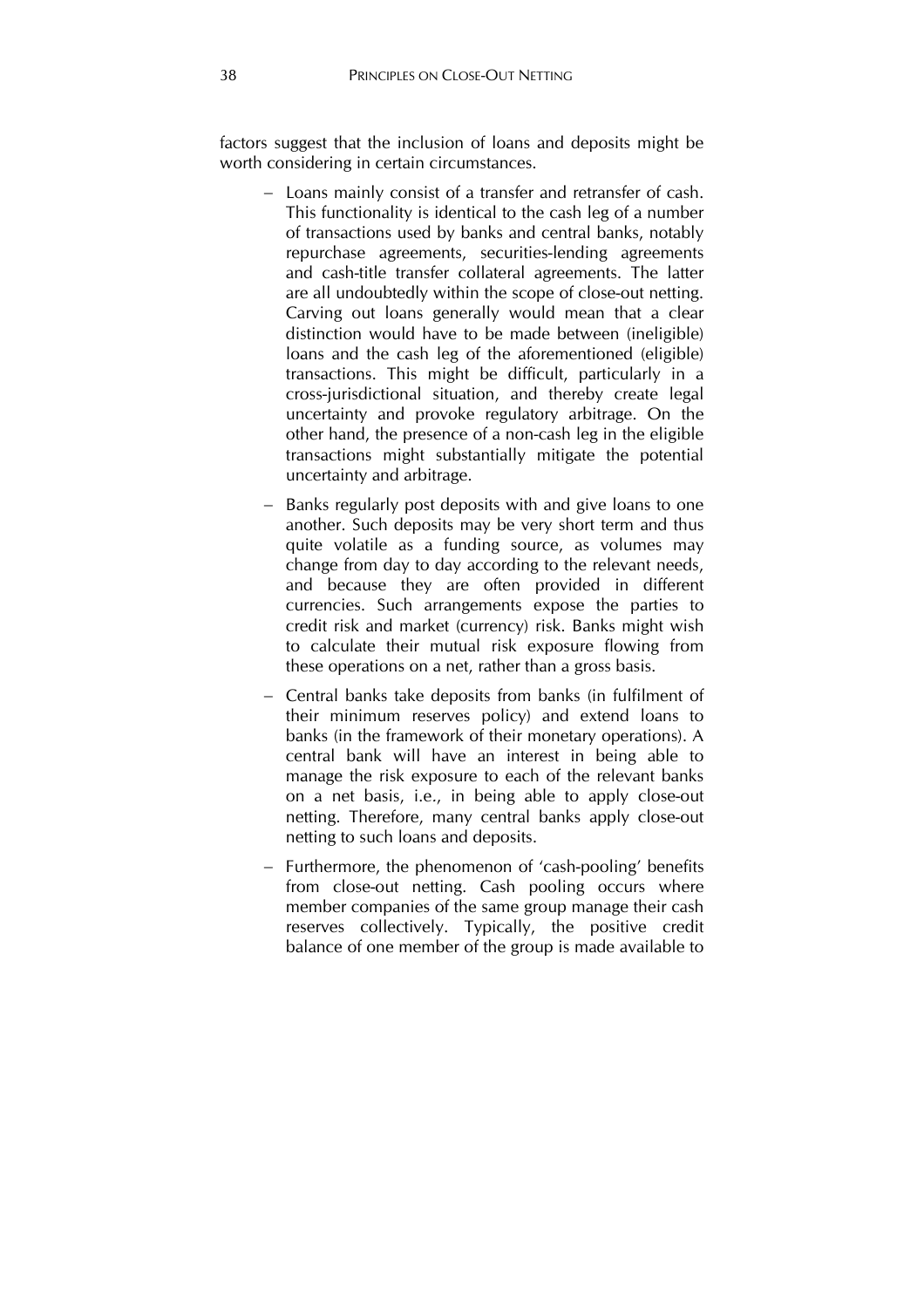any others members that are in need of cash, through a common master cash account held by the parent company. A deposit (alternatively: loan) arrangement comparable to a revolving account facility exists between each member of the cash pool and the parent company, under which mutual repayment obligations are expressed as a net credit balance. Legally, mutual payment obligations are not settled until the member in question exits the cash pool arrangement (despite the fact that the current exposure is expressed as a net balance). However, the parties would not enter into such agreement if their exposure were not limited to the net exposure in the event of the counterparty's insolvency. If the insolvency administrator were able to cherry pick those deposits/loans that were favourable to the insolvent estate, and if it could at the same time set aside those that were unfavourable, the risk to the solvent party would be considerably increased.

91. On the other hand, there are arguments against making loans and deposits eligible for close-out netting. In addition to the reasons articulated above:

- including loans and deposits would mean that that part of a bank's balance sheet that was subject to close-out netting would be considerably increased.
- excluding deposits and loans from the scope of application of close-out netting would not necessarily mean that set-off was equally excluded. Many of the aforementioned arguments put forward in favour of the eligibility of loans and deposits for close-out netting could probably be addressed by set-off.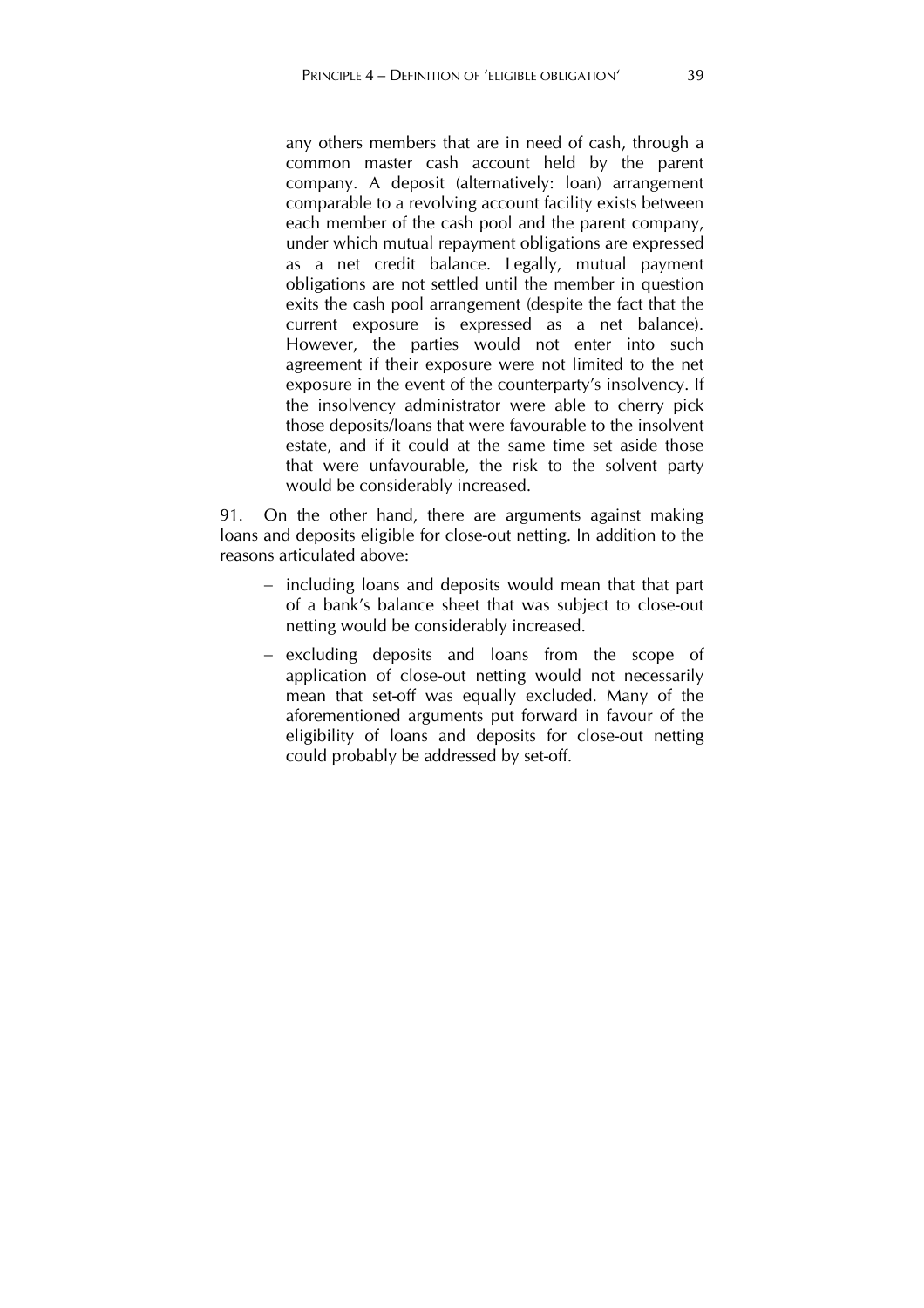### PRINCIPLE 5 Formal acts and reporting requirements

(1) The law of the implementing State should not make the operation of a close-out netting provision dependent on:

(a) the performance of any formal act other than a requirement that a close-out netting provision be evidenced in writing or any legally equivalent form;

(b) the use of standardised terms of specific trade associations.

(2) The law of the implementing State should not make the operation of a close-out netting provision and the obligations covered by the provision dependent on the compliance with any requirement to report data relating to those obligations to a trade repository or similar organisation for regulatory purposes.

### Key considerations in respect of this Principle

- $\triangleright$  Formal requirements that impinge on the legal enforceability of close-out netting provisions have considerable potential to create legal uncertainty in a cross-jurisdictional context. Accordingly, the operation of close-out netting provisions should not depend on requirements such as prior registration with a public register or notarisation.
- $\triangleright$  The operation of close-out netting provisions should not depend on the use of standard documentation so as to allow for tailor-made close-out netting provisions and framework agreements, for individual changes to existing standard documentation or for market-led changes of standard documentation itself. The regulatory framework may impose restrictions in this regard; however, these must not hamper enforceability in commercial and insolvency law terms.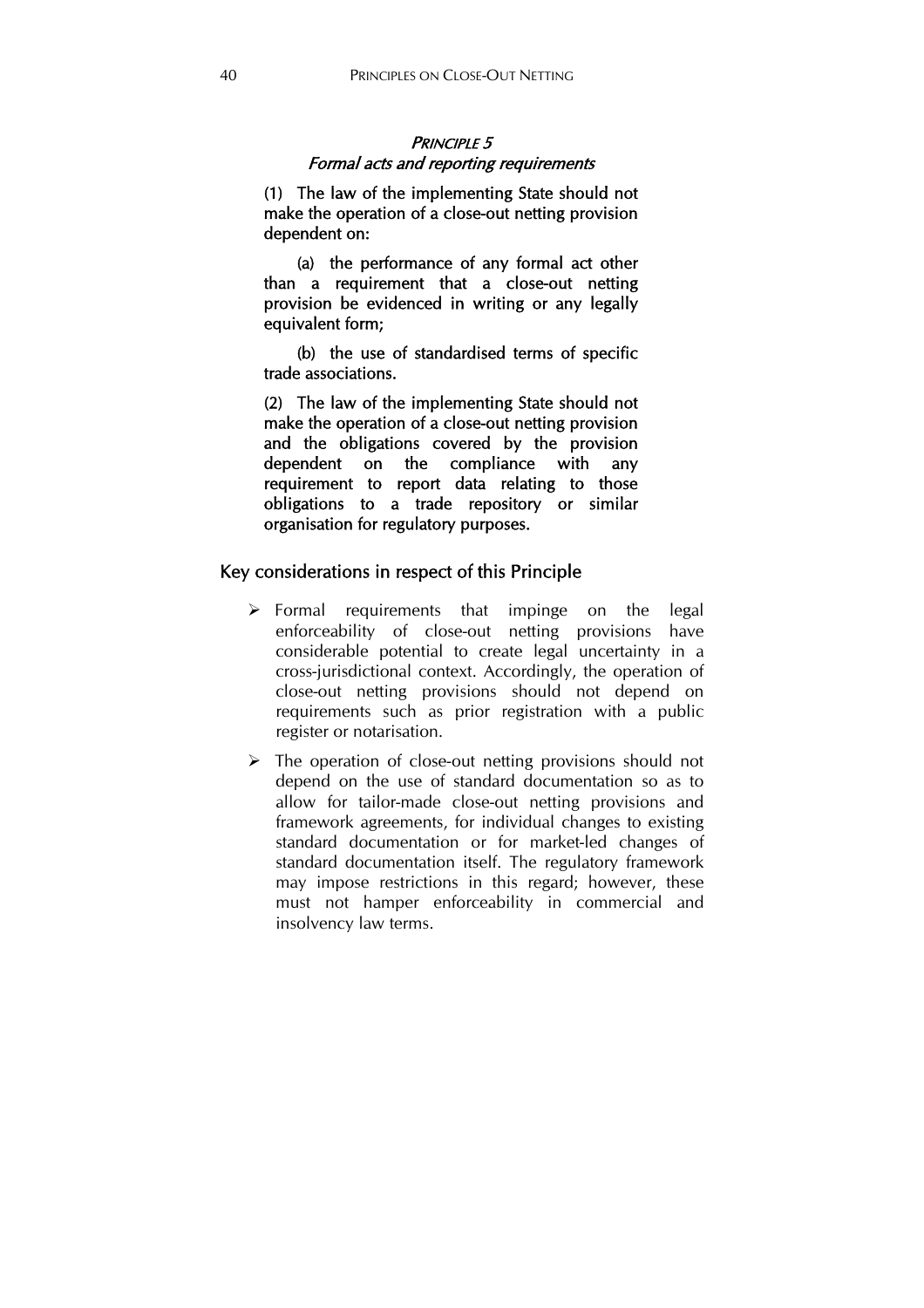- $\triangleright$  The reporting of data in relation to certain financial transactions to trade repositories and similar organisations is an important feature of the supervisory framework. However, non-compliance with the duty to report such data should not entail the non-enforceability of the relevant contracts and the close-out netting provision which covers them.
- $\triangleright$  The principle that the operation of close-out netting provisions should not be made subject to formal acts and reporting requirements does not restrict the implementing State's power to provide for administrative, regulatory or penal sanctions for non-compliance with formal requirements and reporting requirements. Moreover, it is only the operation of the close-out netting mechanism that is not to be made subject to requirements of form. Where and to the extent that the parties include an agreement on the provision of security in the same contractual (master) agreement, form requirements of secured transactions law may apply, which can result in the ineffectiveness of purported security interests.

# Explanation and commentary

92. The effect of non-compliance with formal requirements (in the broadest sense) needs to be considered carefully. Where such non-compliance entails invalidity or unenforceability of a contract, the legislator should always have regard to the fact that both parties to a contract are affected by this consequence. The effect of a considerable number of transactions and/or a close-out netting provision being unenforceable can pose a significant risk to one or both of the parties. In cross-jurisdictional situations in particular, at least one of the parties might be taken by surprise by that consequence. Thus, where the rules on formalities aim at promoting safe and sound market conditions, unenforceability will undermine rather than promote these objectives, and it might be better to settle for other enforcement measures, such as fines, personal liability of staff, withdrawal of license, etc., which can be imposed without creating additional legal uncertainty for the counterparty.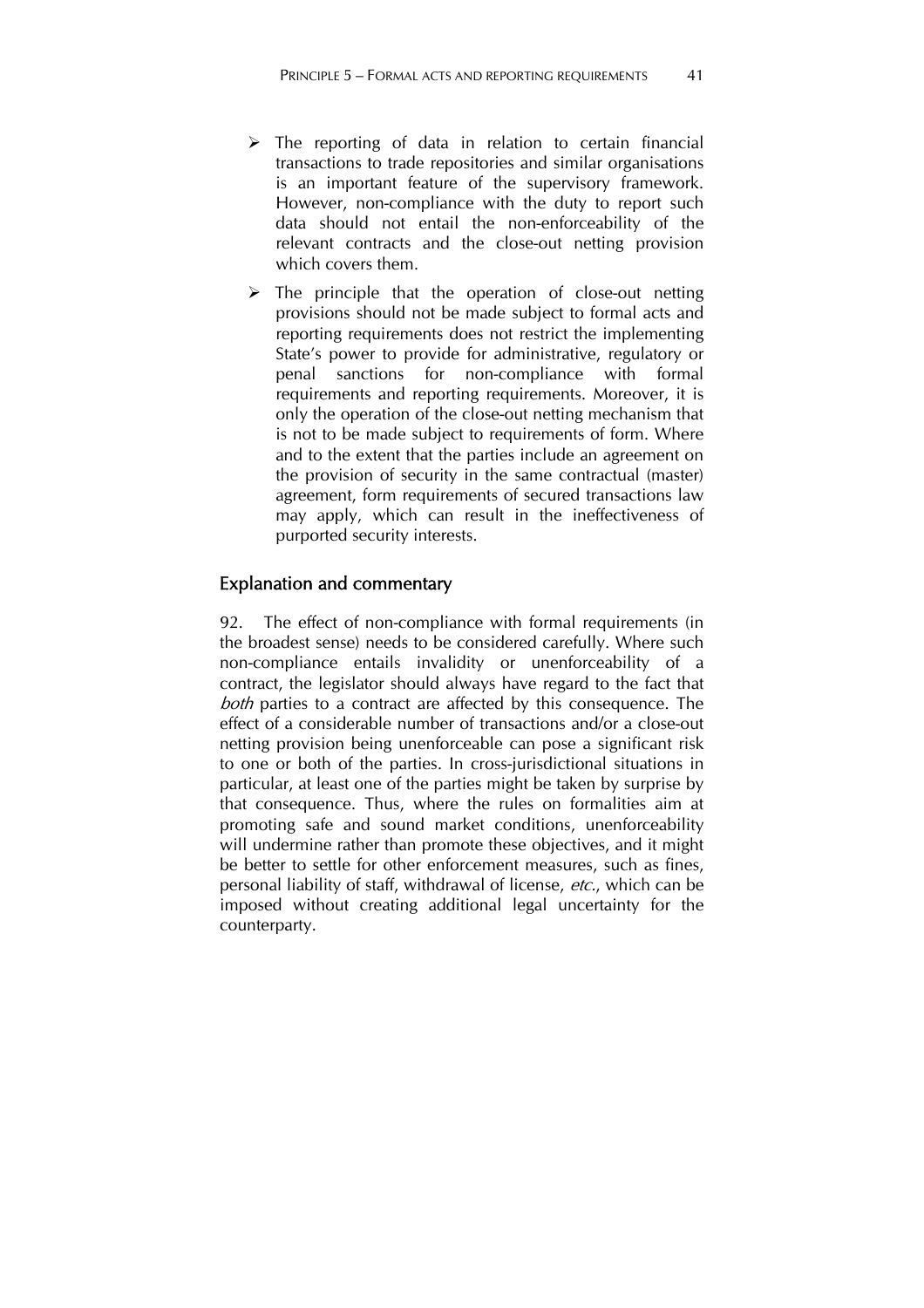### Paragraph (1)(a) - Formal acts

93. For the above reasons, in a cross-border context, any requirements as to formal acts other than writing (or equivalent forms) appear to create additional risk. The main, but by no means only examples of such formal acts are requirements of prior registration with a public register and notarisation. Other requirements such as a mandatory notice period or prior approval by a competent court arguably are more closely related to enforcement and are therefore dealt with *infra*, paragraph 118. There are two strands of such potential risk caused by requirements of formal acts other than writing.

94. First, there is the general risk that, in a cross-border context, requirements of formal acts other than writing are liable to be misunderstood or mishandled from an operational point of view. Such requirements might be overlooked, in particular as it cannot be excluded that different laws may be applicable within a single bundle of transactions covered by a close-out netting provision. The necessary steps might not be carried out simply because of practical difficulties, such as language requirements.

95. Secondly, even if such formal requirements are initially complied with under the first law, any possibility of transferring a close-out netting provision (including the transactions covered) to a new, foreign entity would be in jeopardy since it is unlikely that the law of the acquirer would require compliance with exactly the same formal steps.<sup>10</sup>

- This aspect is particularly relevant where a holding company re-integrates with a hitherto legally independent foreign subsidiary, in which case some or all contractual agreements entered into by the subsidiary might from that point on be subject to a different insolvency law, i.e., the law applicable to the parent company. It is unclear whether a contract transferred in this manner would be upheld in the event of the parent company's insolvency if the formal requirements regarding the close-out netting provision differed.

 $\overline{a}$ 

<sup>10</sup> Cf. UNIDROIT 2011, Study LXXVIII C - Doc. 2, p. 37 (Example 7), p. 71 (Example 17).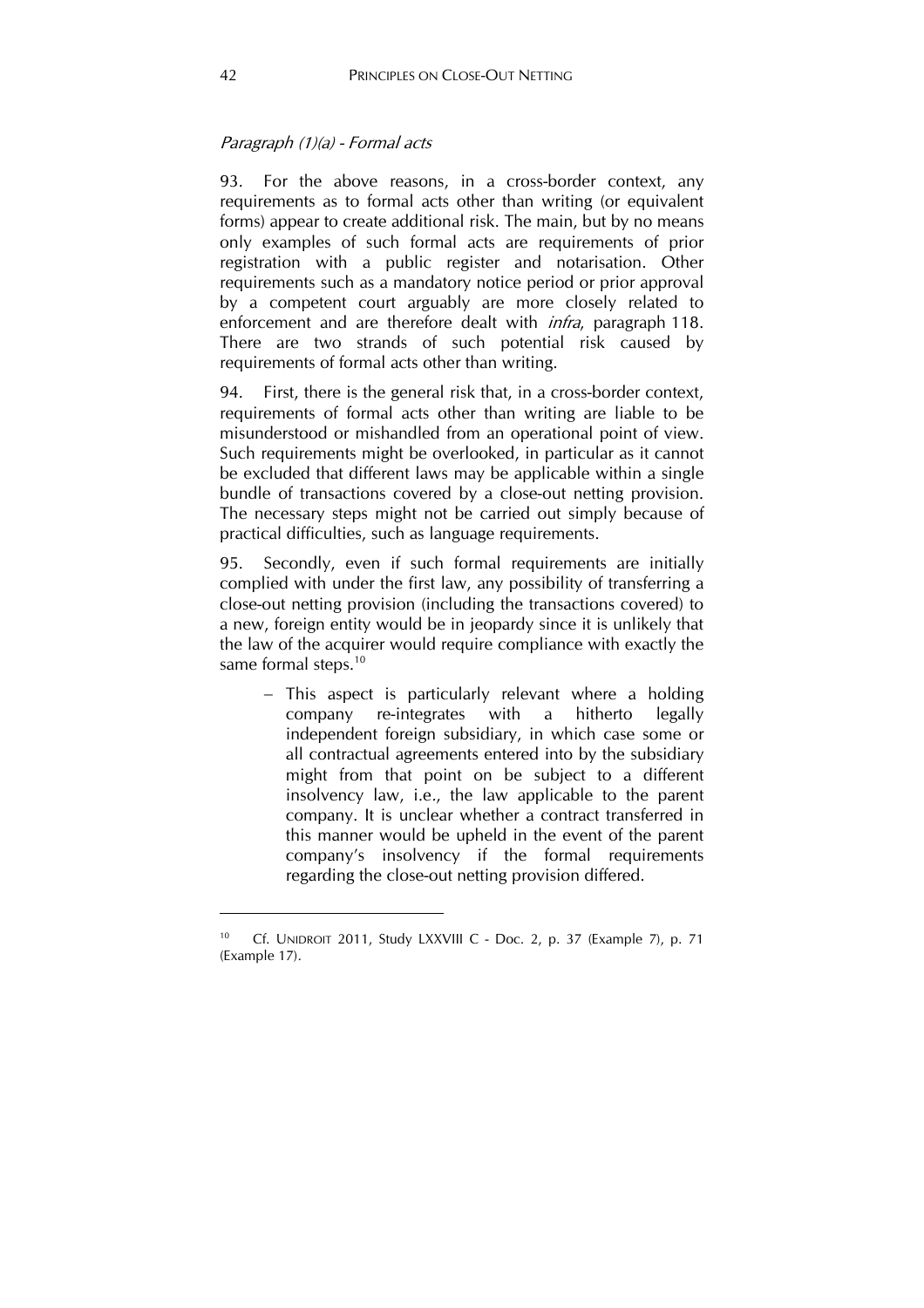$-$  It is equally relevant in the context of resolution powers concerning banks or other financial institutions, which usually include the possibility of transfer, by regulatory order, of part or all of the financial institution's business to a second (solvent) institution. If the receiving second institution is subject to a different insolvency law, and if that law imposes formalities on close-out netting provisions, it is very unlikely that the formalities (if any) under which the close-out provision was originally entered into would suffice.

96. The registration of close-out netting provisions (and in some cases, the obligations covered by them) is required in certain jurisdictions as a condition for the creation, validity, enforceability, effectiveness against third parties, or admissibility of the close-out netting provision. In some cases, this requirement has a deterrent function against fraud, e.g., to exclude fraudulent backdating of close-out netting provisions prior, but close to insolvency. However, this means that all domestic and foreign parties, including those acting in good faith and in the absence of any fraudulent behaviour, as well as in the absence of insolvency of one of the parties, would be hit by the unenforceability of the close-out netting provision as a consequence of non-compliance with the registration requirement, e.g., due to a simple operational mistake. This situation might potentially create great legal uncertainty, and this is why registration should not be linked to the unenforceability of the close-out netting provision. However, there is nothing in the Principles to prevent courts from sanctioning fraudulent behaviour: *Principles 6(2) and 7(2)* leave open the possibility for the applicable law to treat close-out netting provisions as unenforceable as a consequence of fraudulent behaviour.

### Paragraph (1)(b) - Use of standardised terms of trade associations

97. Another issue is the tension between close-out netting provisions contained in a standard master agreement and agreements between parties that wish to customise the close-out netting provision. If jurisdictions were to protect the enforceability of close-out netting provisions only where the latter are included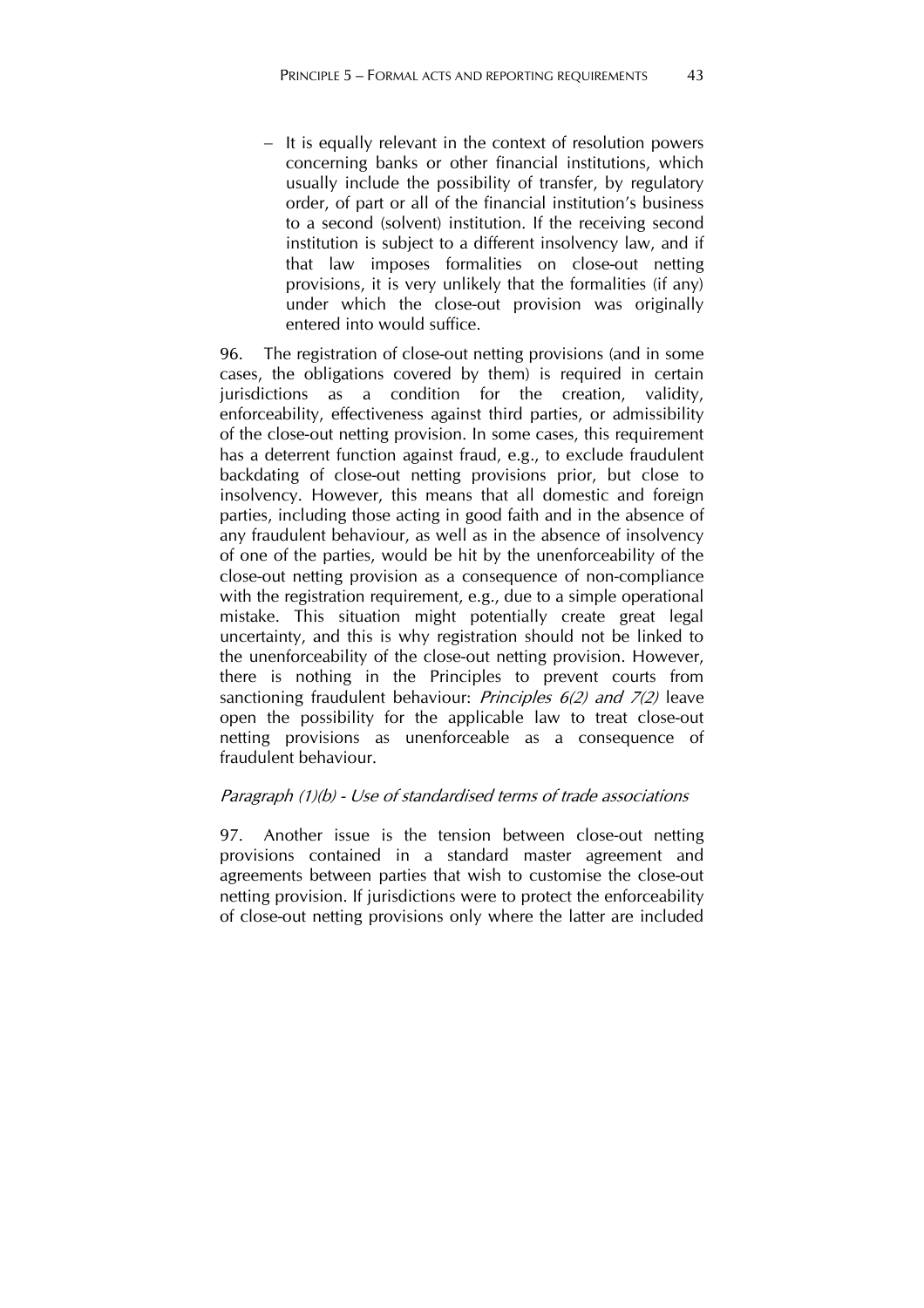in standard documentation, individual amendments would imperil enforceability.

98. However, the relationship between two financial institutions can be quite an elaborate one and call for the master agreement to be customised to some degree. It is impossible to harmonise the extent to which such changes should be admissible, simply because there are too many different, individual situations. Hence, the concept of only protecting the enforceability of closeout netting provisions that are part of standard documentation is not appropriate, particularly in a cross-jurisdictional context.

### Paragraph (2) - Reporting requirements

99. In attempting to render the derivatives market more transparent, many jurisdictions have recently introduced or are about to introduce a duty to report data (parties, volume, type of transaction, date) relating to certain types of standardised derivatives to a trade repository. This measure serves prudential/supervisory purposes and the Principles do not intend to restrict the application of such regulatory requirements. However, while other potential sanctions are not affected (see infra, paragraph 101), a failure to report should not have as a consequence the restriction of the operation of a close-out netting provision. Should reporting be a prerequisite for the enforceability of the close-out netting provision, any non-compliance would actually *create* risk, since it would endanger the enforceability of the risk management mechanism agreed by the parties in situations which the parties (and possibly also their regulator) might not have anticipated since the failure will, in most cases, be a consequence of unintentional operational failure. This result would be clearly disproportionate and dangerous.

100. This reasoning also underlies the extension of *Principle 5(2)* to the obligations covered by the close-out netting provision. The regulatory reporting requirements typically have the objective of ensuring transparency and monitoring the market in order to control risks that may be building up. If a failure to report an underlying obligation were to result in the ineffectiveness of this obligation, this sanction would create additional risks if both parties had relied on this transaction in their risk-management. In order to avoid such unforeseen risks it would appear preferable to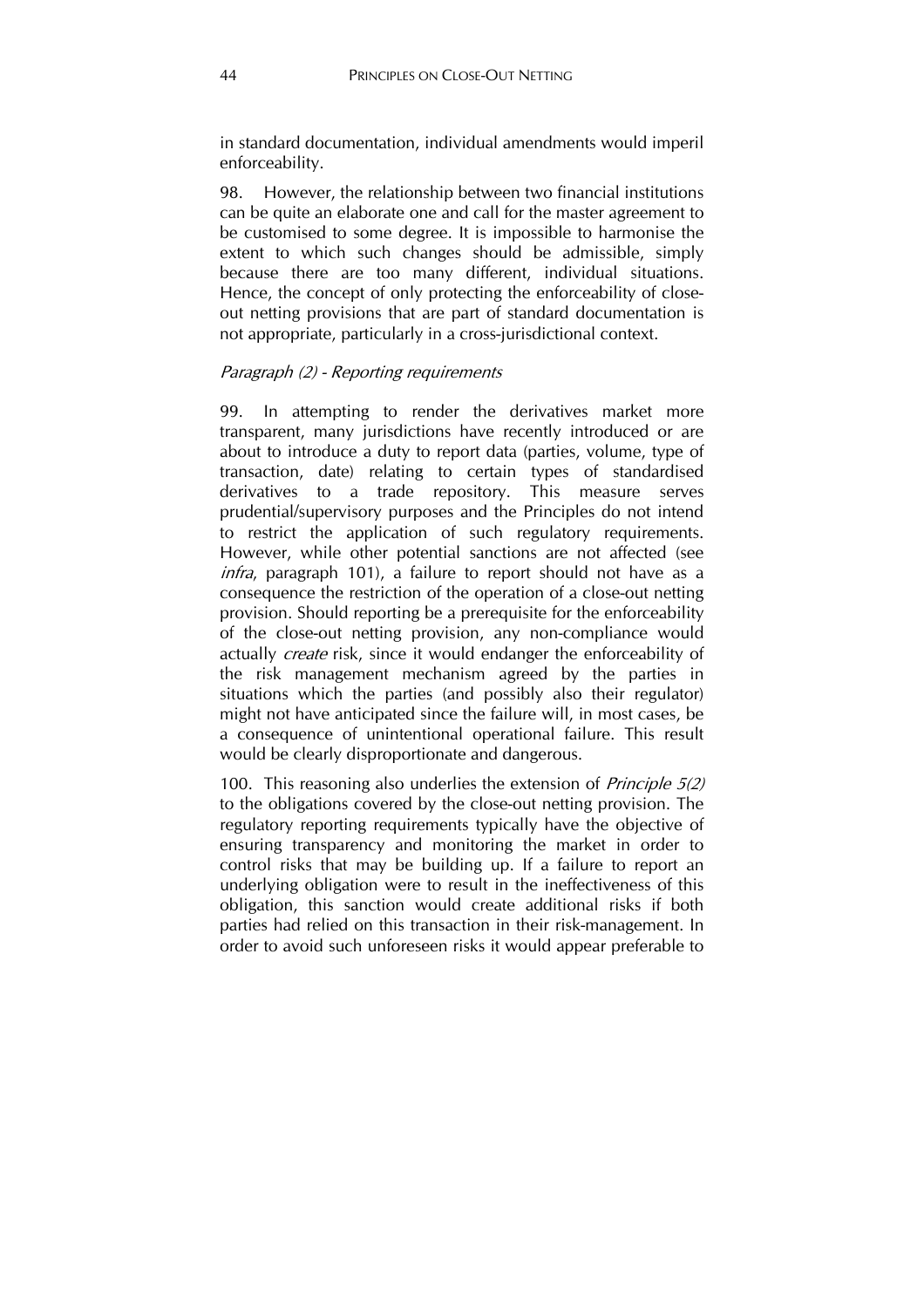allow the parties to rely on the effectiveness of the transaction and on its valid inclusion in the close-out netting provision. Of course, this does not rule out any other consequences of the failure to comply with the reporting requirement concerning the obligations covered by the close-out netting provision.

Consequences other than the restriction of the operation of a close-out netting provision or obligations covered by that provision: administrative, regulatory or penal sanctions

101. The reasoning in the preceding paragraphs argues against the restriction of the operation of a close-out netting provision (and of the obligations covered by that provision in the situation described in *paragraph* (2)) as a consequence of the failure to comply with formal and reporting requirements. Other sanctions, especially administrative, regulatory or penal consequences of such non-compliance, are not affected by *Principle 5*. It should also be noted that this Principle regulates the consequences of a failure to comply with formal requirements in relation to the close-out netting mechanism only. Where the parties agree on a close-out netting provision and on the provision of security in the same contractual (master) agreement, the validity of the security agreement may be subject to formal requirements of secured transactions law notwithstanding Principle 5. This may result, for instance, in the ineffectiveness of the provision of collateral as security for the obligations of the parties under the close-out netting provision.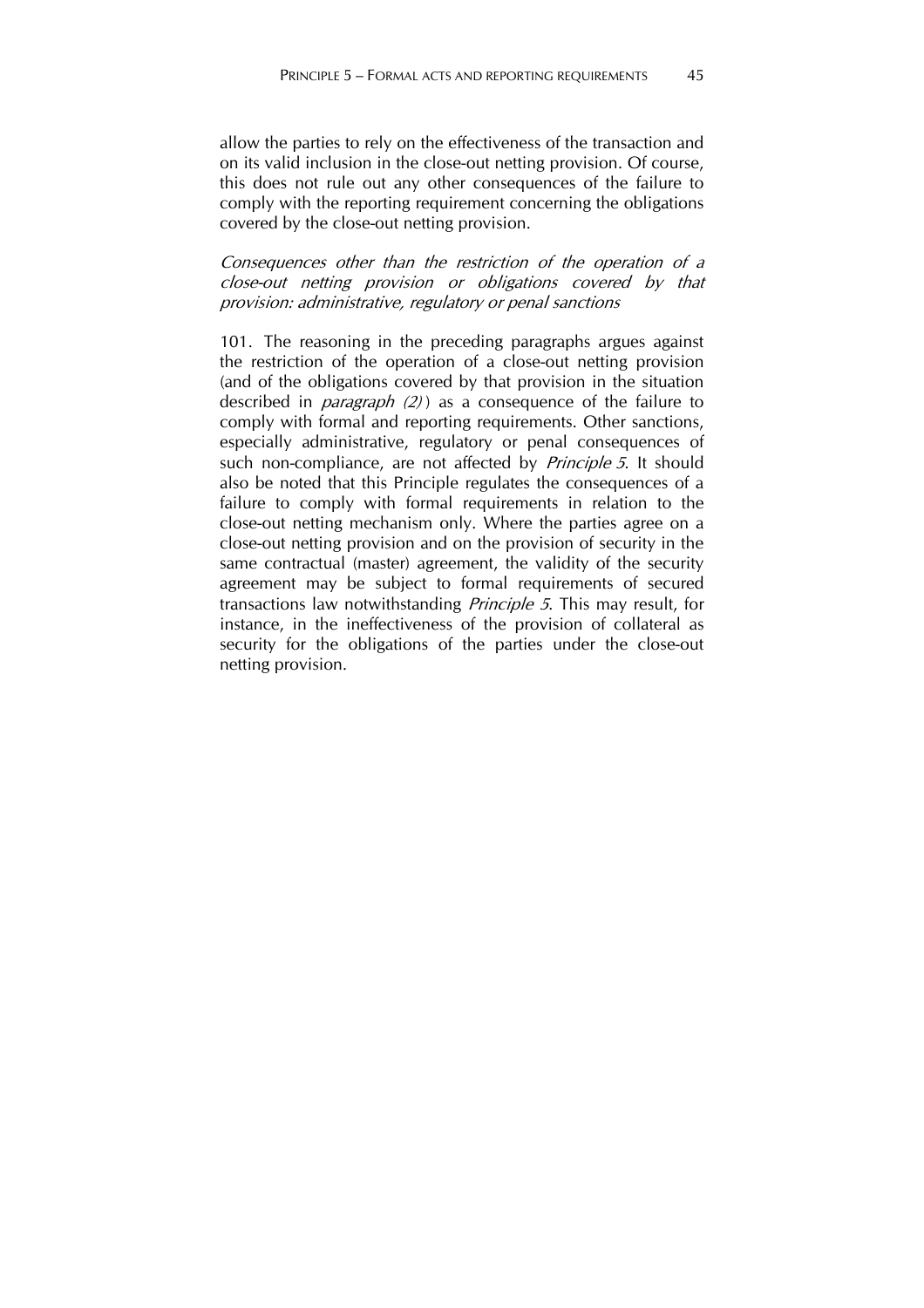# PRINCIPLE 6 Operation of close-out netting provisions in general

(1) The law of the implementing State should ensure that a close-out netting provision is enforceable in accordance with its terms. In particular, the law of the implementing State:

(a) should not impose enforcement requirements beyond those specified in the closeout netting provision itself;

(b) should ensure that, where one or more of the obligations covered by the close-out netting provision are, and remain, invalid, unenforceable or ineligible, the operation of the close-out netting provision is not affected in relation to those covered obligations which are valid, enforceable and eligible.

(2) These Principles do not render enforceable a close-out netting provision or an eligible obligation that would otherwise be unenforceable in whole or in part on grounds of fraud or conflict with other requirements of general application affecting the validity or enforceability of contracts.

### PRINCIPLE<sub>7</sub> Operation of close-out netting provisions in insolvency and resolution

(1) Subject to Principle 8 and in addition to Principle 6, the law of the implementing State should ensure that upon the commencement of an insolvency proceeding or in the context of a resolution regime in relation to a party to a closeout netting provision:

(a) the operation of the close-out netting provision is not stayed;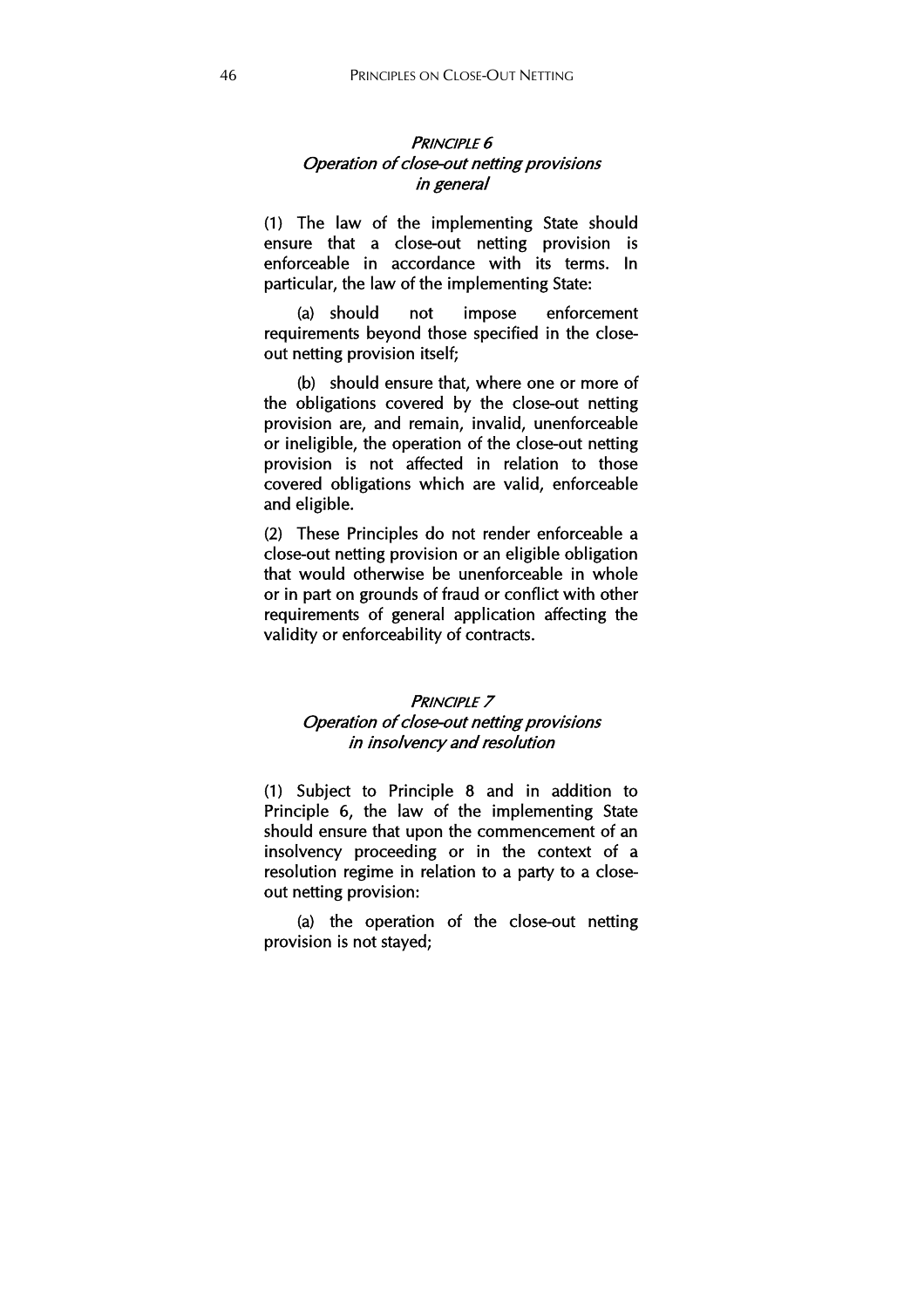(b) the insolvency administrator, court or resolution authority should not be allowed to demand from the other party performance of any of the obligations covered by the close-out netting provision while rejecting the performance of any obligation owed to the other party that is covered by the close-out netting provision;

(c) the mere entering into and operation of the close-out netting provision as such should not constitute grounds for the avoidance of the closeout netting provision on the basis that it is deemed inconsistent with the principle of equal treatment of creditors;

(d) the operation of the close-out netting provision, and the inclusion of any obligation in the calculation of the single net obligation under the close-out netting provision, should not be restricted merely because the close-out netting provision was entered into, an obligation covered by the provision arose or the single net obligation under the close-out netting provision became due and payable during a prescribed period before, or on the day of but before, the commencement of the proceeding.

(2) These Principles do not affect a partial or total restriction of the operation of a close-out netting provision under the insolvency law of the implementing State on grounds which include factors other than, or additional to, those referred to in sub-paragraphs (c) and (d) above, such as knowledge of a pending insolvency proceeding at the time the close out netting provision was entered into or the obligation arose, the ranking of categories of claims, or the avoidance of a transaction as a fraud of creditors.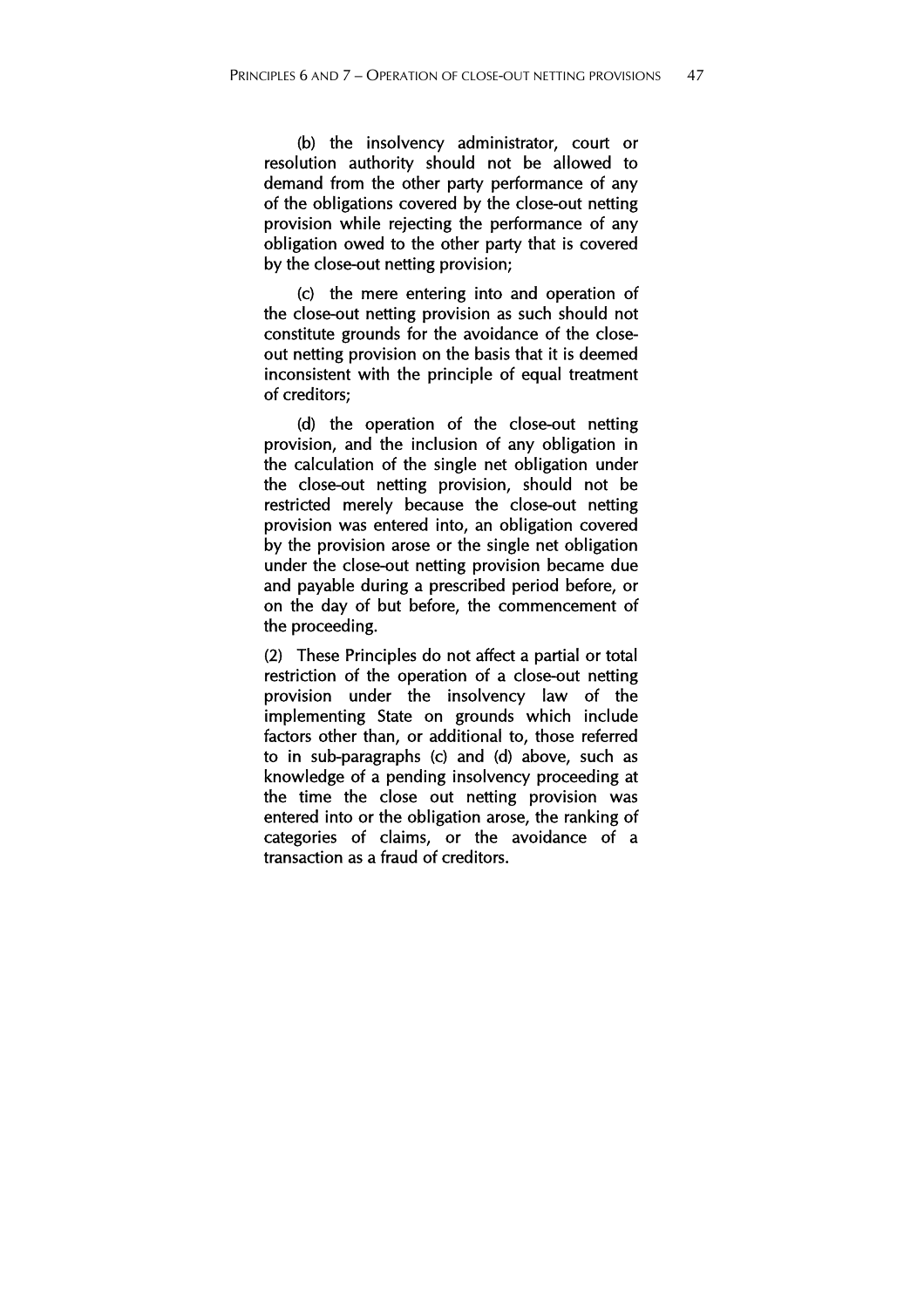# Key considerations in respect of Principles 6 and 7

- $\triangleright$  *Principles 6 and 7* aim at protecting the operation of closeout netting provisions from the effect of the application of domestic laws and regulations that may hinder the operation of close-out netting provisions whenever the application of such rules would be in conflict with the objectives of the Principles.
- $\triangleright$  Close-out netting provisions should be enforceable between the parties and against third parties. In the event of the commencement of insolvency proceedings in relation to one of the parties, this includes the insolvency administrator and the general insolvency creditors of the defaulting party.
- $\triangleright$  The operation of close-out netting provisions should be governed by the terms agreed by the parties, both before and after the commencement of insolvency proceedings and also in the context of a resolution regime. As a general rule, implementing States should not impair the operation of close-out netting provisions by imposing restrictions under national laws and regulations, neither in the form of general rules nor through specific rules directed against close-out netting.
- $\triangleright$  However, close-out netting is not shielded against *every* rule of commercial or insolvency law. The demarcation between those legal rules that should not apply to closeout netting and other legal provisions that should continue to apply requires careful consideration, in relation to laws and regulations of a general nature as well as in relation to restrictions specific to situations of insolvency or in the context of a resolution regime. As a general rule, provided that the general requirements for the valid creation of contracts are fulfilled, the sole fact of entering into a closeout netting provision should not be subjected to additional conditions under contract or commercial law and likewise should not trigger the application of insolvency avoidance rules. However, if a situation involves qualifying elements (for example, fraud *vis-à-vis* other creditors), the relevant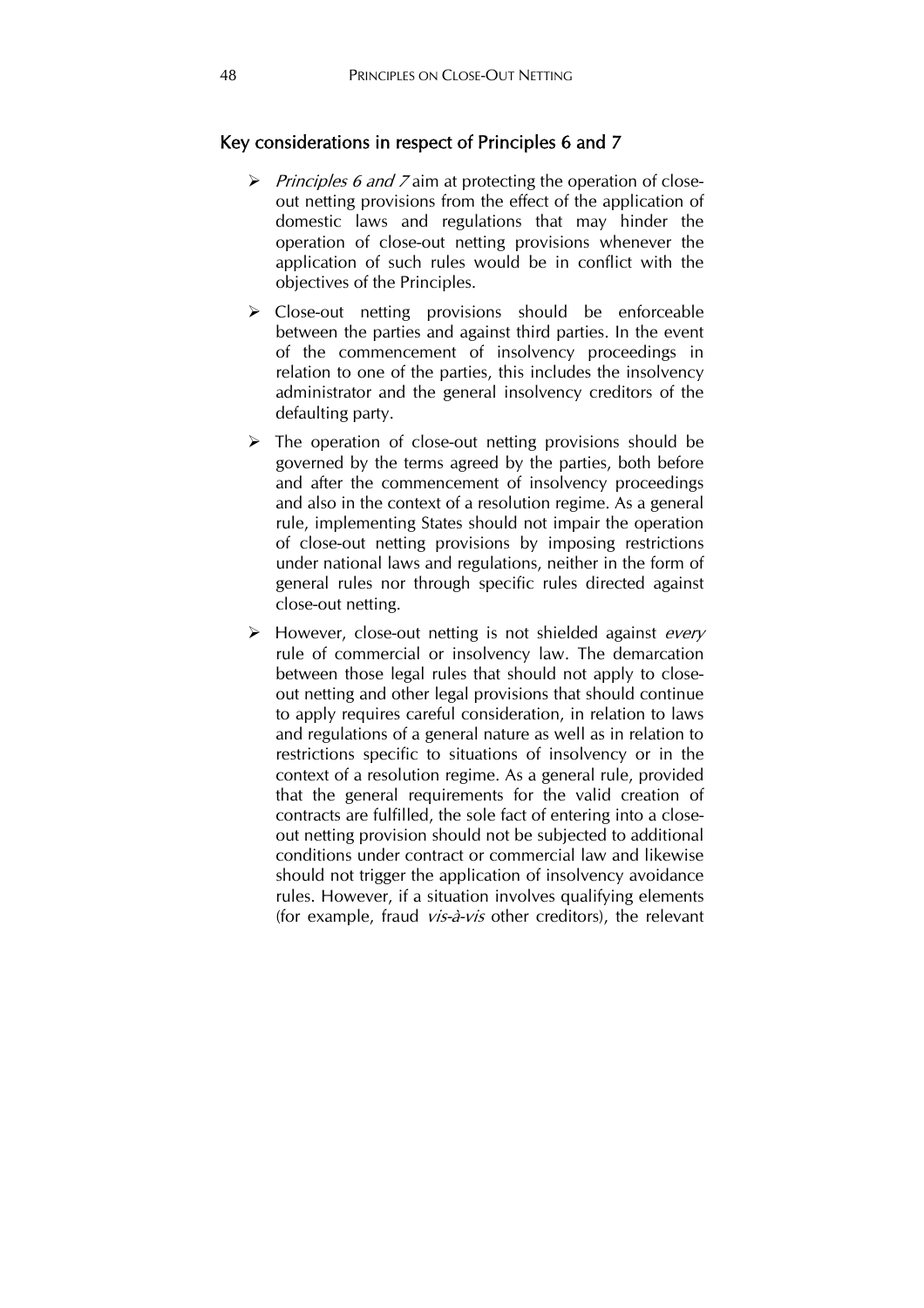contract law and insolvency law tools (remedies for fraud, avoidance, *actio pauliana*) should continue to apply.

 $\triangleright$  For purposes of international compatibility, a common standard in this regard is of utmost importance.

# Explanation and commentary to Principles 6 and 7

# Systematic structure of Principles 6 and 7

102. The common objective of *Principles 6 and 7* is the comprehensive protection of the operation of close-out netting provisions, covering all aspects from the creation and formal validity (see also the specific rule in *Principle 5*), to the effectiveness against third parties, admissibility in evidence and enforceability, both before and upon the commencement of insolvency proceedings and within and outside the context of resolution regimes.

103. *Principle 6* sets out the general rules on the protection of the operation of close-out netting provisions. This general standard of protection applies both before and upon the commencement of insolvency proceedings and within and outside the context of resolution regimes.

104. Rules that are specific to situations of insolvency and resolution regimes are contained in *Principle 7*. As is made clear in the text of the chapeau of *Principle*  $\overline{Z}$  by the words 'in addition to Principle 6', the protective rules of *Principle 6* remain applicable even after the commencement of insolvency proceedings and in the context of resolution regimes and are complemented under *Principle 7* by additional rules that are directed against a number of typical specific restrictions of the operation of close-out netting provisions in the latter types of situation.

105. *Principles 6(2) and 7(2)* both allow exceptions to the general rules on the protection of the operation of close-out netting provisions, allowing restrictions under the laws and regulations of the implementing State that do not limit the operation of close-out netting provisions as such, but that constitute requirements of general application or are triggered by the presence of other factors, especially fraud.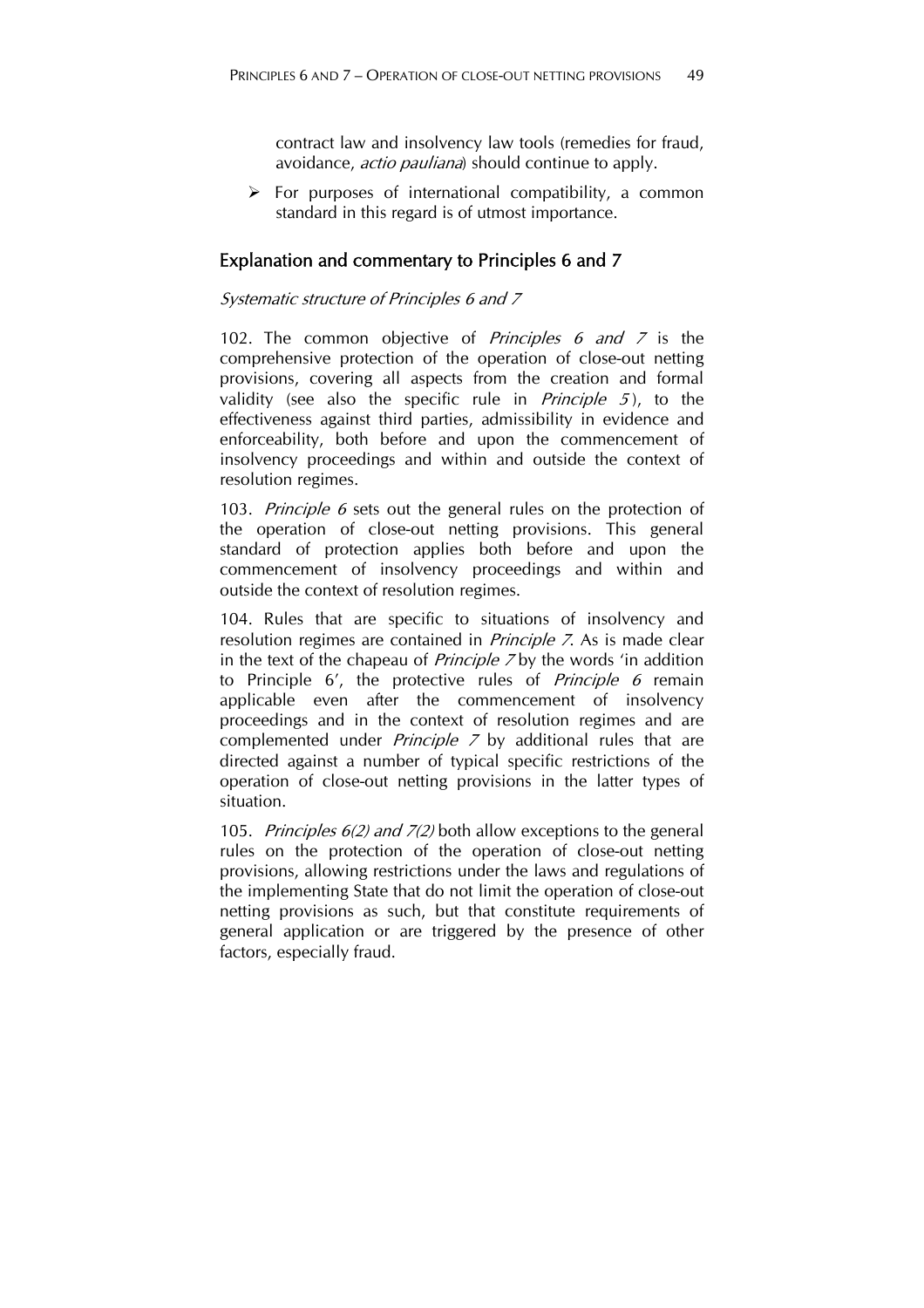106. Principles 6 and 7 are not intended to impinge upon the particular rules applicable in the context of the resolution of banks or other financial institutions which, under certain conditions, may supersede close-out netting provisions. The relationship of the Principles to those rules is addressed in *Principle 8*, which provision takes precedence over the resolution-specific rules in Principle 7, as is made clear by the words in the chapeau of Principle 7'subject to Principle 8'.

# Principle 6(1) sentence 1 - Enforceability of a close-out netting provision according to its terms

107. Principle 6(1) sentence 1 is a 'catch-all' provision addressing all rules under national law that might potentially conflict with close-out netting provisions but should not (reservations apply, cf. infra).

108. The wording 'enforceable in accordance with its terms' is the core idea of the Principles. It relates to the challenge posed to close-out netting provisions by some quasi-universally recognised legal rules. The best example is probably the insolvency administrator's right to 'cherry pick' (cf. infra), but there are others. However, the diversity of legal systems and of the rules within them makes it very difficult to find a general, international formula that precisely describes which insolvency or commercial law rules and principles cause problems. Such a description is possible only in relation to the most obvious rules, which are here captured under *Principle 6(1)(a) and (b)* and *Principle 7(1)(a) to* (d). However, as close-out netting provisions are embedded in commercial and insolvency law in much the same way as any other contract, many other legal obstacles are capable of rendering a close-out netting provision unenforceable. These are potentially numerous, but difficult to describe.

109. An important reason for this is that close-out netting is a new concept as yet not properly addressed in many jurisdictions, thereby forcing the courts to seek analogies to deal with this new matter.

110. A telling example of a conflict that might hamper the enforceability of close-out netting would be its assimilation to statutory set-off rights under commercial law and the resulting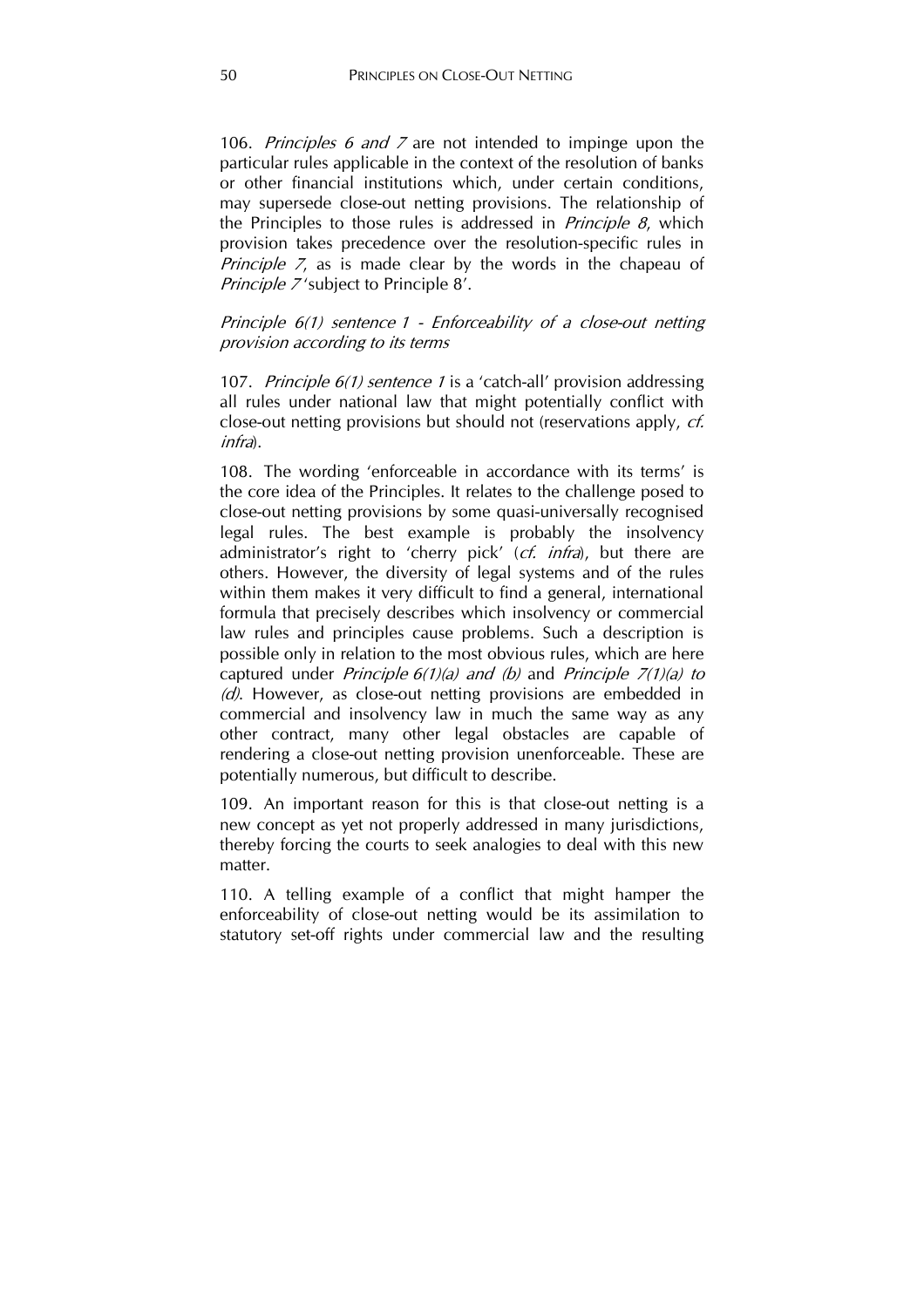application of the requirements for set-off to close-out netting. Despite the fact that statutory set-off is more limited than close-out netting, in the absence of any clarifying legal rule courts and insolvency administrators might apply its requirements by analogy to close-out netting provisions, thus potentially distorting the enforceability of close-out netting. In particular, set-off traditionally applies only to mutual obligations of the same kind that are due and payable and that are legally distinct; in some jurisdictions, set-off traditionally is restricted to obligations flowing from the same agreement, or that are very closely connected to each other (for the delimitation between set-off and close-out netting see also *supra, paragraph* 3). As these requirements will rarely be complied with by a close-out netting provision, there is a real risk that the provision will be unenforceable.

111. Similar impediments to the enforceability of close-out netting provisions might stem from their perceived similarity to such known concepts as, for example, novation, and the subsequent application of the enforceability requirements of a novation agreement to a close-out netting provision. However, as analogies like these are probably very diverse, there is a need for a 'catch-all' rule. This is why *Principle*  $6(1)$  *sentence 1* prescribes that a close-out netting provision, as defined in functional terms in Principle 2, should be generally enforceable.

112. It is obvious, however, that close-out netting provisions would never be allowed to trump certain other fundamental rules, such as the rules relating to misrepresentation and fraud to the detriment of the counterparty, its creditors or the insolvent estate. In certain cases, the distinction may be quite difficult to make. This is why *Principle 6(1)(a) and (b)* and *Principle 7(1)(a) to (d)* set out the most typical challenges to close-out netting provisions that should be disapplied in order to guarantee the enforceability of close-out netting, while exceptions to this general rule apply under Principles 6(2) and 7(2).

# Enforceability of a close-out netting provision within and outside insolvency and resolution

113. The systematic structure of *Principles 6 and 7* as set out above ensures that the scope of the principle on the enforceability of a close-out netting provision according to its terms as laid down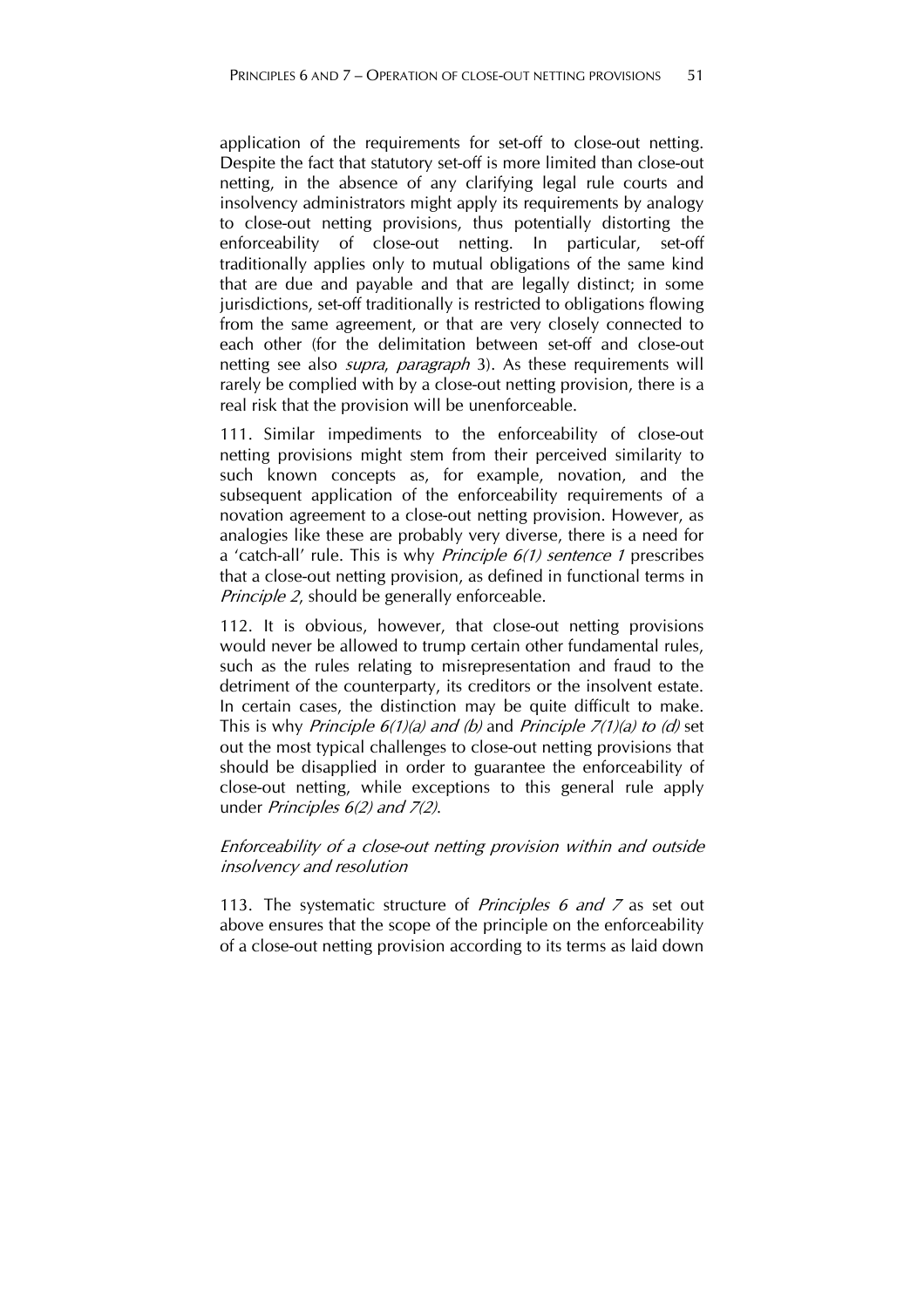in Principle 6(1) sentence 1 covers situations both before and upon the commencement of insolvency proceedings and within and outside the context of resolution regimes.

114. The background is as follows. A close-out netting provision is a provision within a bilateral contractual relationship. Outside insolvency proceedings or resolution regimes, such a close-out netting provision rarely clashes with policy considerations so that there is scant reason to prohibit or limit its use. As a consequence, a close-out netting provision should generally be effective and enforceable as between the parties outside the context of insolvency proceedings or resolution regimes.

115. The role of a close-out netting provision in reducing counterparty and systemic risk becomes dominant in particular in the event of the commencement of insolvency proceedings in relation to one of the parties. However, rules of insolvency law that are generally intended to preserve the insolvency estate for distribution to creditors and to ensure equal treatment of the latter could potentially be incompatible with the essential features of close-out netting. One of the primary purposes of insolvency law is to determine the question as to which creditors' claims should take precedence over which other creditors' claims. Insolvency law traditionally provides for tools such as 'cherry picking' and avoidance of contracts to put its insolvency policies into practice (*cf. infra*), and the application of such rules may render close-out netting provisions meaningless. However, the enforceability of close-out netting is crucial not only outside insolvency but within insolvency and resolution as well, since the purpose of close-out netting is to reduce counterparty and systemic risk. If this is not recognised in the latter situations, the value of close-out netting provisions would be seriously disturbed. Accordingly, the purpose of *Principles 6 and 7* is to clarify that the law should protect the enforceability of a close-out netting provision throughout its lifetime, namely both before and upon the commencement of insolvency proceedings and within and outside the context of resolution regimes.

116. For the purpose of the Principles, the definition of 'insolvency proceeding', i.e., which 'insolvency' procedures should accommodate close-out netting, should be very broad, and the Principles duly target the law governing a great variety of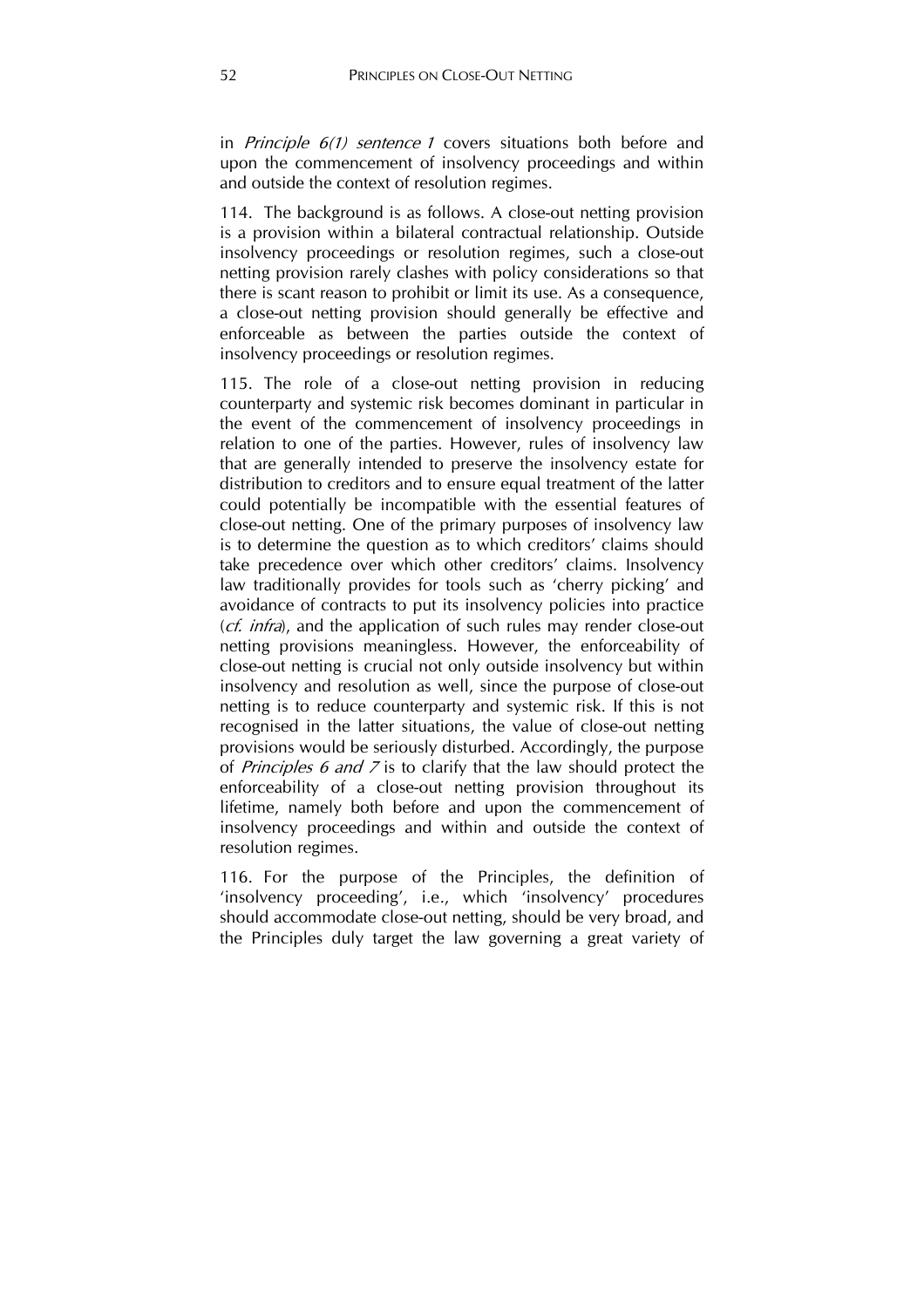different procedures. Reference is made to Article 1(h) of the Geneva Securities Convention<sup>11</sup>: '*insolvency proceeding' means a* collective judicial or administrative proceeding, including an interim proceeding, in which the assets and affairs of the debtor are subject to control or supervision by a court or other competent authority for the purpose of reorganisation or liquidation. Both judicial and administrative proceedings are covered, aiming at both liquidation and reorganisation, these terms being defined in the UNCITRAL Legislative Guide on Insolvency Law as follows: 'Liquidation': proceedings to sell and dispose of assets for distribution to creditors in accordance with the insolvency law; $^{12}$ 'reorganization': the process by which the financial well-being and viability of a debtor's business can be restored and the business continue to operate, using various means, possibly including debt forgiveness, debt rescheduling, debt-equity conversions and sale of the business (or parts of it) as a going concern. 13

117. As a factual situation of particular interest as regards the enforceability of close-out netting provisions, resolution regimes are expressly mentioned in Principle 7, emphasising that – subject to *Principle 8* – the protection of the operation of close-out netting provisions under Principle 7 also covers the newly developed and still developing 'resolution regimes for financial institutions', as described in the Financial Stability Board's Key Attributes of Effective Resolution Regimes for Financial Institutions, which – depending on the national legislation in the different jurisdictions – may or may not fall within the definition of the term 'insolvency proceeding' as referred to in the preceding paragraph. Under such resolution regimes, a national authority (typically the central bank or the financial services authority, or both) takes appropriate measures in respect of a financial institution that is no longer viable, such as, in particular, transferring the failed firm's assets and liabilities to a bridge institution, overriding shareholders' rights, conducting a 'bail-in', etc. It follows from the Key

UNIDROIT Convention on Substantive Rules for Intermediated Securities, adopted in Geneva, on 9 October 2009.

<sup>&</sup>lt;sup>12</sup> UNCITRAL, 2004 Legislative Guide on Insolvency Law, Glossary (w) (p. 5).<br><sup>13</sup> UNCITRAL, 2004 Legislative Guide on Insolvency Law, Glossary (kk) (p. 7).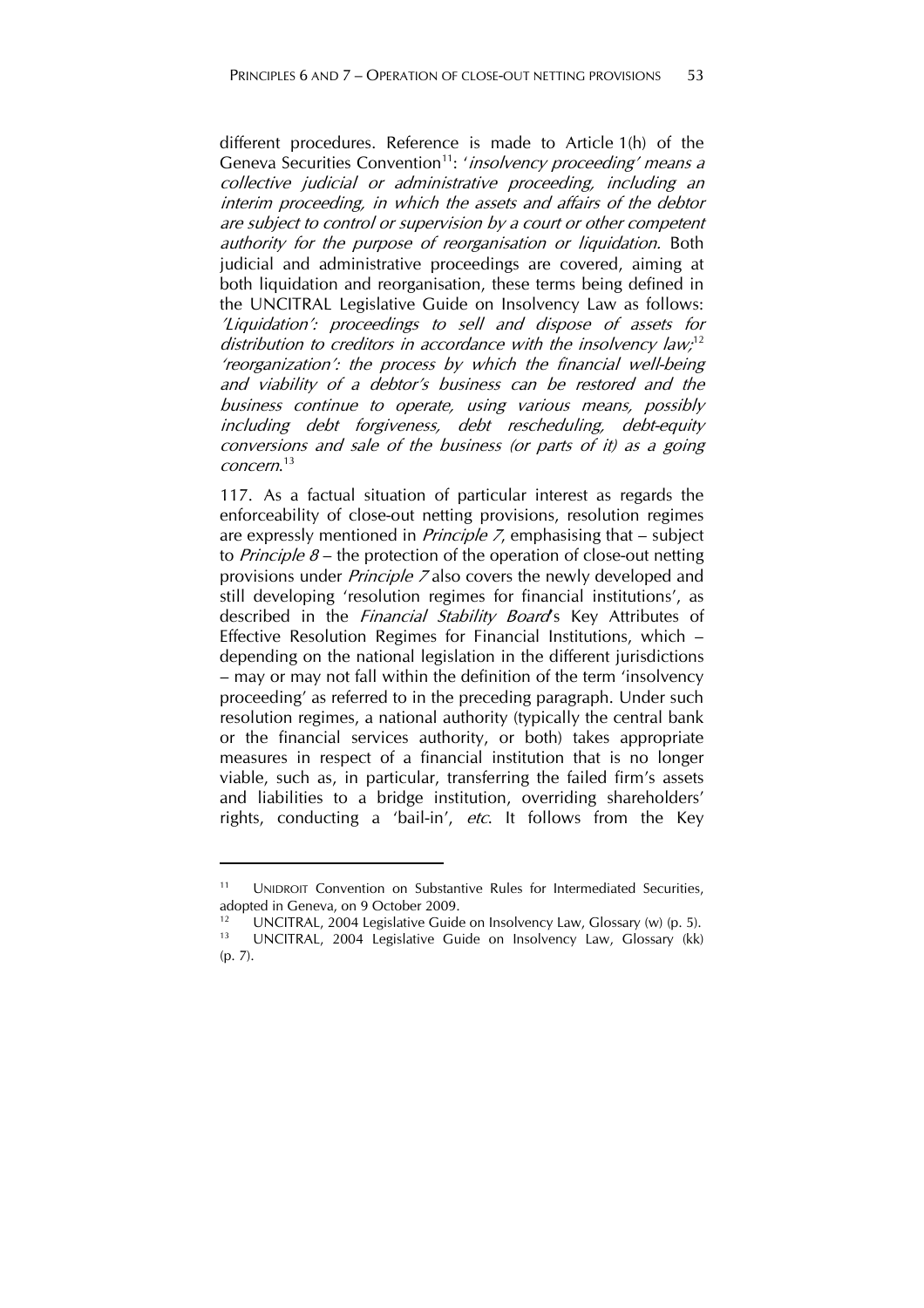Attributes, para. 4.1 that, first, the legal framework for close-out netting during a crisis should be clear and that close-out netting should be enforceable. Accordingly, the Principles should, in general, also apply to administrative procedures aiming at the resolution of financial institutions. Secondly, however, close-out netting should not hamper the effective implementation of resolution measures: in particular, the early termination of large volumes of assets under close-out netting provisions has the potential of undermining the effectiveness of the authority's measures since such termination might occur before the appropriate measures can be taken. That is why the *Financial* Stability Board requires, inter alia, that the regulator be given the right temporarily to stay early termination and acceleration rights (Key Attributes, para. 4.3). This issue is addressed separately in Principle 8.

### Principle 6(1)(a) – Additional enforcement requirements

118. Whereas *Principle 5* deals with the formal acts which should not be required for the operation of a close-out netting provision, *Principle*  $6(1)(a)$  relates to additional conditions for the enforcement of a close-out netting provision. The practical value and effect of close-out netting would be significantly diminished or even rendered void if the law were to impose any additional requirements as conditions for the enforcement of close-out netting provisions that went beyond those that the parties might have contractually agreed. In particular, the requirements traditionally imposed on the realisation of security interests such as pledges, charges and mortgages should not be made to apply to close-out netting. Such specific requirements may include, for example,

- prior notice to the defaulting party that the close-out netting provision may be put into operation;
- approval of the terms of the realisation or operation of the close-out netting provision by a court or other public authority; or that
- $-$  the realisation be conducted by public auction or in any other prescribed manner; or that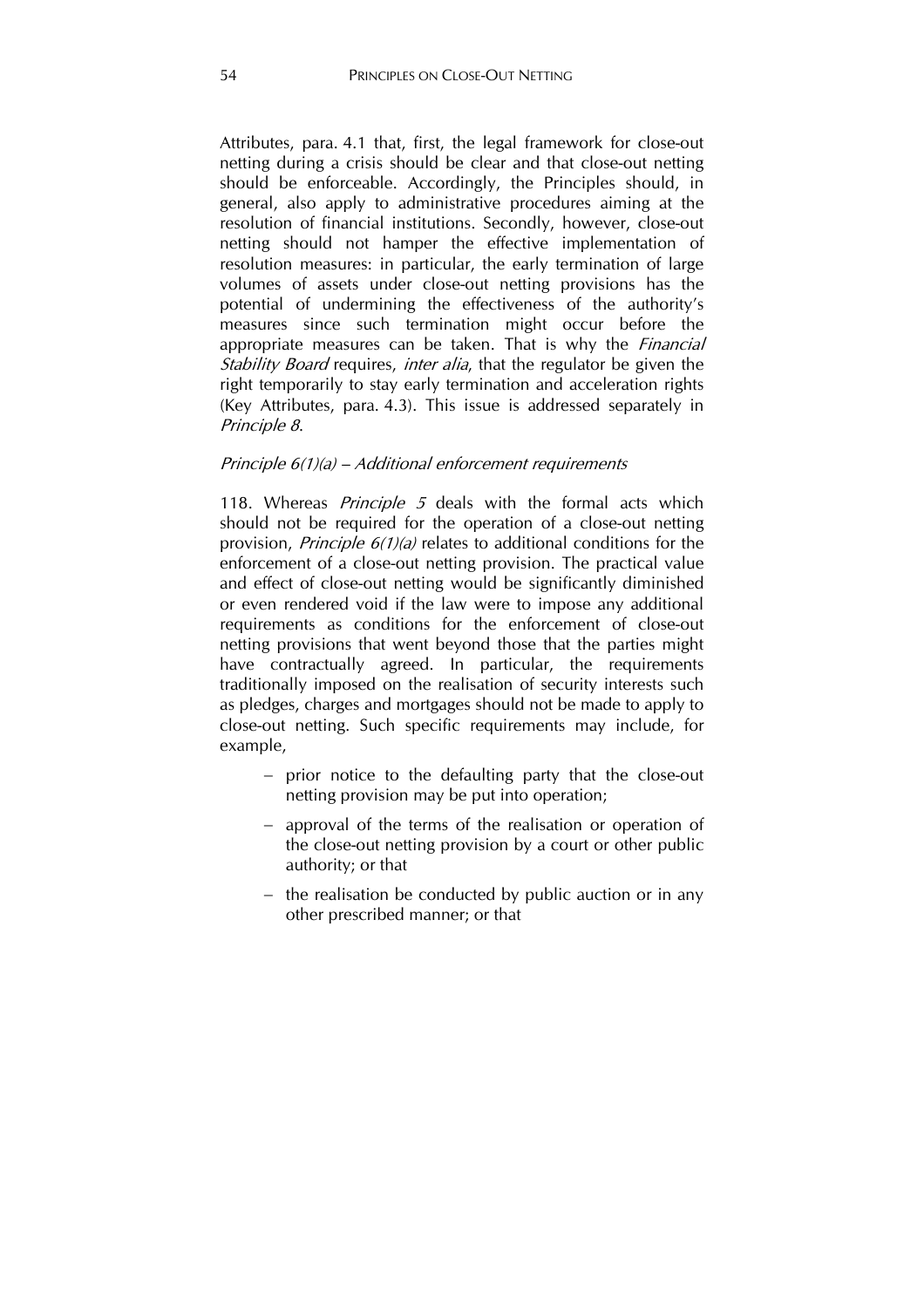- $-$  the close-out netting provision be operated in a legally prescribed manner; or that
- the close-out netting provision be subject to the requirements that may apply in the context of enforcing set-off.

119. It should be noted, however, that since the parties' contract is based on contractual freedom, they are free to include any of the above or similar requirements in the close-out netting provision, if they so wish.

# Principle 6(1)(b) – Invalid/unenforceable/ineligible obligation included

120. Another group of potential obstacles to the enforceability of netting provisions relates to the obligations covered. One or several of the obligations covered might flow from a particular type of transaction which is invalid, unenforceable or ineligible. Since the close-out netting provision and all the obligations to which it applies are often regarded as *one* contract, general principles of commercial law could hamper the enforceability of the bundle as a whole. This might endanger the enforceability of the netting provision as a whole, i.e., with respect to all remaining obligations. A better solution would be to ensure that the netting mechanism is not affected in relation to the other obligations that are valid, enforceable and eligible.

121. An obligation is ineligible if it is not of a type covered by *Principle 4.* Ineligible obligations should simply be severed from the bundle of obligations covered by the close-out netting provision and continue their separate lives under the applicable regime of their governing law, whereas the remaining obligations can be netted.

122. Even if in principle eligible, an obligation may be unenforceable for various reasons. A prominent case relates to wagering or gaming prohibitions which might apply in relation to certain derivatives transactions in some jurisdictions. The fact that one or more of the obligations covered by the close-out netting provision are unenforceable should not have any impact on the netting of the remainder of the bundle of obligations covered by the close-out netting provision.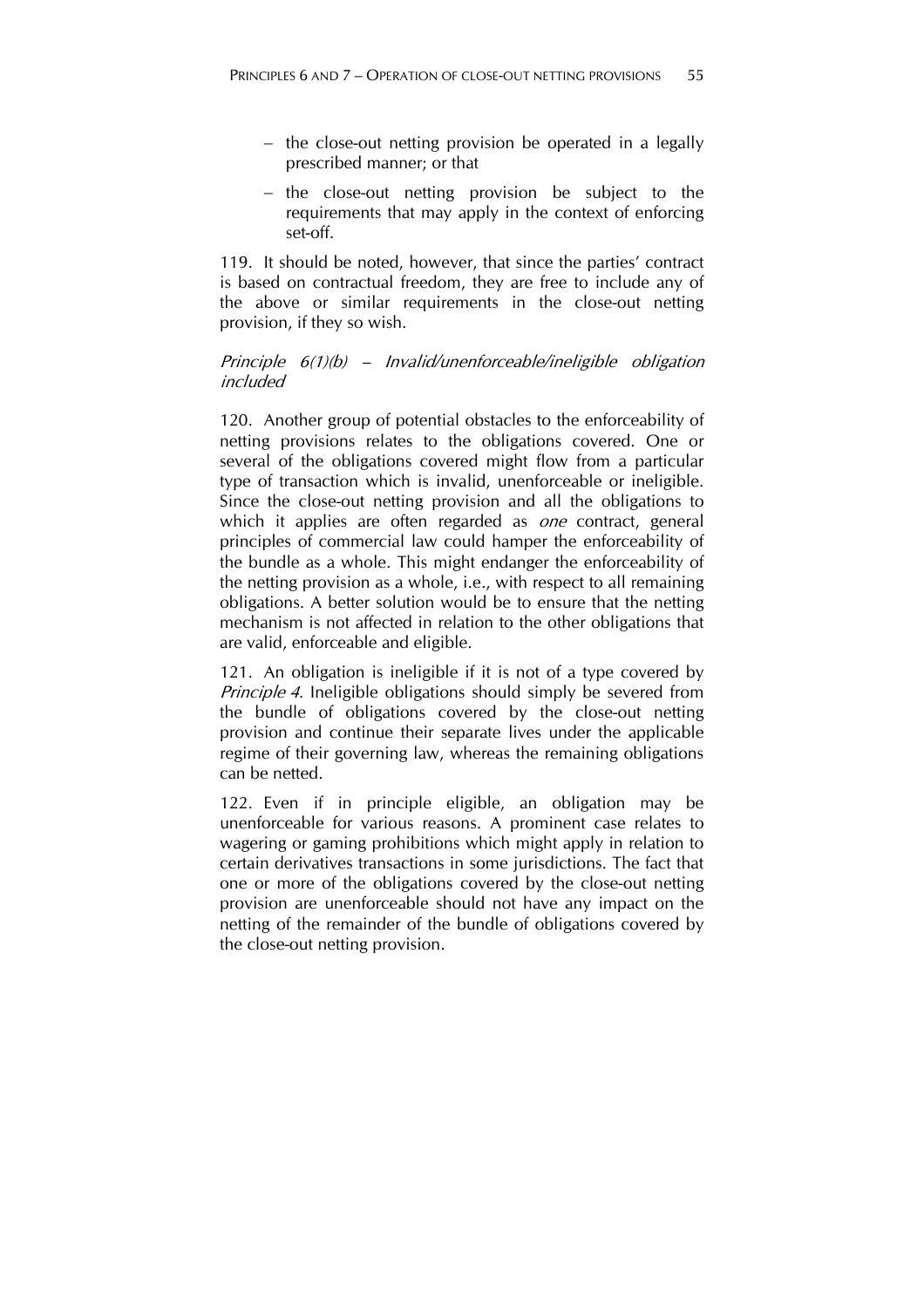### Principle 7(1)(a) – Stay

123. Insolvency rules often impose a stay on all transactions with the insolvent estate as from the moment of the commencement of the proceeding. Such a stay would traditionally also inhibit the operation of set-off and is sometimes expressly extended to netting mechanisms. The reasoning is that any further outflow of assets must be stopped and the insolvency administrator given the right to repudiate all unfavourable contracts. However, a stay imposed on the close-out netting of eligible obligations leads to a situation in which it becomes impossible effectively to manage the credit and market risk associated with the bundle of obligations covered. During the stay, their value might fluctuate considerably and cause much greater potential damage to the solvent party than would have occurred had termination been possible at the moment of insolvency. Furthermore, from a conceptual angle, a stay appears unnecessary since the insolvency administrator should not have the right to choose among unperformed contracts (no cherry picking, *cf. infra*). This is why *Principle*  $7(1)(a)$  suggests that the operation of the close-out netting provision should not be stayed upon the commencement of an insolvency proceeding in relation to a party to a close-out netting provision. It should be emphasised that this provision is only intended to address stays ordered as a general measure based upon the commencement of an insolvency proceeding alone, while a restriction of the operation of a close-out netting provision in more specific circumstances would be subject to the other provisions of Principle 7, notably Principle 7(2).

124. The prohibition of stays under *Principle 7(1)(a)* applies in the context of resolution regimes as well (*cf.* also *supra*, paragraph 117), but in this context it is subject to the exception in *Principle*  $8$ , which accommodates stays that are necessary in the context of resolution of financial institutions.

# Principle 7(1)(b) – Cherry picking

125. In an insolvency proceeding, the insolvency administrator or court may have the right to 'cherry pick' from the insolvent party's non-performed contracts. This refers to the right to require any counterparty to perform those contracts that are favourable to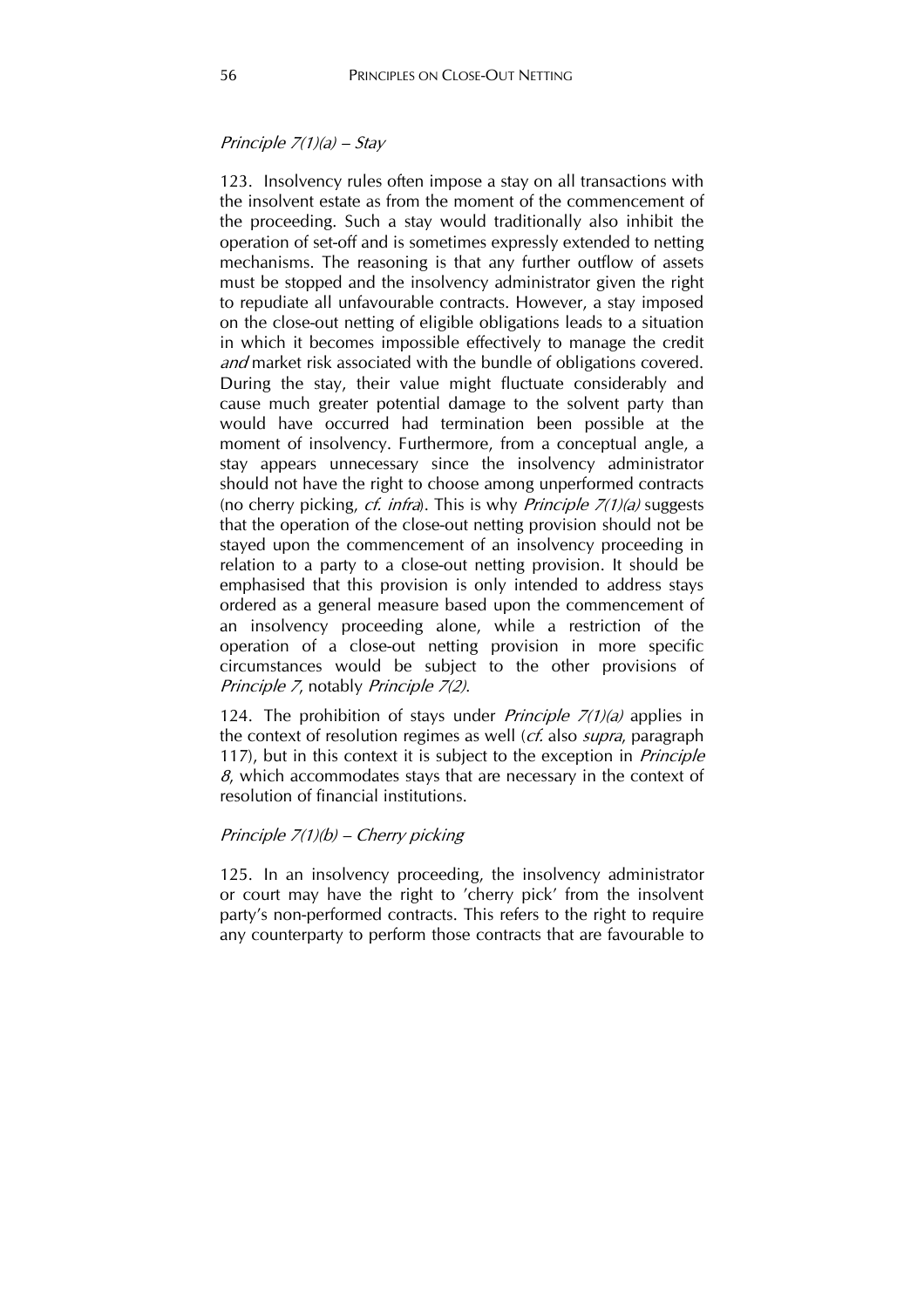the insolvent estate while rejecting those that are unfavourable to it.

126. If it were possible to cherry pick among a netting set, the bundle of transactions would be disassembled and the solvent party would be required to perform its obligations under all the transactions that were unfavourable from its perspective, whereas the insolvency administrator would not perform the obligations under the favourable transactions – ultimately, the solvent party would be exposed to the full counterparty risk.

127. Cherry picking is essentially contrary to the characteristics of a single relationship as set out *supra (cf.* key considerations in respect of *Principle 4*). Furthermore, cherry picking disproportionately increases the counterparty risk for the other party and should not, therefore, be available to the insolvency administrator.

128. Those jurisdictions that accommodate close-out netting tend to solve the conflict between cherry picking and enforceability of close-out netting provisions by disallowing the selection of isolated obligations. The insolvency administrator may not demand performance under transactions covered by the close-out netting provision whilst rejecting any of the obligations owed to the other party. The right of the insolvency administrator, to the extent that this right exists under the applicable insolvency law, to reject *all* transactions covered by the close-out netting provision is not affected. Thus, either *all* transactions must be performed, or none.

129. Obviously, the rule in the preceding paragraph is subject to the qualification that the underlying transactions may not be unenforceable for any other reason. The insolvency administrator is not prevented from demanding performance under other obligations covered by the master agreement merely by reason of having refused to perform an obligation that is not enforceable as such. In such situations, *Principle 6(1)(b)* protects the operation of the close-out netting provision only as regards the other obligations covered that are valid, enforceable and eligible (for a specific application of this rule as regards the time-based avoidance of obligations covered by the close-out netting provision, see infra, paragraph 141) Moreover, no performance may be demanded once the obligations covered by the close-out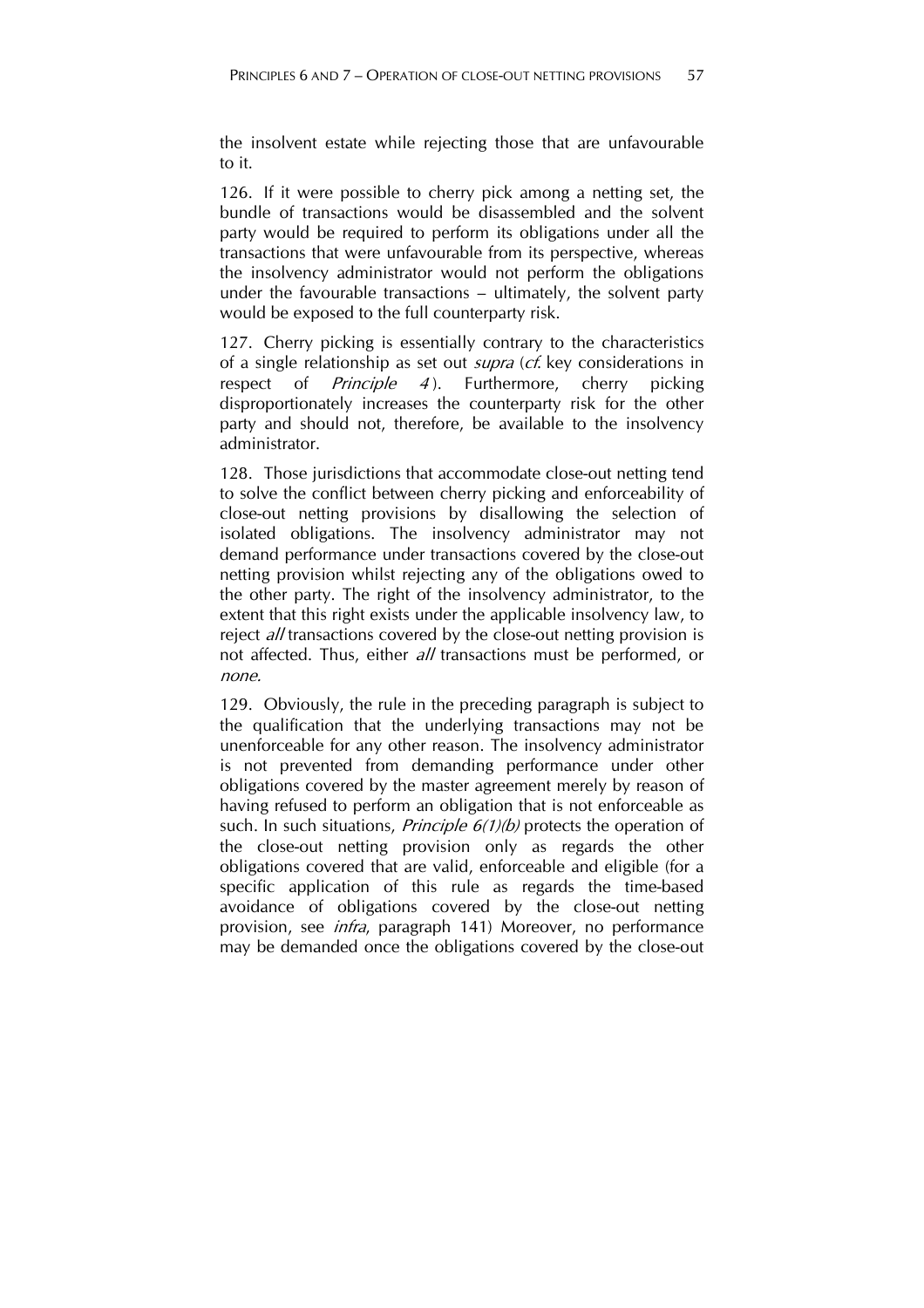netting provision are terminated under the close-out mechanism and reduced to or replaced by a single net obligation representing the value of the combined obligations.

130. The same principles apply where close-out netting provisions and their underlying obligations are again bundled by an 'umbrella' close-out netting provision (in practice, several master agreements are bundled by a 'master-master agreement', see *supra*, paragraph 24). To the extent that the various master agreements are validly included in the close-out netting mechanism provided for under the master-master agreement, the insolvency administrator should not be allowed to require performance on just one of them.

### Principle  $7(1)(c)$  – No conflict with equal treatment of creditors

131. This paragraph suggests that under the domestic law, the mere entering into and operation of a close-out netting provision as such should not constitute grounds for the avoidance of a closeout netting provision on the ground that it is deemed inconsistent with the principle of equal treatment of creditors of the insolvent estate by favouring one creditor to the detriment of the other creditors.

132. First, this rule is particularly relevant since the effects of a close-out netting provision often occur at the moment of, or shortly before, the insolvency proceedings are opened. As a consequence, conflicts with the so-called 'anti-deprivation' principle, the *pari passu* principle, or the unenforceability of *ipso* facto clauses might otherwise arise.

133. Secondly, this Principle addresses the concern that the mere inclusion of a close-out netting provision in the contractual documentation might be deemed inconsistent with the principle of equal treatment of creditors to the detriment of other creditors of the insolvent estate. In the absence of any qualifying facts, the conclusion of a close-out netting provision is neutral, as it is not clear which party, if any, will default. Furthermore, parties do not, at the time of entering into the close-out netting provision, know who will be 'in the money' or 'out of the money' at any given point in time in the future.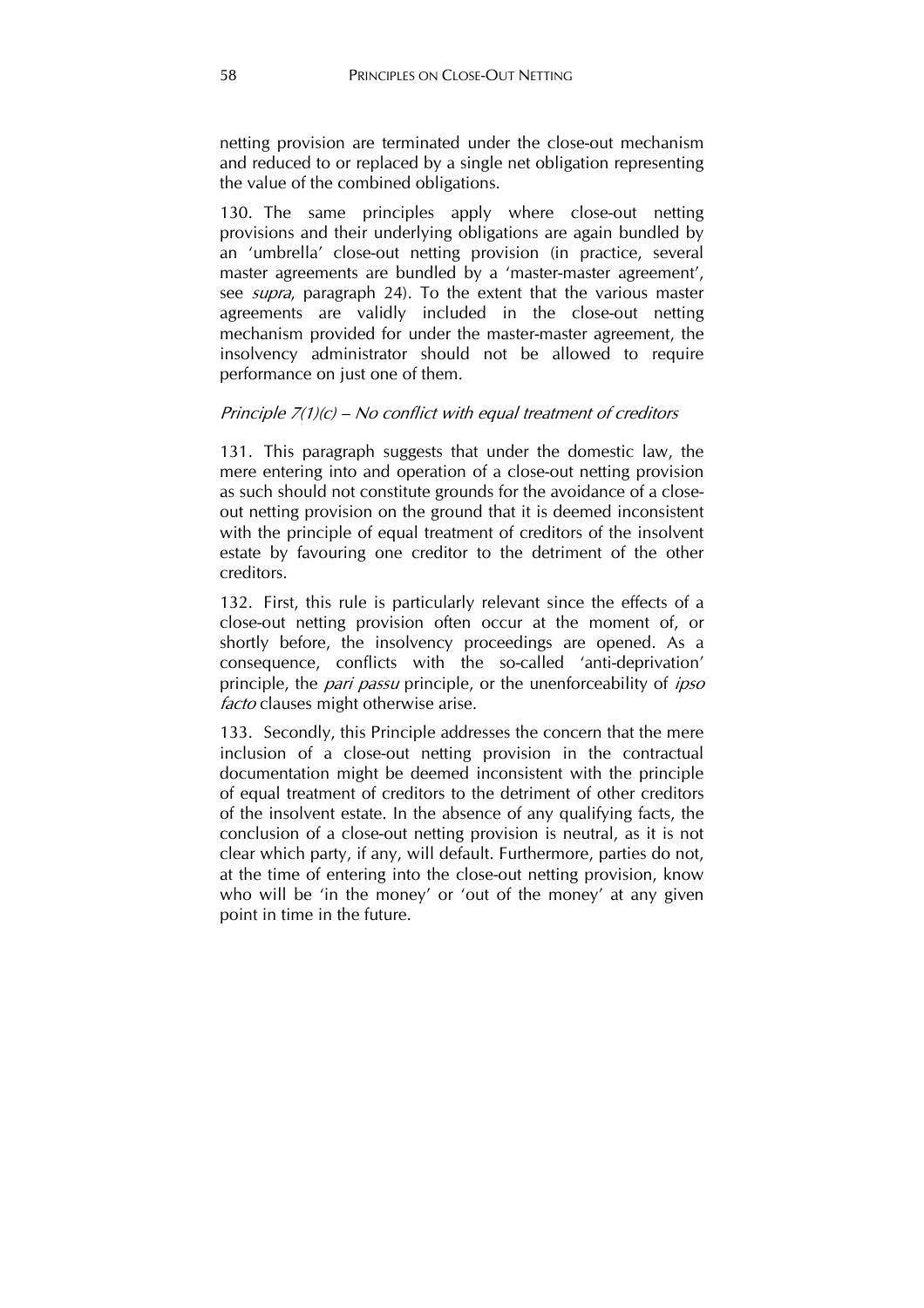134. However, the domestic law can impair the operation of a close-out netting provision should there be qualifying elements, going beyond the *mere* fact of entering into the close-out netting provision (cf. Principle 7(2), with references to some examples of such qualifying factors).

## Principle 7(1)(d) – Suspect periods and zero-hour rules

135. National insolvency laws often contain rules avoiding (or allowing the administrator or court to avoid) the entering into agreements or the taking effect of close-out netting mechanisms, transfers, payments and provision of collateral which have occurred during a prescribed period prior to insolvency. Such a period is either defined as a fixed period prior to the commencement of insolvency proceedings (e.g., the three months preceding the date of commencement), or it may be defined by the insolvency court, counting, in particular, from the point in time when the over-indebtedness or similar indicator first occurred. The reasoning underlying such rules is to increase the pool of assets available for distribution amongst general creditors and to avoid unjustified preference of one or more creditors over the remaining creditors by 'clawing back' the relevant payments or property.

136. Neither the close-out netting provision nor, to the extent that they are included into the calculation of the single net obligation under the close-out netting mechanism, any obligations covered by the close-out netting provision should be subject to such avoidance rights.

# In relation to the close-out netting provision

137. The close-out netting provision itself is protected under Principle 7(1)(d) against time-based avoidance in two separate respects. First, the mere fact that the close-out netting provision took effect, i.e., that the single net obligation representing the aggregate value of the combined obligations covered by the closeout netting provision became due and payable, during a suspect period should not justify any restriction of the operation of that provision. This principle is of key importance in protecting the enforceability of close-out netting provisions, since it is often the application for the commencement of insolvency proceedings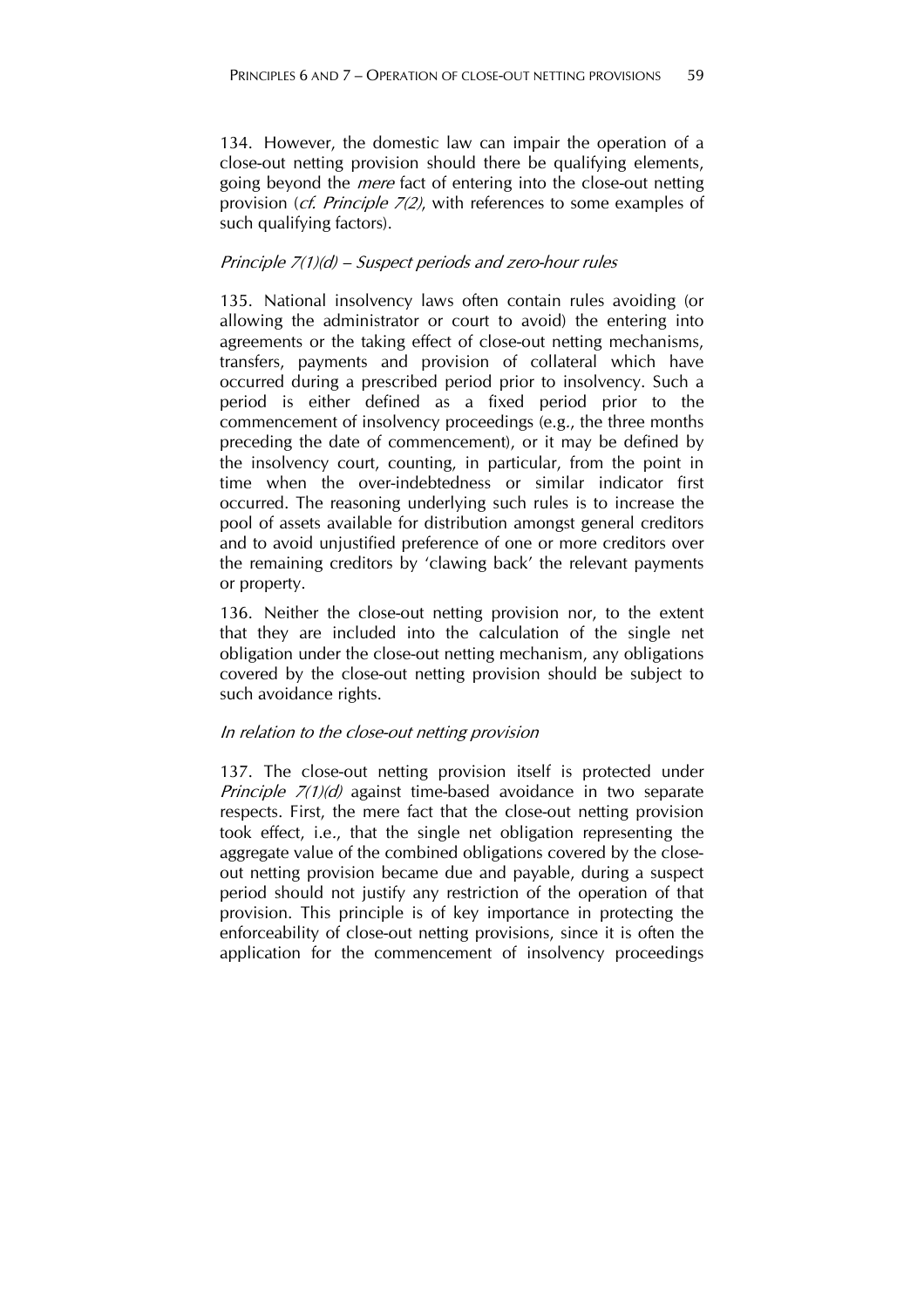itself that triggers the close-out netting mechanism. This means that such provisions would be largely devoid of effect if they could be avoided on the grounds of the close-out netting mechanism having taken effect within the suspect period.

138. Secondly, in some jurisdictions, there might be uncertainty as to whether entering into a close-out netting provision during the suspect period might justify an avoidance action. Therefore, there is a risk that an insolvency administrator or court would attempt to halt, avoid or otherwise render unenforceable a closeout netting provision entered into during the suspect period. However, the parties are in no position, at the time of entering into a netting provision, to know which of them, if any, might subsequently default. Equally, they cannot know with any certainty which party will be 'in the money' at the time of the potential subsequent default of one of the parties. Thus, entering into a close-out netting provision is neutral from the outset and equally beneficial or disadvantageous as to the risk borne by both sides. This situation is different from that of receiving payments or property or taking new or additional collateral, which decreases the credit risk of only one of the parties. As a result, entering into a close-out netting provision should not be subject to avoidance merely on the grounds that it took place before insolvency proceedings commenced.

### In relation to the obligations covered

139. In so far as this concerns the operation of the close-out netting provision, this Principle also extends to the obligations covered by the close-out netting provision: To the extent that such obligations are included in the calculation of the single net obligation under the close-out netting provision, no obligation should be subject to avoidance solely on the grounds that it arose during the subject period.

140. The reasoning behind this Principle is that an insolvency administrator would typically avoid only those obligations falling within the suspect period and favourable to the solvent party. The result would be comparable to that described above (*cf. Principle*  $7(1)(b)$  *– 'cherry picking'*). As a consequence, the solvent party would be burdened with a considerably increased credit risk which could not be foreseen at the time of entering into the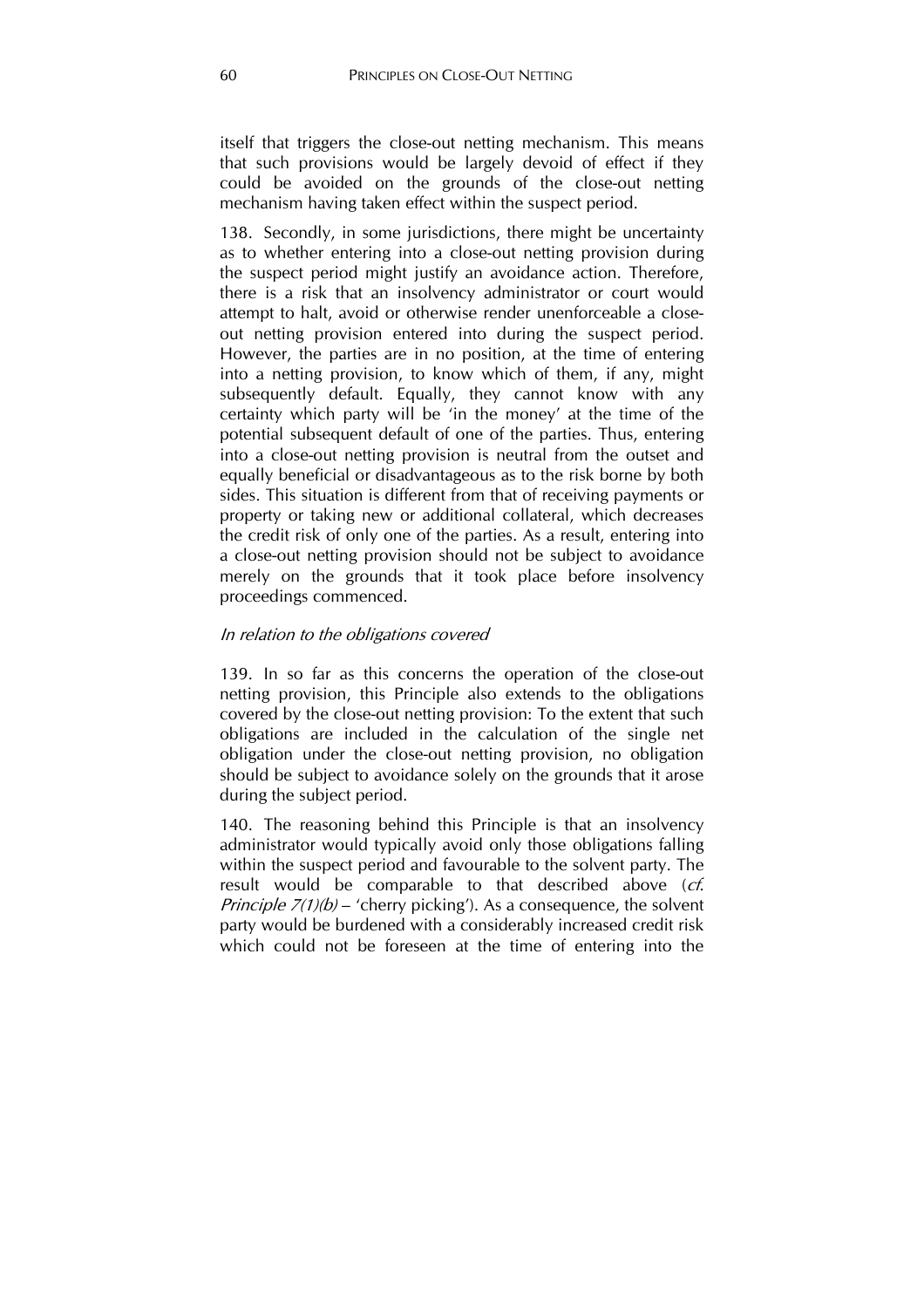contract or at any other point in time when the relevant obligation arose. On the other hand, the issue of the enforcement of the relevant obligation as such, where it is not included in the calculation of the single net obligation under the close-out netting mechanism, falls outside the scope of the Principles. Thus, where the solvent party does not trigger the close-out netting mechanism and does not rely on its rights under the close-out netting provision, the application of national insolvency avoidance provisions based on the fact that the obligation in question arose during a suspect period is not restricted.

141. It should also be noted that the limited protection afforded under *Principle 7(1)(d)* in respect of the obligations covered by the close-out netting provision has the consequence that where the national insolvency law allows such obligations to be avoided on the grounds that they arose during a suspect period, the insolvency administrator is not prevented, either under Principle  $7(1)(b)$  or under *Principle 7(1)(d)*, from refusing performance of those obligations while demanding performance of other obligations owed by the solvent party that are covered by the close-out netting provision.

### Zero-hour rules

142. For the same reason, the enforceability of close-out netting provisions should not be impaired by the application of 'zerohour rules', i.e., rules that by way of legal fiction bring forward the commencement of insolvency proceedings to 0:00h of the day of the decision to open them.

## Safeguard against fraud or transactions with knowledge of a pending insolvency proceeding, etc.

143. The aforementioned applies only to the extent that there are no other qualifying elements present  $(cf.$  the wording 'merely because'). As a consequence, and in accordance with *Principle* 7(2), the law remains free to determine the consequences of fraud, knowledge of a pending insolvency proceeding at the relevant moment, or similar factors.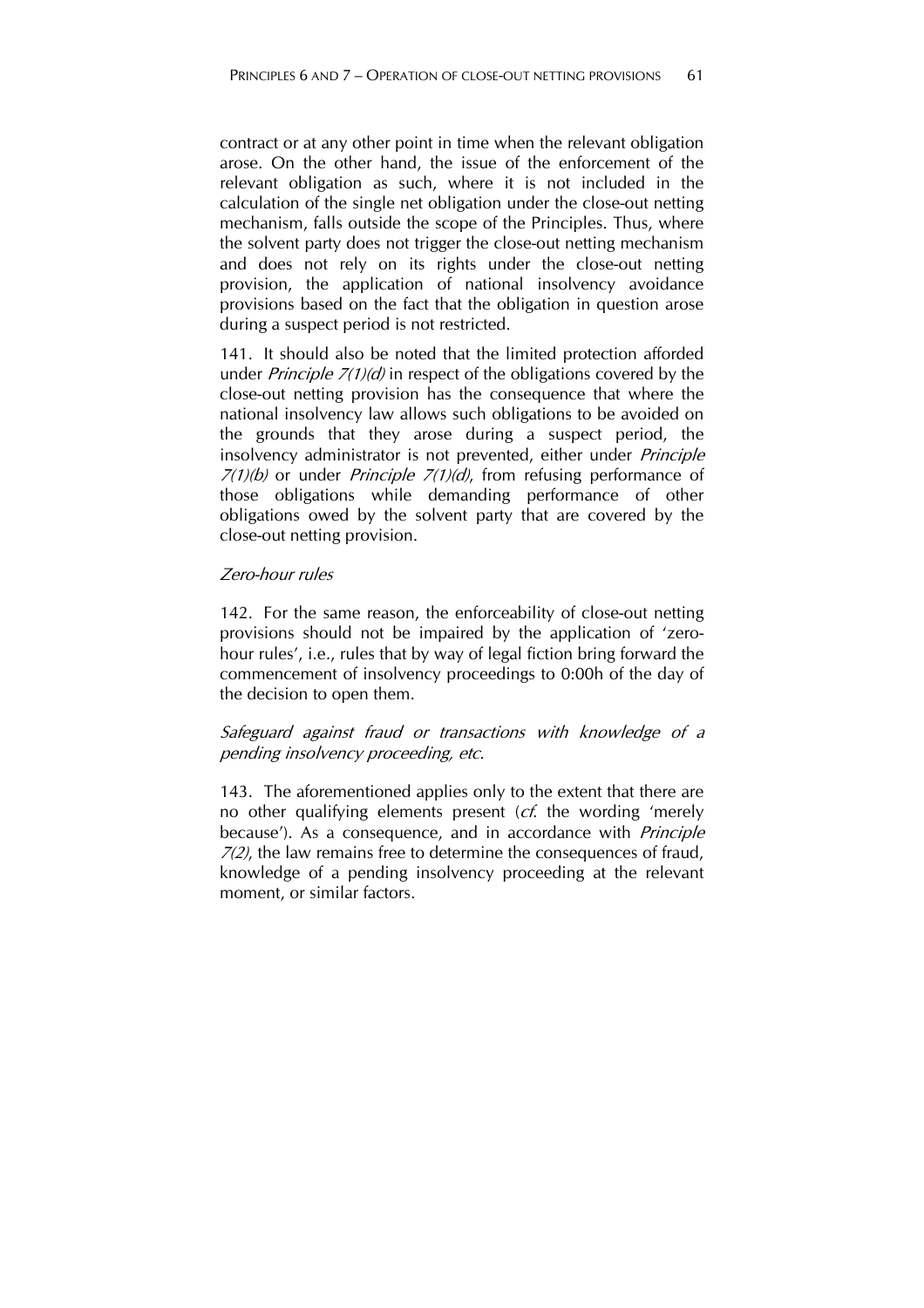#### Principles  $6(2)$  and  $7(2)$  – Exceptions

144. Principles  $6(2)$  and  $7(2)$  refer to various national laws and regulations that are not to be affected by the Principles. These rules of national law are acknowledged as providing for exceptions to the general principle on the enforceability of a close-out netting provision according to its terms under Principle 6(1) sentence 1 and to the more specific sub-rules in Principle  $6(1)(a)$  and (b) and Principle  $7(1)(a)$  to (d).

145. Principle 6(2) addresses rules on fraud or conflict with other requirements of general application affecting the validity or enforceability of contracts and provides that neither close-out netting provisions nor, as a matter of course, the obligations covered by those provisions are exempted from the application of such general rules.

146. Principle 7(2) is directed more specifically at national insolvency law provisions which could restrict the operation of a close-out netting provision on the basis of factors other than, or additional to, those referred to in *Principle*  $7(1)(c)$  and  $(d)$ , such as knowledge of a pending insolvency proceeding at the time the close-out netting provision was entered into or the covered obligation arose, the ranking of categories of claims, or the avoidance of a transaction as a fraud of creditors.

147. Principle 7(2) provides a non-exhaustive list of examples of factors that might allow the operation of a close-out netting provision to be restricted under the insolvency law of an implementing State, but does not specify further conditions in this regard. Principle 7(2) is specific only insofar as it is expressly spelt out that the elements mentioned in *Principle*  $7(1)(c)$  and  $(d)$ cannot justify the restriction of the operation of a close-out netting provision, not even on the basis of the rules mentioned in Principle 7(2), unless additional factors are present. Moreover, the nature of the examples given in *Principle 7(2)* and the nature of this provision as an exception to the general rule on the enforceability of close-out netting provisions suggests that there should be a rather high threshold for the restriction of the operation of a close-out netting provision under the national insolvency law. For instance, mere knowledge of a pending insolvency proceeding at the time the close-out netting provision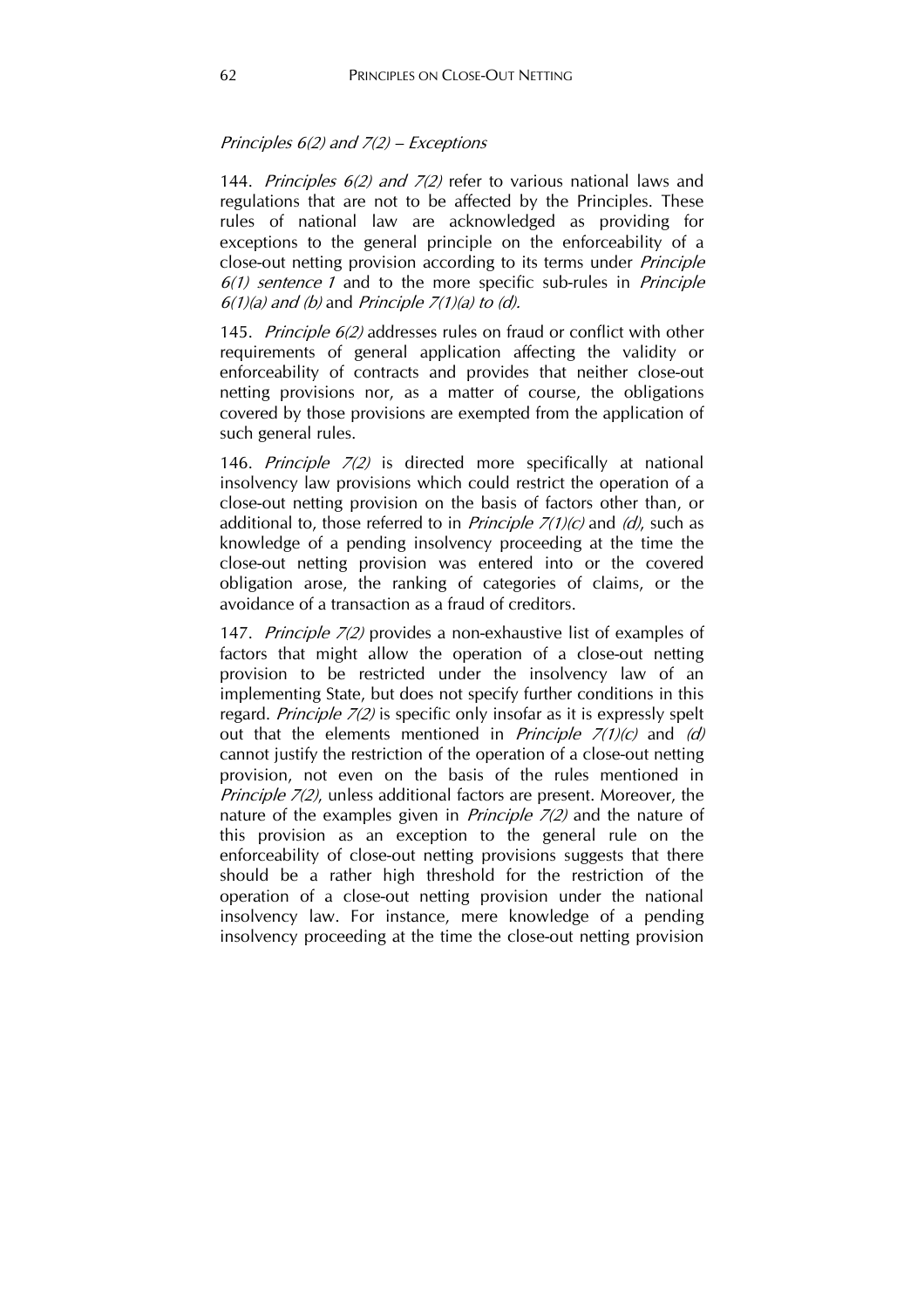was entered into or the covered obligation arose, should not necessarily justify restricting the operation of that provision under the national insolvency law in cases where the parties pursued legitimate intentions.

148. It should be noted that *Principles 6 and 7* are concerned only with such restrictions under national law as impair the operation of the close-out netting mechanism, as defined in Principle 2 as such. The Principles do not address the enforceability of other clauses that are merely ancillary to a closeout netting provision, such as walk-away clauses and provisions on wait-and-see periods (see *supra*, paragraphs 41 and 43). Similarly, the rules of some legal systems which subject the operation of a close-out netting provision to standards of commercial reasonableness are not regarded as restrictions that might run counter to *Principles 6 and 7* to the extent that the definition in *Principle 2* covers only such close-out netting provisions under which the resulting single net obligation is calculated so as to 'represent the aggregate value of the combined obligations' (see *supra*, paragraph 38).

## PRINCIPLE 8 Resolution of financial institutions

These Principles are without prejudice to a stay or any other measure which the law of the implementing State, subject to appropriate safeguards, may provide for in the context of resolution regimes for financial institutions.

# Key considerations in respect of this Principle

 $\triangleright$  The Principles should assist in shaping domestic legal rules on close-out netting that also accommodate 'resolution regimes' for financial institutions. The current international consensus on the standards for such resolution regimes is laid down in the Key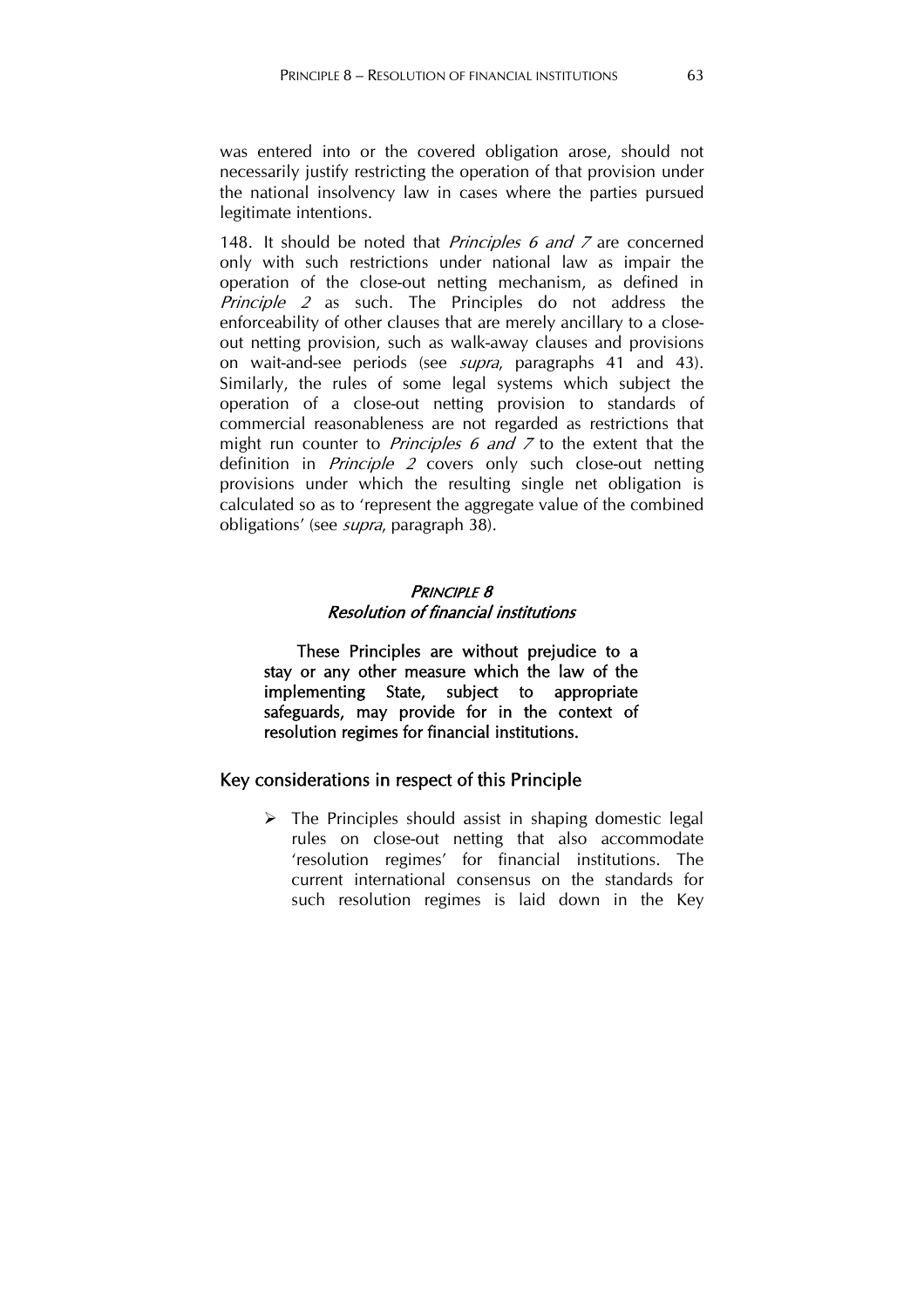Attributes of Effective Resolution Regimes for Financial Institutions developed by the *Financial Stability Board*.<sup>14</sup>

- $\triangleright$  The first aspect is that the legal framework governing close-out netting should be clear and transparent and that close-out netting should be enforceable also within the context of resolution regimes for financial institutions. This aspect is covered by *Principles 6 and 7*.
- $\triangleright$  The second aspect is that despite the above, close-out netting should not hamper the effective implementation of resolution measures. In particular, the competent authority should, under certain conditions and to a certain extent, have the right to delay the operation of a close-out netting provision by means of a stay of the termination or acceleration rights occurring under such provision. As such a right would be contrary to Principle  $7(1)(a)$ , there should be an express exception in this sense.
- $\triangleright$  While stays are of particular relevance for the operation of close-out netting provisions, national resolution authorities might have a variety of other types of resolution powers besides stays (see the *Financial* Stability Board's Key Attributes, part 3). The exception contained in *Principle 8* is therefore extended to any measure which the law of the implementing State, subject to appropriate safeguards, may provide for in the context of resolution regimes for financial institutions.
- 'Appropriate safeguards' refers to measures to protect the valid interests of the counterparty to the financial institution that is being resolved, while ensuring the effective resolution of the failed institution. The reference to 'appropriate safeguards' in Principle 8 is to be understood as subjecting the exception contemplated in this Principle to international standards on the appropriate treatment of close-out netting in the context of resolution regimes for financial institutions. Thus,

1

Cf. Financial Stability Board, Key Attributes of Effective Resolution Regimes for Financial Institutions, October 2011.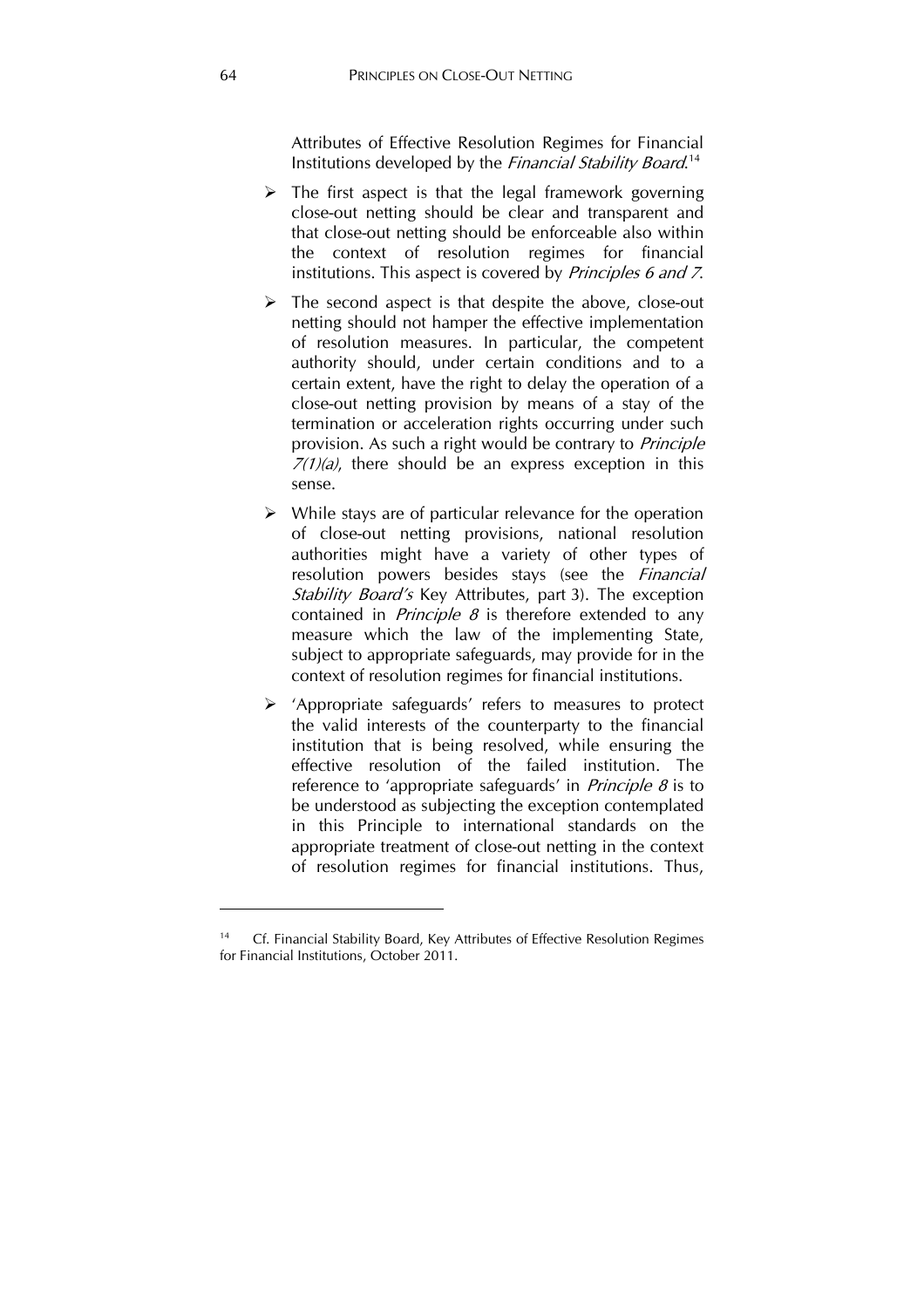Principle 8 is oriented at and should be interpreted in the light of the *Financial Stability Board's* Key Attributes parts 4 and 5.

 $\triangleright$  It should be noted that international standards on the appropriate treatment of close-out netting in the context of resolution regimes for financial institutions and their implementation under national law are still evolving. The policy underlying such resolution regimes is still subject to changes in the future and the references in *Principle 8* and the commentary should therefore be understood as being dynamic and contingent.

### Explanation and commentary

1

149. The Principles ensure the enforceability of close-out netting provisions – including within the context of resolution regimes for financial institutions ( $cf.$  supra, paragraph 117). However, the Cross-border Bank Resolution  $Group^{15}$  has shown that the unrestricted exercise of termination rights on the occasion of a financial institution's entry into resolution proceedings, in particular the simultaneous close-out of high volumes, has the potential of harming the competent authority's aim of orderly resolution of the relevant institution.

150. *Principle 8* provides that stays or other measures restricting the operation of close-out netting provisions should be subject to 'appropriate safeguards', i.e., measures to protect the valid interests of the counterparty to the financial institution that is being resolved, while ensuring the latter's effective resolution. The use of the term 'appropriate safeguards' is to be understood as a reference to the international standards with regard to special resolution regimes for financial institutions which are implemented under the various national resolution regimes and which include standards for the protection of close-out netting provisions in the context of such resolution regimes.

<sup>15</sup> Bank for International Settlements/Basel Committee on Banking Supervision, Report and Recommendations of the Cross-border Bank Resolution Group, March 2010, Recommendation 9, p. 40 et seq.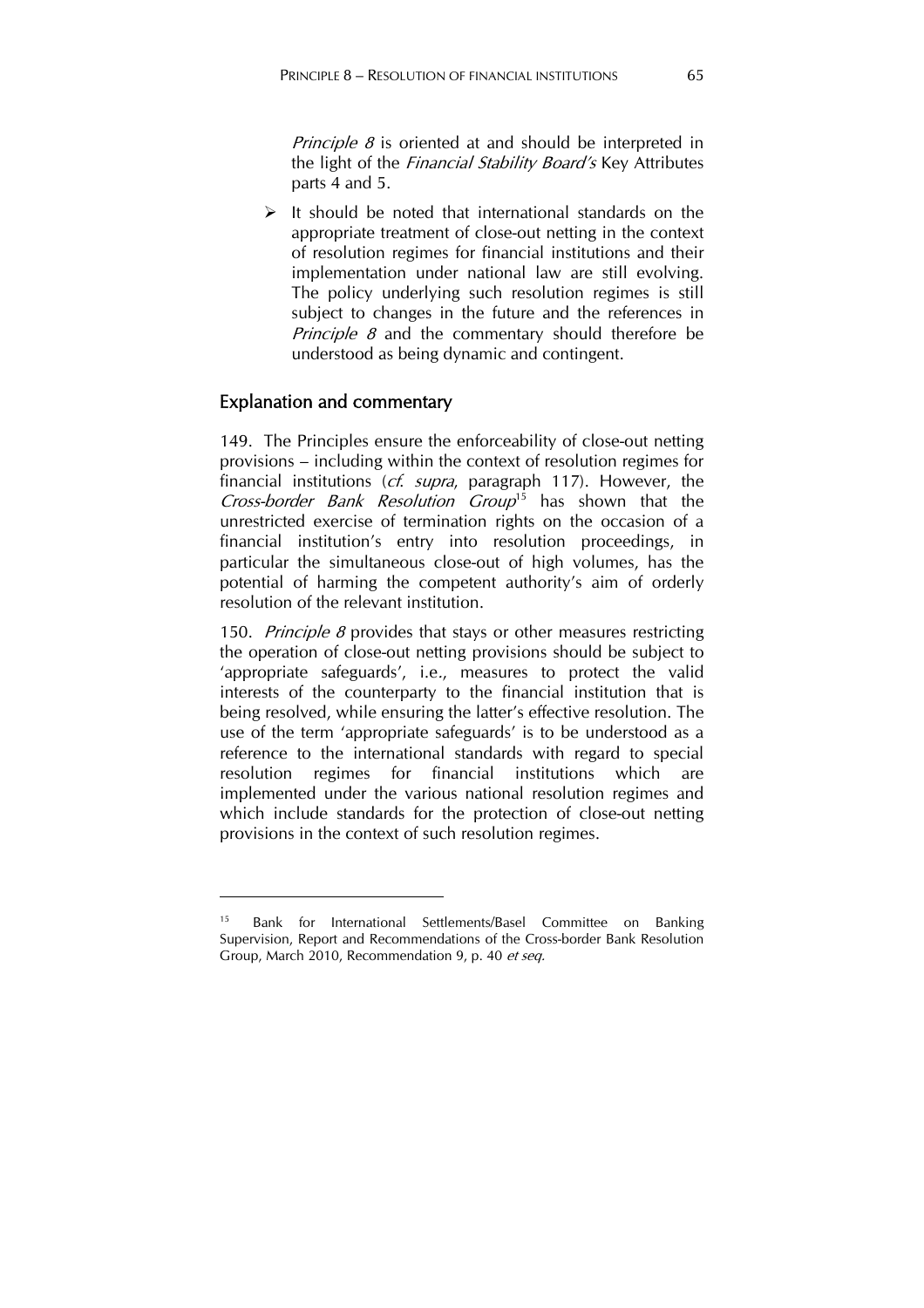151. The reference to 'appropriate safeguards' underscores the rule that close-out netting provisions should be generally enforceable and that a stay or any other measure taken by the relevant authority to restrict the operation of such provisions should be strictly limited to the effective implementation of the resolution regime. As regards such stays and the question as to whether the entry into resolution and the exercise of any resolution powers can be validly agreed in the close-out netting provision as a trigger for a close-out netting mechanism, the Financial Stability Board has set the current international standard for the interplay between resolution measures and appropriate safeguards in the Key Attributes part 4 and the relevant Annex IV, in particular by requiring that –

- 'subject to adequate safeguards, entry into resolution and the exercise of any resolution powers should not trigger statutory or contractual set-off rights, or constitute an event that entitles any counterparty of the firm in resolution to exercise contractual acceleration or early termination rights provided the substantive obligations under the contract continue to be performed' (Key Attributes, para. 4.2); and
- 'should contractual acceleration or early termination rights nevertheless be exercisable, the resolution authority should have the power to stay temporarily such rights where they arise by reason only of entry into resolution or in connection with the exercise of any resolution powers. The stay should:
- (i) be strictly limited in time (for example, for a period not exceeding 2 business days);
- (ii) be subject to adequate safeguards that protect the integrity of financial contracts and provide certainty to counterparties (see Annex IV on Conditions for a temporary stay); and
- (iii) not affect the exercise of early termination rights of a counterparty against the firm being resolved in the case of any event of default not related to entry into resolution or the exercise of the relevant resolution power occurring before, during or after the period of